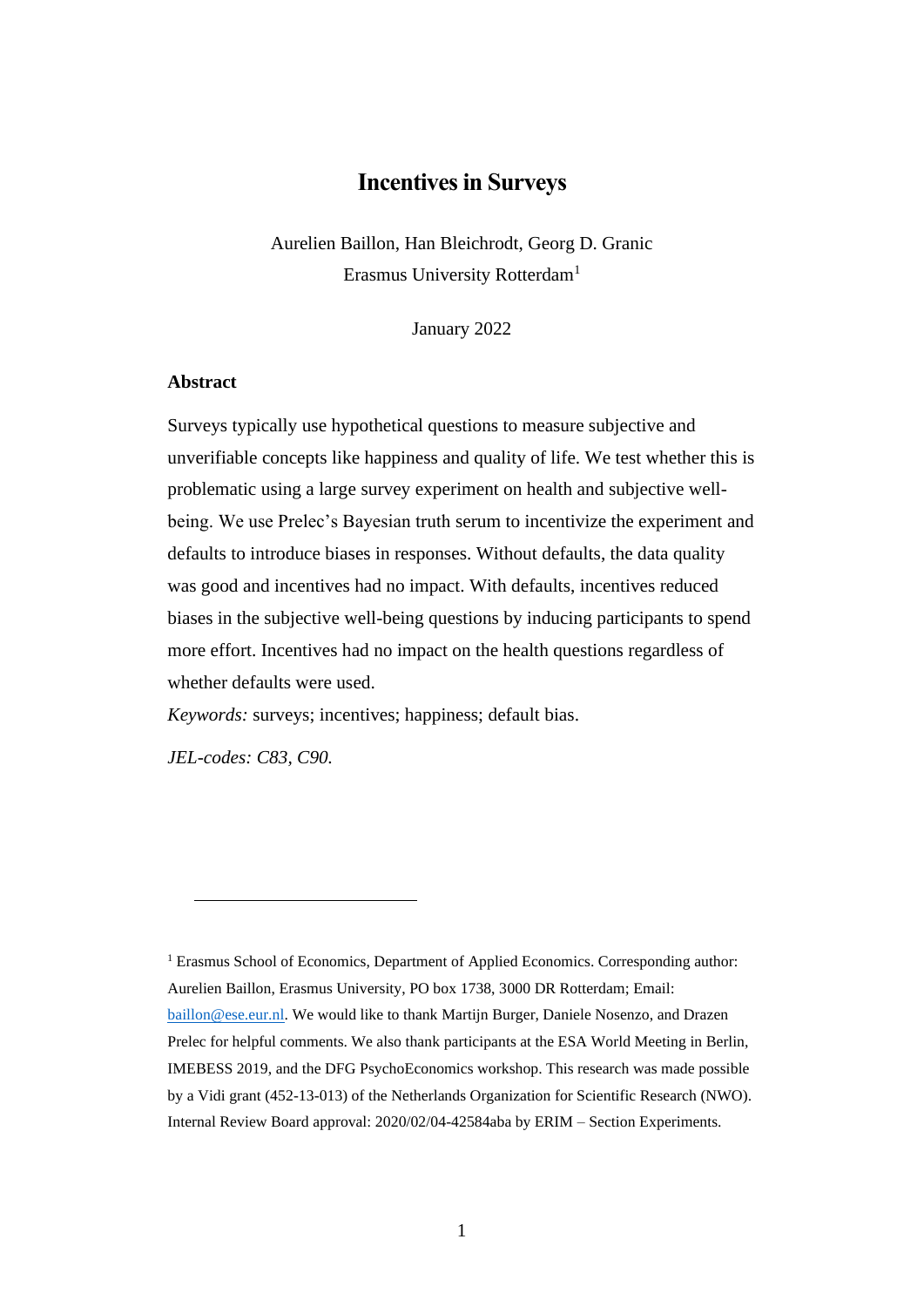Hypothetical questions elicit hypothetical answers. Different versions of this fundamental critique of hypothetical choice scenarios have been voiced within and outside economics. Hypothetical choice is considered to have many problems (Wallis and Friedman 1942, Grether and Plott 1979, Bertrand and Mullainathan 2001). The first demonstrations of a mismatch between hypothetical and real decisions came from psychology (Edwards 1953, Slovic 1969). More recent evidence can also be found in economics (Holt and Laury 2002). However, opinions diverge how serious this mismatch is. The conclusions of overviews range from hypothetical and real choices being close (Beattie and Loomes 1997, Dohmen, et al. 2011, Falk, et al. 2019), to incentives moderately affecting behavior (Camerer and Hogarth 1999), to hypothetical choice being problematic (Hertwig and Ortmann 2001). Arguments against hypothetical choice (Guala 2005, p. 231ff., Read 2005, Bardsley, et al. 2010, p. 244ff) evoke lack of external validity and effort. Common opinion suggests using incentivized choices when possible (see, e.g., Camerer and Hogarth 1999, and , Bardsley, et al. 2010, for the case of experimental economics).

In fields like happiness or health economics, using real choices is typically impossible. Data involve self-reported feelings or health, which cannot be verified and, consequently, rewarded. Moreover, health economists are often interested in preferences over disease-related scenarios, like giving up lifeyears for improvements in health, and these usually cannot be elicited by real choices for obvious reasons. Participants are rewarded with a small fee, which is independent of their effort, and they are simply asked to report their "true answer" or "true preference". Whether they indeed answer truthfully cannot be verified and, consequently, the question whether these choices truly reflect their preferences or are subject to hypothetical bias cannot be answered.

Starting with Prelec's (2004) Bayesian truth-serum (BTS), several methods have been developed to incentivize unverifiable answers (Miller, Resnick and Zeckhauser 2005, Radanovic and Faltings 2013, Witkowski and Parkes 2012,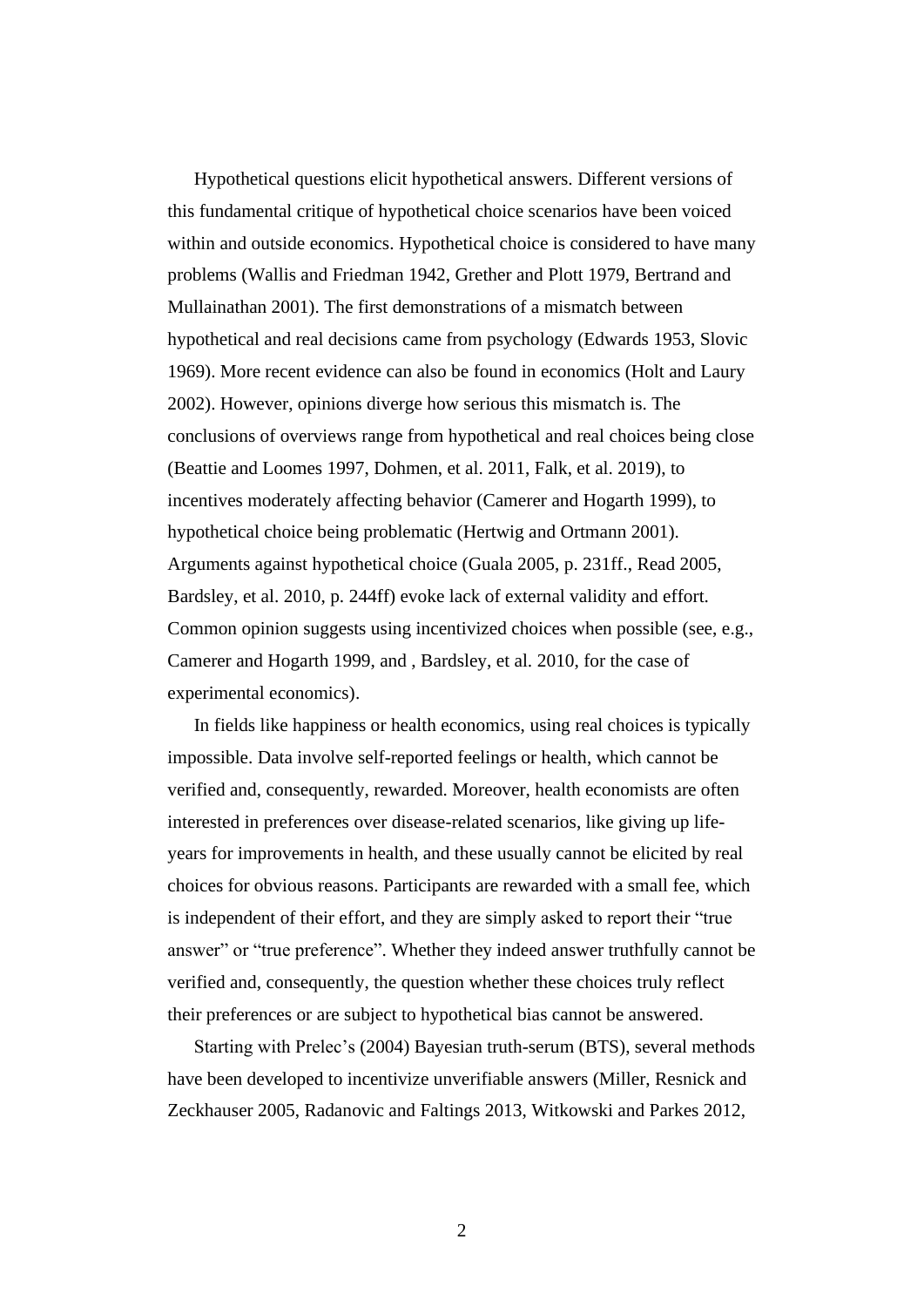Baillon 2017, Cvitanić, et al. 2019). These methods assume that participants are Bayesians and interpret their own truthful answer as a private signal about others' answers. Consequently, participants expect that their own answer will be surprisingly common: more common than others predict. For example, people who are satisfied with their life will expect more people to be satisfied with their life than unsatisfied people do. This pattern has been confirmed in psychology (Ross, Greene and House 1977, Marks and Miller 1987).

The BTS asks respondents to do two things: to answer a question and to predict how common each possible answer will be. Respondents are rewarded for the accuracy of their prediction and they get a bonus if their own answer is surprisingly common. Prelec (2004) showed that truthful answering is the Bayesian Nash equilibrium that maximizes respondents' expected reward. Empirical evidence suggests that the BTS indeed increases truth-telling: John, Loewenstein and Prelec (2012) found that more psychologists admitted to questionable research practices when they were rewarded by the BTS and Weaver and Prelec (2013) showed that BTS-incentives reduce overclaiming of knowledge.

The central question of this paper is whether using hypothetical choices in surveys on subjective well-being and health is problematic and biases responses. To that end, we compare hypothetical answers and BTSincentivized answers in tasks that are widely used to measure subjective wellbeing and health. We ran a large-scale, online experiment with 864 participants. Because the effect of incentives may depend on the quality of the data, we included treatments with and without defaults to exogenously influence data quality. Defaults strongly affect insurance and pension plan choice, and organ donation (Johnson, et al. 1993, Madrian and Shea 2001, Johnson and Goldstein 2003). They are used to 'nudge' people in desired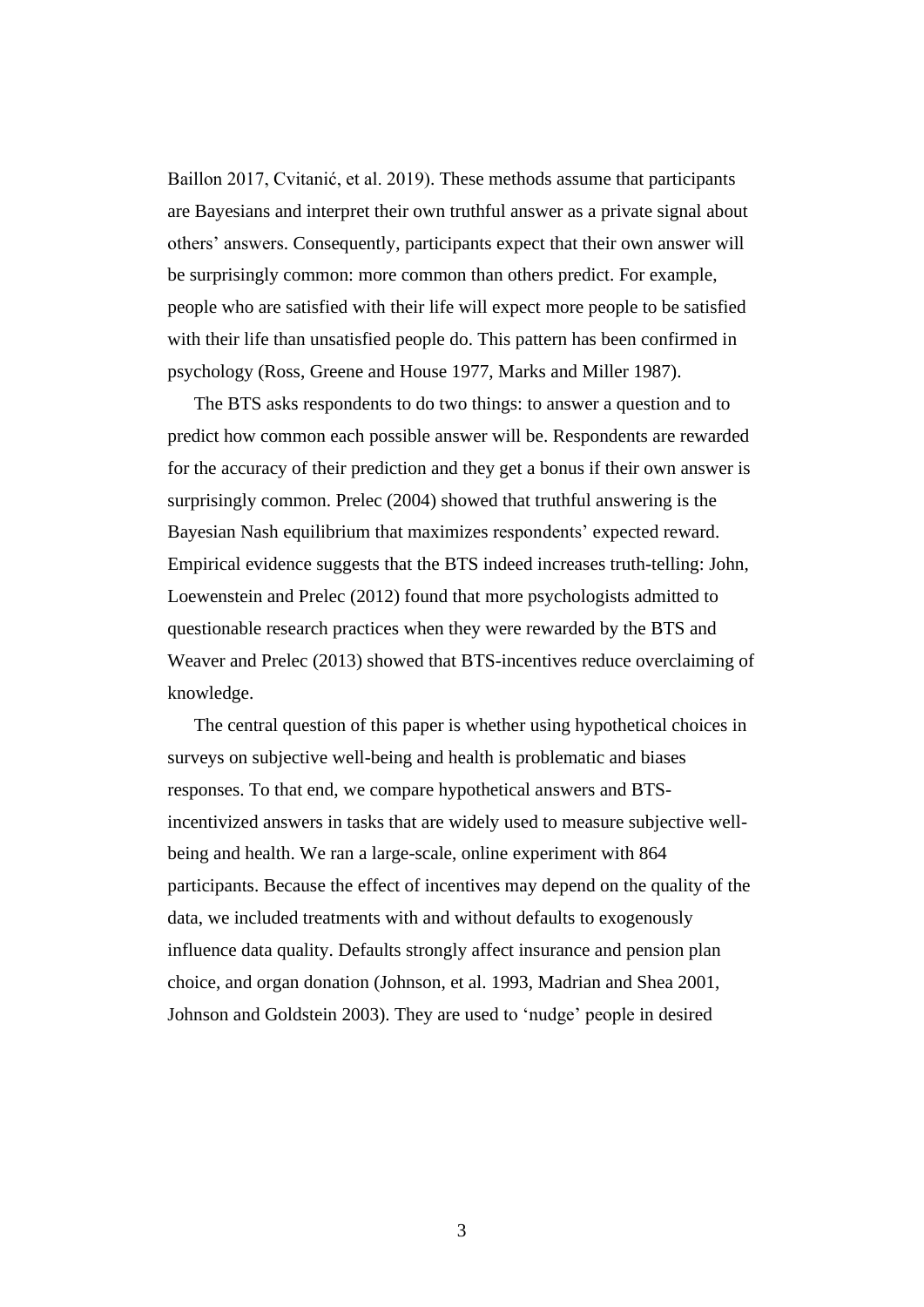directions and they are the standard tool of behavioral insights teams.<sup>2</sup> In our study, defaults introduced a quantifiable bias, and we measured the extent to which incentives could reduce this bias.

We found that without defaults, incentives had no effect: data quality was good for both hypothetical and incentivized questions. This is consistent with Abeler, Nosenzo, and Raymond (2019), who show that people have a strong preference for truth-telling even when it is easy to lie. With defaults, however, incentives had an effect: they reduced the default bias, mainly because participants applied more cognitive effort. Incentives were only effective in the subjective well-being questions where responses were quick, and hence, more automatic. For the more complex health questions, which required more time to respond, incentives did not reduce the default bias. Our take-away message is that if researchers are careful about data quality and avoid defaults, and, probably, other biases, then hypothetical answers cause no problems in survey data. However, if data quality decreases, e.g. because of defaults, then incentives can help to reduce biases by stimulating effort.

## **1. Method**

## **1.1. Method and participants**

We ran a large-scale, online experiment involving 864 US residents. The sample involved no students, but it was not representative of the US population. Participants were recruited through the research platform Prolific, a UK-based alternative for Amazon's MTurk, specifically designed for research (Peer, et al. 2017, Palan and Schitter 2018). The survey was

 $2$  The Behavioral Insights team UK, for instance, recommends governments to use the power of defaults. See http://www.behaviouralinsights.co.uk/publications/east-four-simpleways-to-apply-behavioural-insights/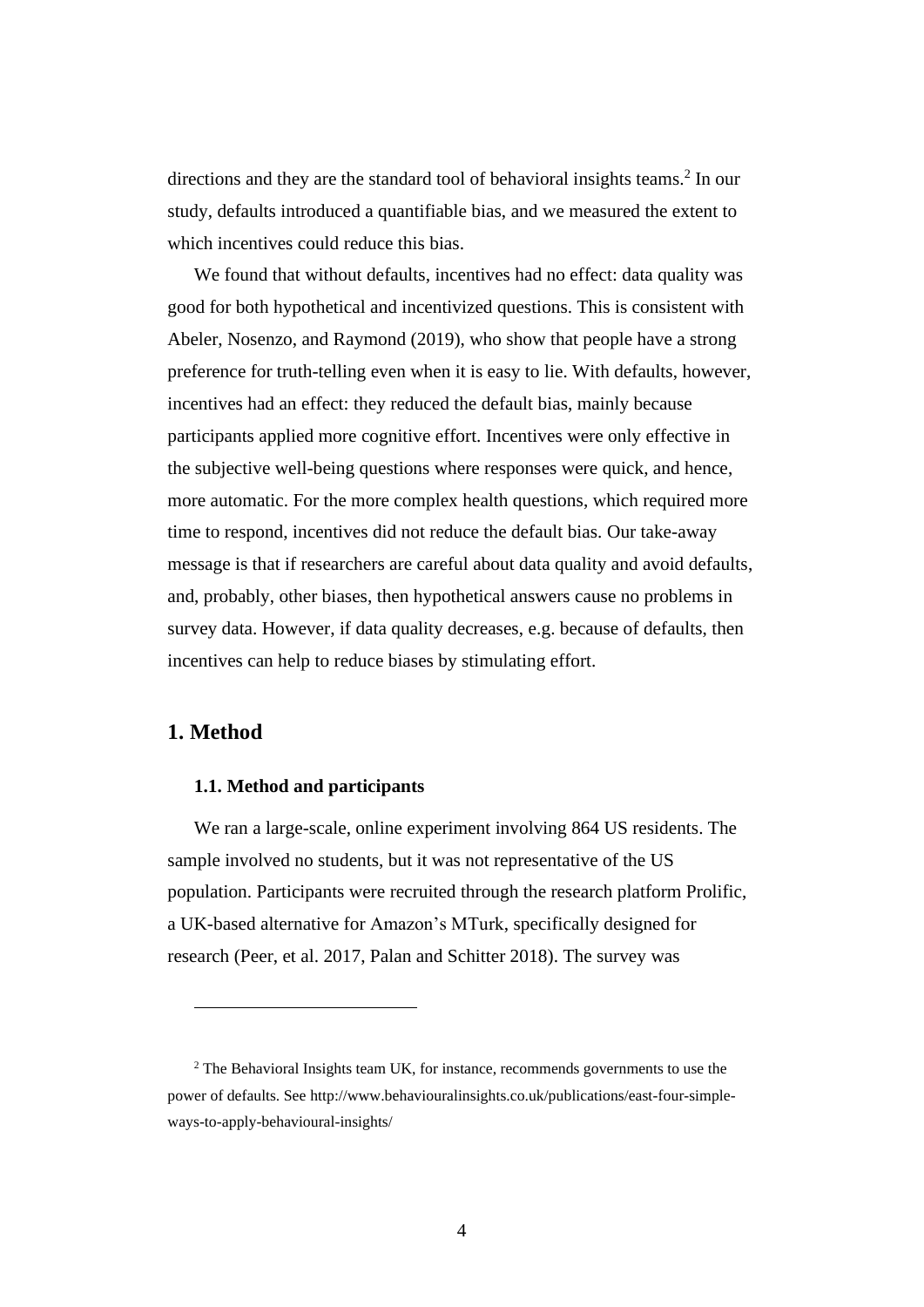administered using Qualtrics. **[Table 1](#page-4-0)** summarizes the characteristics of the sample. The average earnings by participating in our experiment corresponded with an hourly wage rate of \$12.76, more than twice the rate Prolific recommends as fair.

|                                    |            |            |            | Incentives $\&$ |            |
|------------------------------------|------------|------------|------------|-----------------|------------|
| Variable                           | Control    | Incentives | Defaults   | Defaults        | Experiment |
| Number of observations             | 211        | 224        | 210        | 219             | 864        |
| Mean age in years (std. dev.)      | 36.8(11.9) | 37.2(10.7) | 36.0(10.6) | 36.3(10.5)      | 36.6(10.9) |
| Gender:                            |            |            |            |                 |            |
| Female                             | 49.3%      | 51.3%      | 51.4%      | 53.0%           | 51.3%      |
| Male                               | 48.8%      | 46.0%      | 47.6%      | 46.1%           | 47.1%      |
| Other                              | 1.4%       | 2.2%       | 1.0%       | 0.5%            | 1.3%       |
| Not disclosed                      | 0.5%       | 0.4%       | 0.0%       | 0.5%            | 0.3%       |
| Income:                            |            |            |            |                 |            |
| Less than $$25,000$                | 21.3%      | 18.8%      | 14.8%      | 13.2%           | 17.0%      |
| \$25,000 to \$49,999               | 20.4%      | 22.3%      | 24.3%      | 23.7%           | 22.7%      |
| \$50,000 to \$64,999               | 9.5%       | 12.9%      | 12.9%      | 11.9%           | 11.8%      |
| \$65,000 to \$104,999              | 17.5%      | 23.7%      | 21.9%      | 26.0%           | 22.3%      |
| \$105,000 or more                  | 26.5%      | 20.1%      | 23.8%      | 21.9%           | 23.0%      |
| Not disclosed                      | 4.7%       | 2.2%       | 2.4%       | 3.2%            | 3.1%       |
| Mean time taken in sec (std. dev.) | 708 (301)  | 730 (303)  | 704 (338)  | 769 (368)       | 728 (329)  |
| Mean earnings in $$$ (std. dev.)   | 2.58       | 2.58(0.25) | 2.58       | 2.58(0.33)      | 2.58(0.21) |

<span id="page-4-0"></span>*Table 1: Descriptive statistics participants.* 

## **1.2. Survey**

The survey consisted of three tasks: questions on subjective well-being, health, and recognition. Because measurements of subjective well-being and health typically employ hypothetical choices, we used these domains to explore the effects of incentives. We included the recognition task to replicate Weaver and Prelec (2013). Online Appendix B contains a complete transcript of the survey instructions.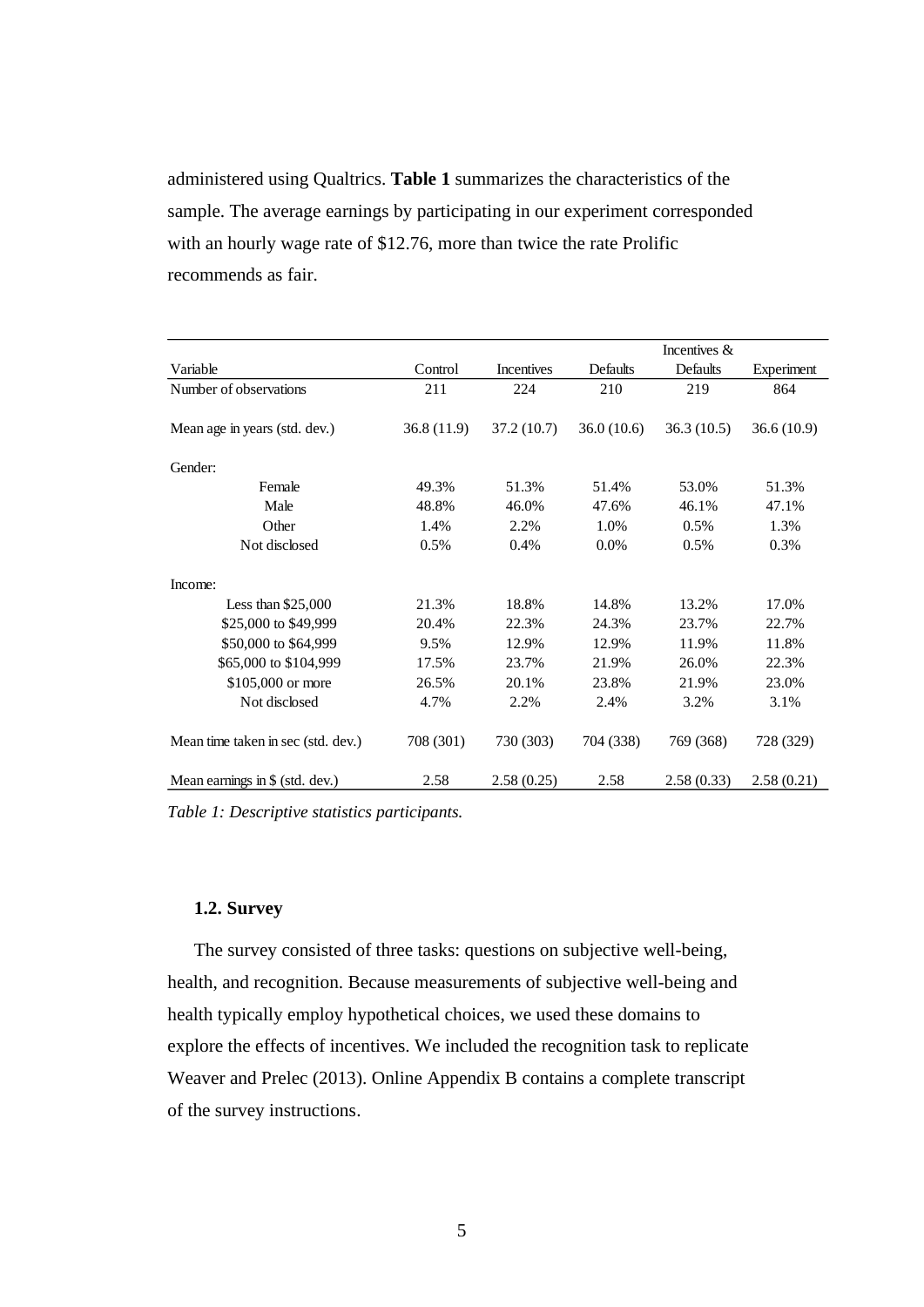**Subjective well-being.** We measured subjective well-being by asking participants for each of seven emotions (enjoyment, love, anger, pain, sadness, stress, worry) whether they had experienced it a lot the day before they took the survey. The exact wording was taken from the Gallup World Poll survey. Subjective well-being around the world is reported in the UN World Happiness Report (Helliwell, Layard and Sachs 2015). <sup>3</sup> The relationship between subjective well-being and economic variables, like income, has been documented in Kahneman et al. (2006), Kahneman and Deaton (2010), Deaton and Stone (2013), and Helliwell and Huang (2014).

**Health.** We asked participants two types of questions on health: the *standard gamble* (SG) and the *time trade-off* (TTO). The SG and the TTO are widely-used in health research to measure quality of life (Dolan, et al. 1996, Drummond, et al. 2015).

In the SG, participants chose between living in an impaired health state A for the rest of their life for sure and a risky treatment that gave a probability  $p$ of living in full health for the rest of their life and a probability  $1 - p$  of immediate death. Hence, participants traded off improvements in quality of life against increases in the risk of immediate death. There were six SG questions in total, with the probability  $p$  varying from 0.15 to 0.90 in steps of 0.15. Each participant answered three randomly selected SG questions.

<sup>3</sup> The question wordings were taken from:

[https://media.gallup.com/dataviz/www/WP\\_Questions\\_WHITE.pdf](https://media.gallup.com/dataviz/www/WP_Questions_WHITE.pdf) (last access 04/05/2018). The emotions we used were a subset of those reported in the world data-base of happiness: [https://worlddatabaseofhappiness.eur.nl/hap\\_cor/desc\\_hind.php?ind=1439](https://worlddatabaseofhappiness.eur.nl/hap_cor/desc_hind.php?ind=1439) (last access 04/05/2018). We also elicited global life satisfaction via Cantril's Self-Anchoring Scale, which asks participants to evaluate their current life situation on a ladder ranging from 0, the worst possible life, to 10, the best possible life. Cantril's Self-Anchoring Scale was the only nonbinary question in the survey and we, therefore, do not report it in this paper.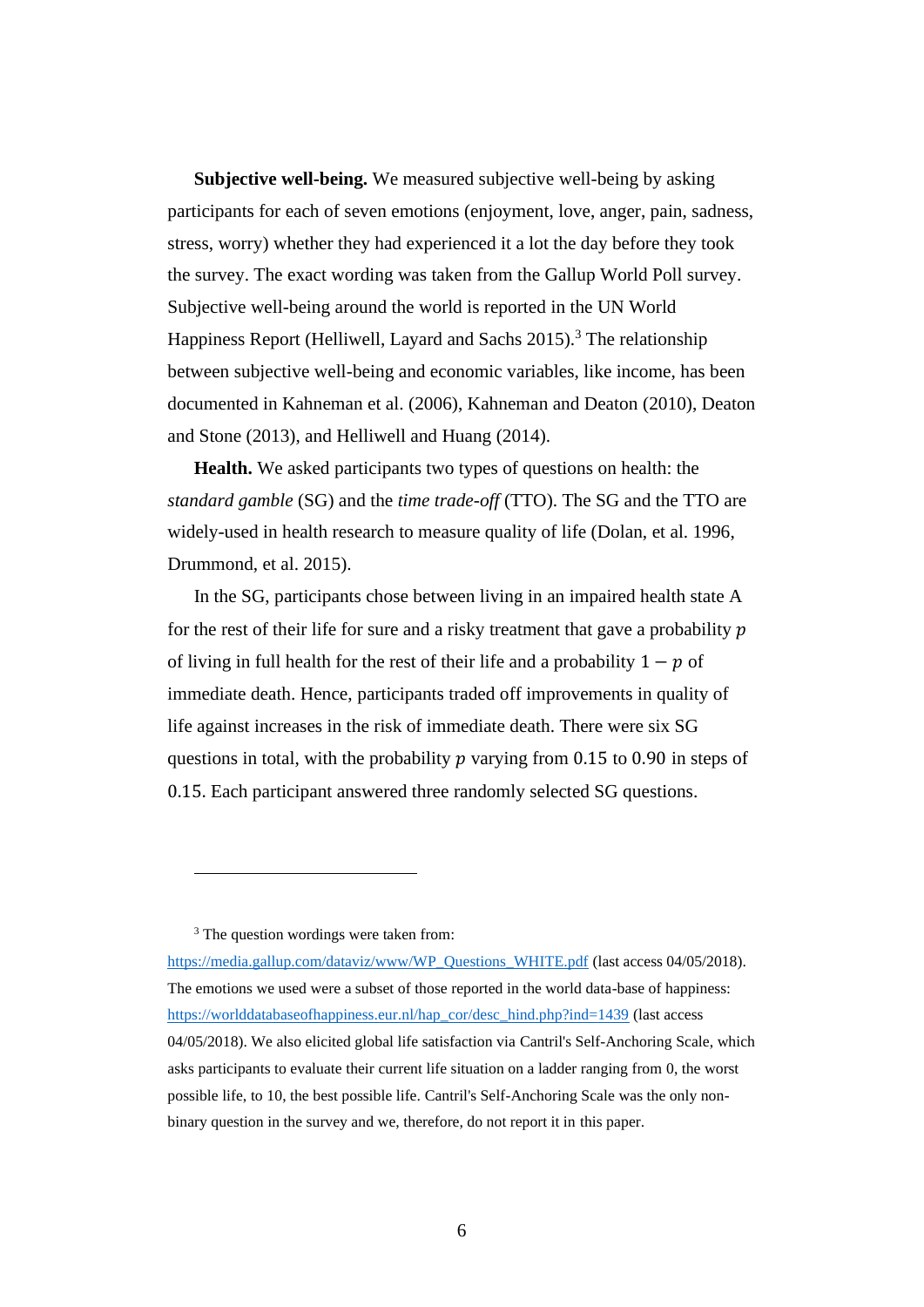You will now be presented with a series of questions about health scenarios. The health scenarios are described below. They differ on several dimensions relating to mobility, self-care, ability to perform your usual activities, pain, and anxiety/depression.

Health state A:

- Moderate problems in walking about
- Moderate problems with self-care activities (e.g. washing or dressing)
- Unable to perform usual activities (e.g. work, study, family or leisure activities)
- Severe pain or discomfort
- Moderately anxious or depressed

#### Full health:

- No problems in walking about
- No problems with self-care activities (e.g. washing or dressing)
- No problems with performing usual activities (e.g. work, study, family or leisure activities)
- No pain or discomfort
- Not anxious or depressed

<span id="page-6-0"></span>*Figure 1: Screen-shot descriptions of health state A and full health used in experiment.*

In the TTO questions, participants chose between 10 years in health state A (followed by death) and  $x$  years in full health. Hence, in these questions, participants traded off improvements in quality of life against reductions in life duration. There were six TTO questions with  $x$  varying between 1.5 and 9 years in steps of 1.5 years. Each participant answered three randomly chosen TTO questions.

Health state A and full health were described by the EuroQol EQ-5D-5L, which is common in health economics. The EQ-5D-5L describes health states in terms of five attributes: mobility, self-care, ability to perform usual activities, pain, and anxiety/depression. **[Figure 1](#page-6-0)** shows the descriptions of health state A and full health.<sup>4</sup>

<sup>4</sup> <https://euroqol.org/>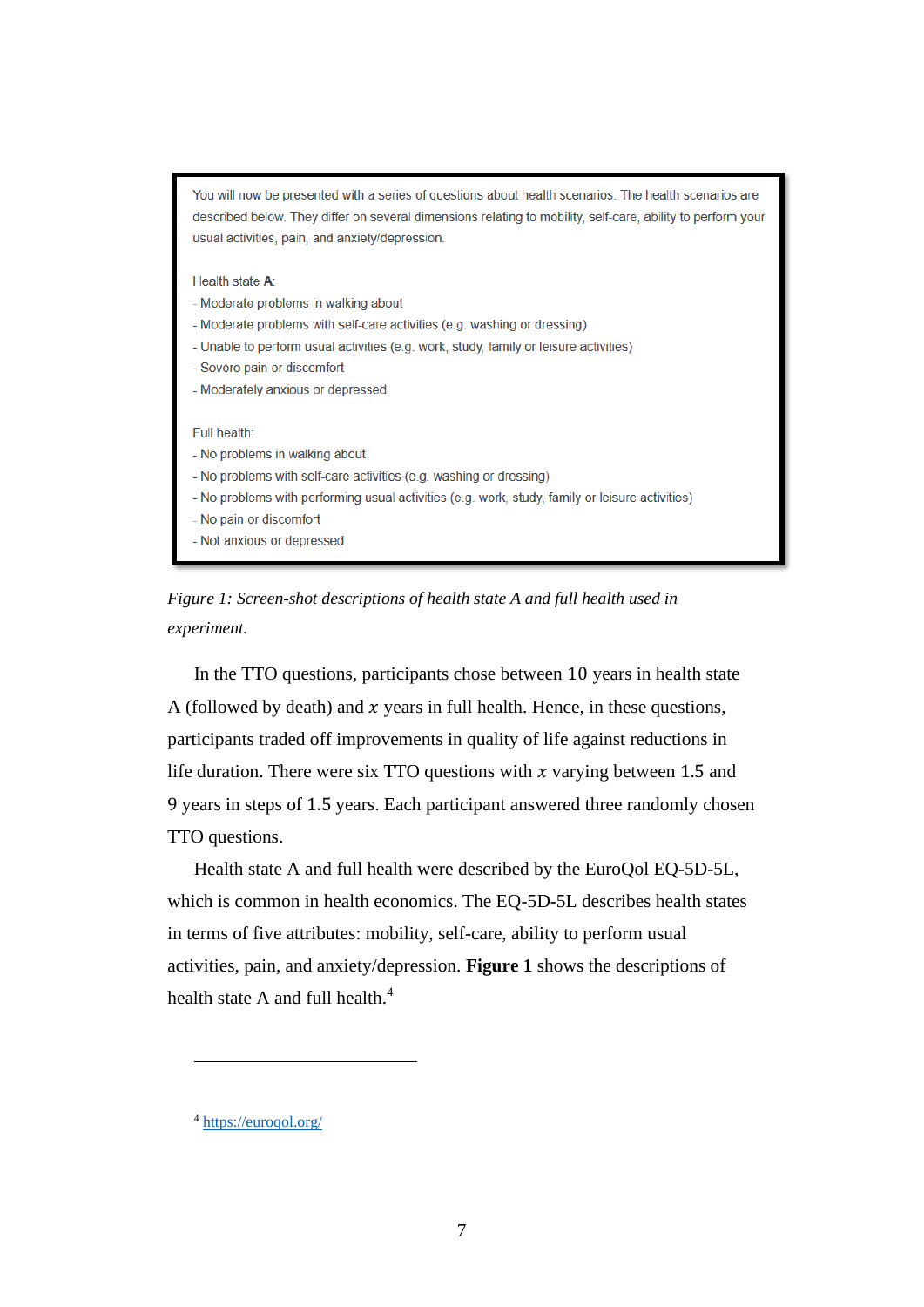**Recognition.** We used a shortened version of Weaver and Prelec's (2013) recognition questionnaire. We asked participants to indicate for each of twelve language concepts whether they recognized it. Eight concepts really existed, four were foils.<sup>5</sup> Our participants knew that some concepts were foils, but they did not know which ones or how many. People usually overclaim recognition. Weaver and Prelec (2013) showed that the BTS reduced overclaiming even when participants have incentives to overclaim.

For each question, participants were asked to answer it and to estimate the frequency with which a specific answer was selected by all participants. Frequency was measured by asking how many out of 100 randomly selected participants gave a specific answer. For example, in the recognition task participants were first asked whether they recognized the concept and then how many out of 100 randomly selected participants they thought had recognized this concept. We informed participants at the beginning of the experiment that they would be asked to estimate such frequencies. **[Figure 2](#page-8-0)** and **[Figure 3](#page-8-1)** give example screen-shots of the decision screens.

We used two orderings of the tasks. Participants either answered the questions in the order subjective well-being, health, recognition, or in the order recognition, health, subjective well-being. Each order had a 50% probability of being selected. Within tasks, the order of the questions was random.

<sup>5</sup> The existing concepts were alliteration, aphorism, eponym, euphemism, grapheme, hyperbole, interrogative, and limiting adjective. The foils were capacitance, interjunction, lexical shunt, and sentence stigma.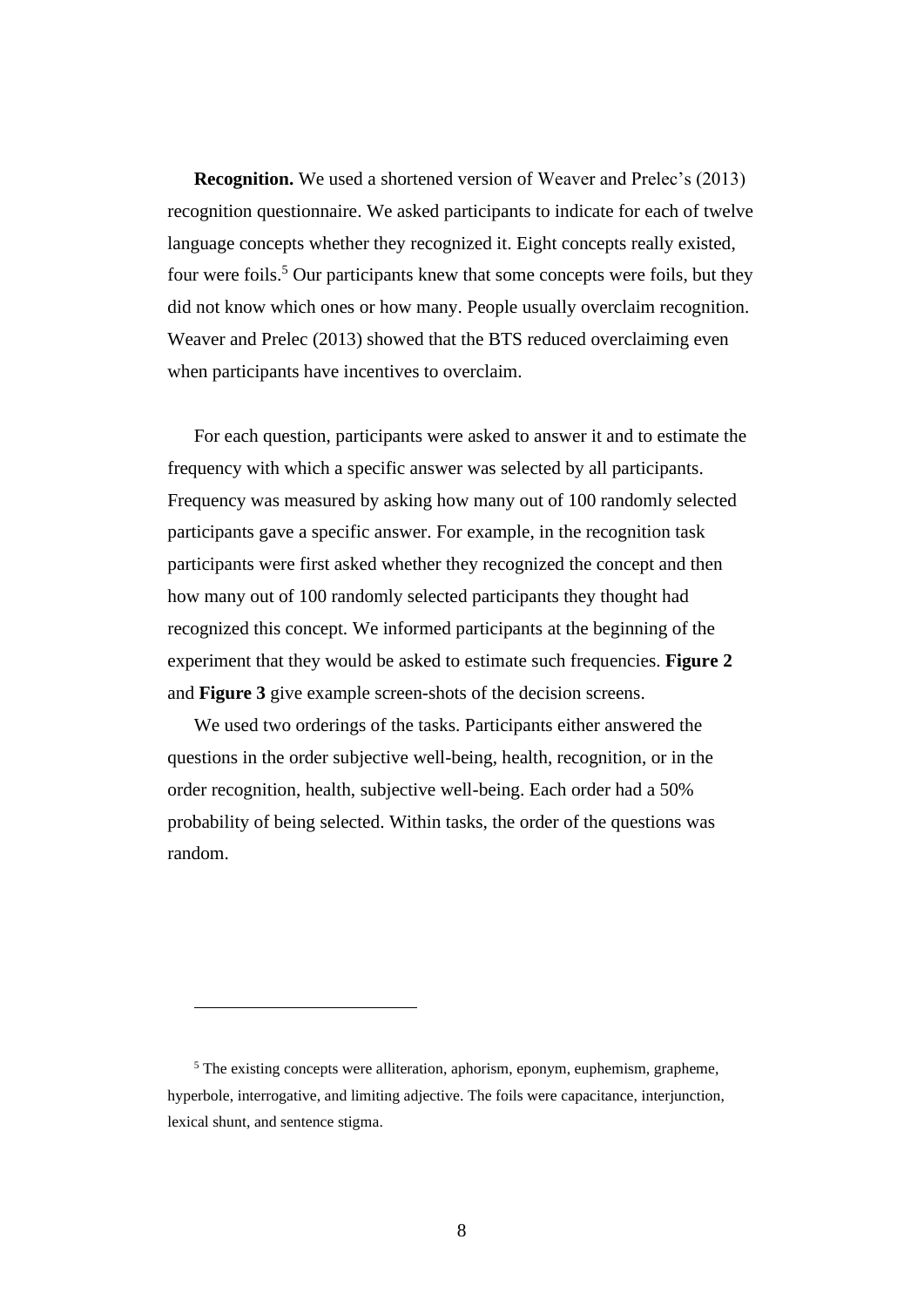| Drag and drop YES and NO buttons to the Euphemism box to indicate your answer. |            |                                                                                             |
|--------------------------------------------------------------------------------|------------|---------------------------------------------------------------------------------------------|
|                                                                                |            | Please indicate whether or not you recognize Euphemism as a concept from the language arts. |
|                                                                                | Euphemism  |                                                                                             |
| <b>NO</b>                                                                      | <b>YES</b> |                                                                                             |
|                                                                                |            |                                                                                             |
|                                                                                |            |                                                                                             |
|                                                                                |            |                                                                                             |
|                                                                                |            |                                                                                             |
|                                                                                |            | <b>Next</b>                                                                                 |

<span id="page-8-2"></span><span id="page-8-0"></span>*Figure 2: Screen-shot of a survey question. The example comes from the recognition questionnaire with a default.*

| The previous questions asked "Did you experience worry during a lot of the day yesterday?" |                          |                                                                                |    |    |    |    |    |    |    |             |
|--------------------------------------------------------------------------------------------|--------------------------|--------------------------------------------------------------------------------|----|----|----|----|----|----|----|-------------|
|                                                                                            |                          | Please estimate how many out of 100 respondents answered YES on this question. |    |    |    |    |    |    |    |             |
| $\mathbf 0$                                                                                | 10                       | 20                                                                             | 30 | 40 | 50 | 60 | 70 | 80 | 90 | 100         |
|                                                                                            | <b>Experienced worry</b> |                                                                                |    |    |    |    |    |    |    |             |
|                                                                                            |                          |                                                                                |    |    |    |    |    |    |    |             |
|                                                                                            |                          |                                                                                |    |    |    |    |    |    |    |             |
|                                                                                            |                          |                                                                                |    |    |    |    |    |    |    |             |
|                                                                                            |                          |                                                                                |    |    |    |    |    |    |    | <b>Next</b> |

<span id="page-8-3"></span><span id="page-8-1"></span>*Figure 3: Screen-shot of the prediction task. The example comes from the subjective well-being questionnaire.*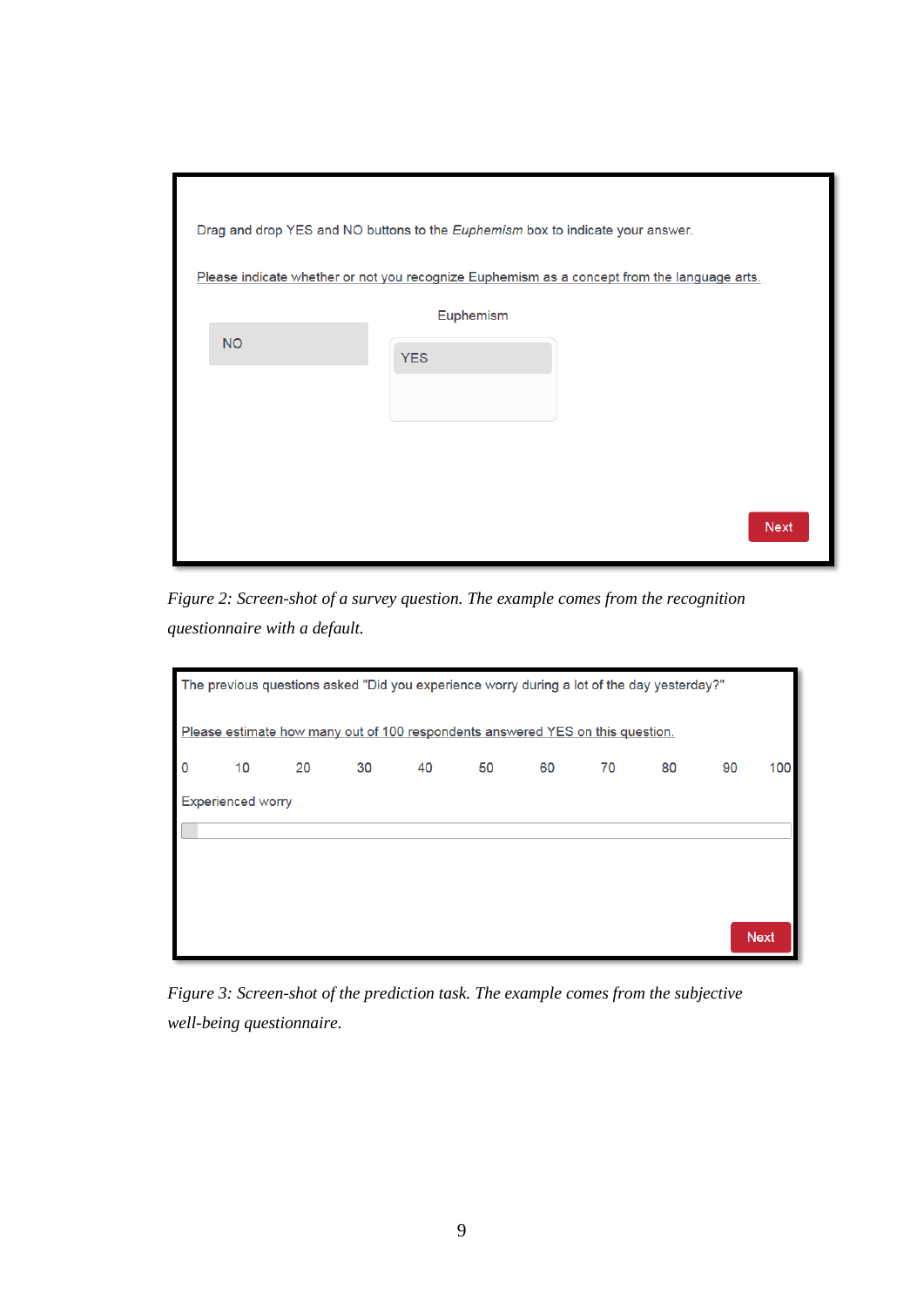#### **1.3. Experimental treatments**

We randomly allocated the 864 participants to four different treatments, making sure that the number of participants per treatment was about equal.<sup>6</sup> The four treatments differed in terms of default answers and BTS incentives, as summarized in **[Table 2](#page-9-0)**.

| Treatment             | Defaults set | <b>BTS</b> Incentives |
|-----------------------|--------------|-----------------------|
| Control               |              |                       |
| Incentives            |              | X                     |
| Defaults              | X            |                       |
| Defaults & Incentives | X            | X                     |

<span id="page-9-0"></span>*Table 2: Summary of experimental treatments.*

Treatment *Control* (N=211) had no default answers and no BTS incentives. Participants received a flat participation fee of \$2.58. They were asked to "*read all questions carefully and follow the on-screen instructions*", and to "*answer honestly and take care to avoid mistakes.*" The *Control* treatment reflects how surveys are usually administered.

Treatment *Defaults* (N=210) included defaults to bias participants' answers. Defaults worked through three channels (Johnson and Goldstein 2003). First, choosing the default option required less cognitive and physical effort than making an active choice (Samuelson and Zeckhauser 1988, Thaler and Sunstein 2008). We used an interface in which choices had to be made by dragging and dropping buttons into boxes. In treatments with defaults, the

<sup>&</sup>lt;sup>6</sup> We aimed for 200 participants per treatment. Once these were reached, we stopped data collection, but allowed unfinished surveys to be completed. The target sample size was determined by a pilot in which 200 participants per treatment were enough to obtain significant results.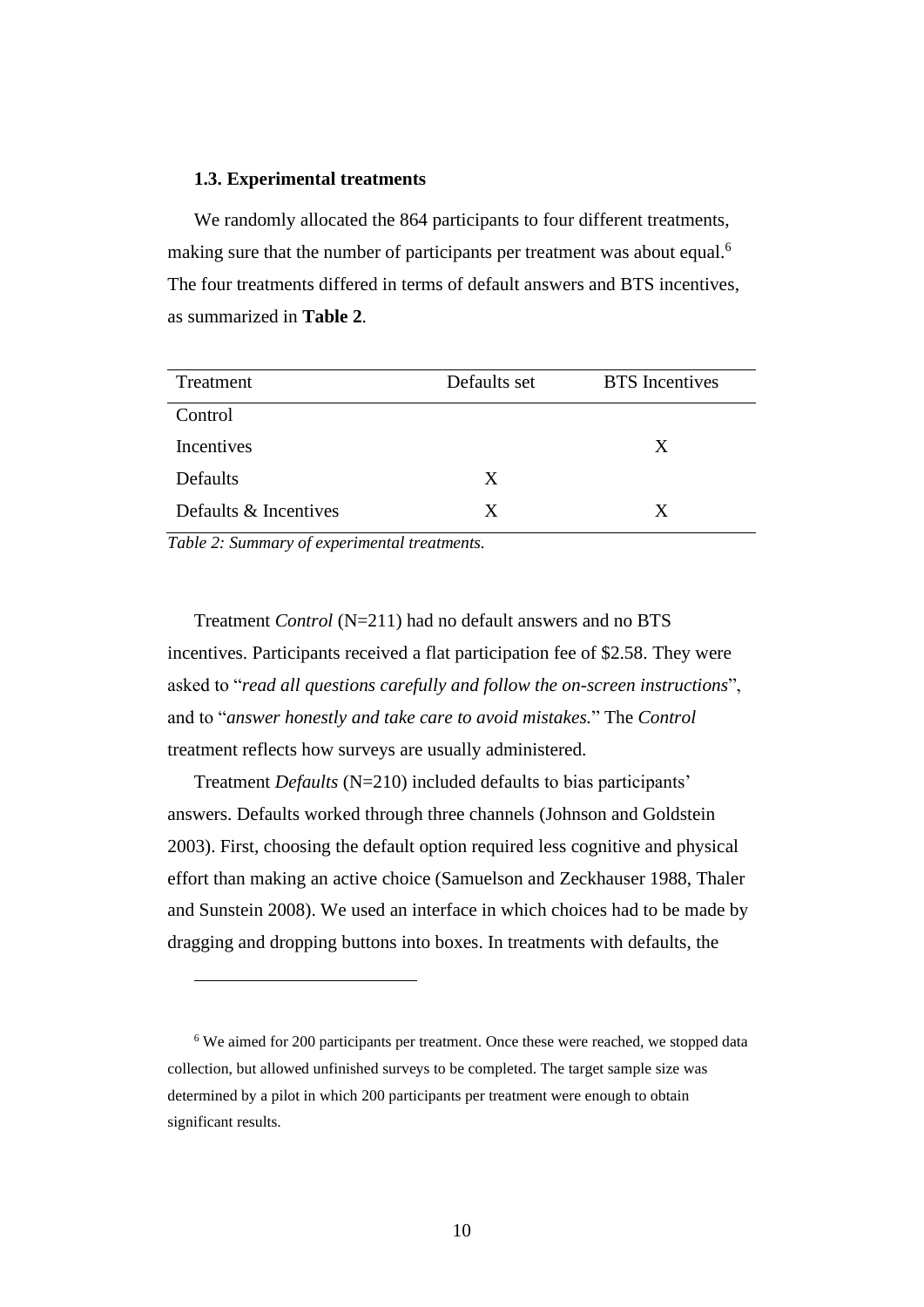boxes contained the default answers. **[Figure 2](#page-8-0)** gives an example**.** Changing the default answers required the effort of dragging answers from the box; sticking to the default required just one mouse-click. Second, the default might be perceived as a recommended action (McKenzie, Liersch and Finkelstein 2006). Third, defaults are the status quo and status quo bias may lead participants to choose it (Tversky and Kahneman 1991, Dinner, et al. 2011).

We chose the defaults to maximize their impact. Setting a "yes" default when most people choose "yes" anyhow, has little effect. We, therefore, used "no" as a default for positive emotions (for which most respondents typically answer "yes") and "yes" as a default for negative emotions (for which the common answer is "no"). In the health questions, the default was health state A, which was described as the status quo. In the recognition questionnaire, the default answer was "yes" to encourage overclaiming of recognition.

Treatments *Incentives* (N=224) and *Defaults & Incentives* (N=219) incentivized answers by the Bayesian Truth Serum (Prelec 2004). We followed the procedures of John, Loewenstein and Prelec (2012) and Weaver and Prelec (2013). Participants were informed that the BTS rewarded truthtelling, that it was invented by a professor from MIT, and that it had been published in SCIENCE, which is one of the most prestigious scientific journals. See Online Appendix B for the exact instructions. To keep stakes comparable across treatments, we restricted the BTS payments to the interval [\$1.29, \$3.87] with an average of \$2.58. Participants were aware of this.

**[Table 1](#page-4-0)** shows the socio-demographic composition of each treatment group. We could not reject the null hypotheses that the treatment groups were similar in income, gender, and age, indicating that our randomization procedure had worked (all p-values  $> 0.17$ ).<sup>7</sup>

<sup>&</sup>lt;sup>7</sup> We ran a chi-square test for the categorical variables income (chi-square(22) =  $27.456$ , p-value = 0.44) and gender (chi-square(3) = 0.486, p-value = 0.92). We ran pairwise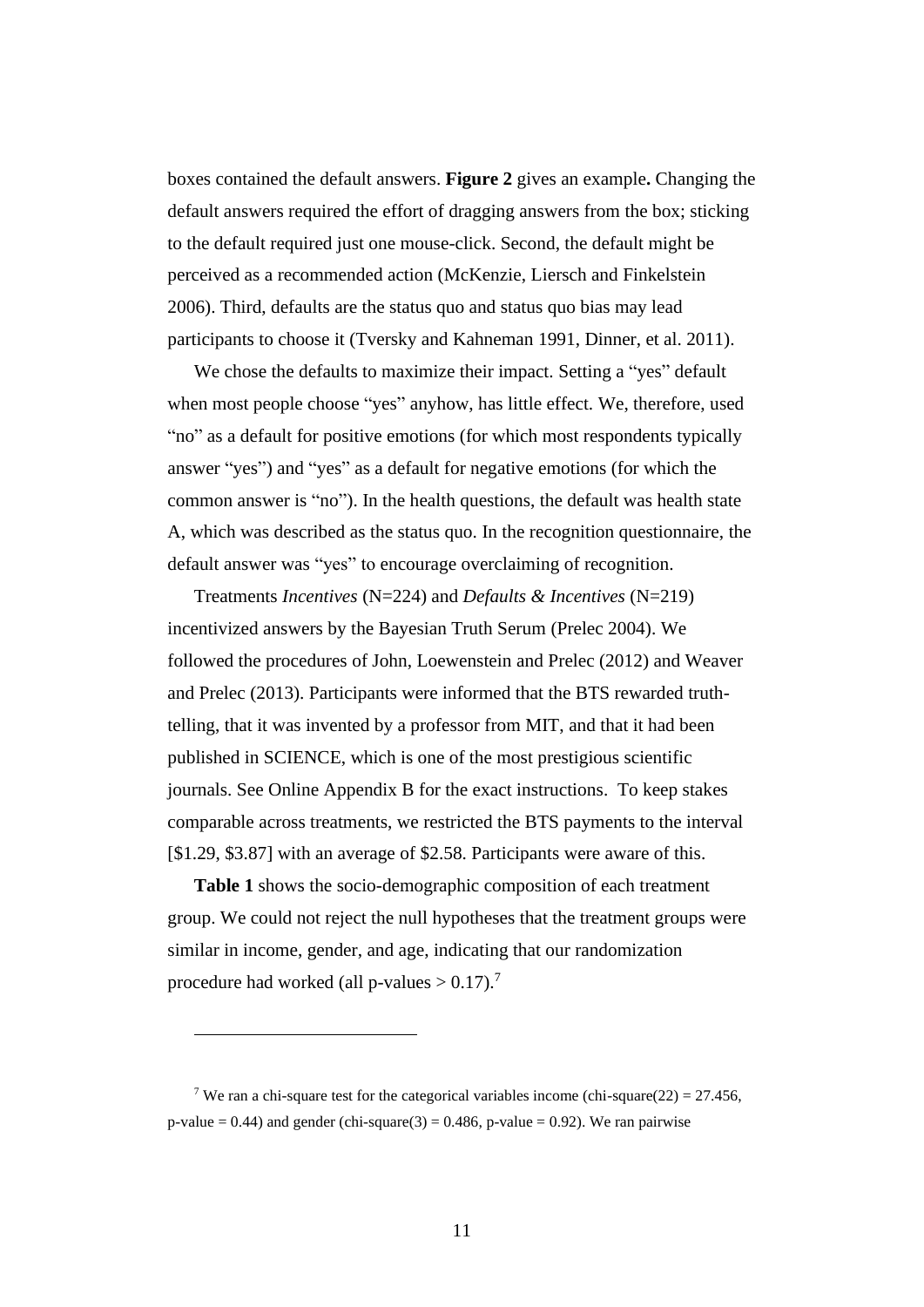# <span id="page-11-1"></span><span id="page-11-0"></span>**2. Results**

#### **2.1. Data quality**

We first show that our data satisfy basic rationality requirements and are consistent with previous empirical evidence. We base this analysis on the two non-default treatments, *Control* and *Incentives*, to avoid the default bias and to be able to compare with previous studies.

**[Figure 4](#page-12-0)** shows the proportions of participants responding "Yes" to the various subjective well-being questions. We replicated two common observations (Kahneman and Deaton 2010, Helliwell, Layard and Sachs 2015): the *positive-negative experienced emotion gap*, more people report having experienced positive than negative emotions (in our study close to 70% reported positive emotions and less than 40% reported negative emotions) and the standard pattern that some emotions are reported more often than others. In particular, a clear majority of participants had experienced enjoyment (73%) and love (67%) the day before the survey. A smaller majority had experienced worry (55%) and stress (59%), common afflictions in modern societies. The more negative emotions sadness, anger, and pain were experienced less frequently (all  $<$  34%).<sup>8</sup> Higher income was associated with more positive emotions, but not with negative emotions. This is in line with evidence that income increases life satisfaction, but not emotional well-being (Kahneman and Deaton 2010). 9

comparison of means for the continuous variable age and time taken to complete the survey controlling for multiple testing via Tukey's honestly significant difference test. All results are reported in detail in Table A.8 and Table A.9 in Online Appendix A.

<sup>8</sup> For more details see **[Figure A.1](#page-41-0)** in Online Appendix A.

<sup>9</sup> A more detailed account is in **[Table A.1](#page-34-0)** in the Online Appendix A.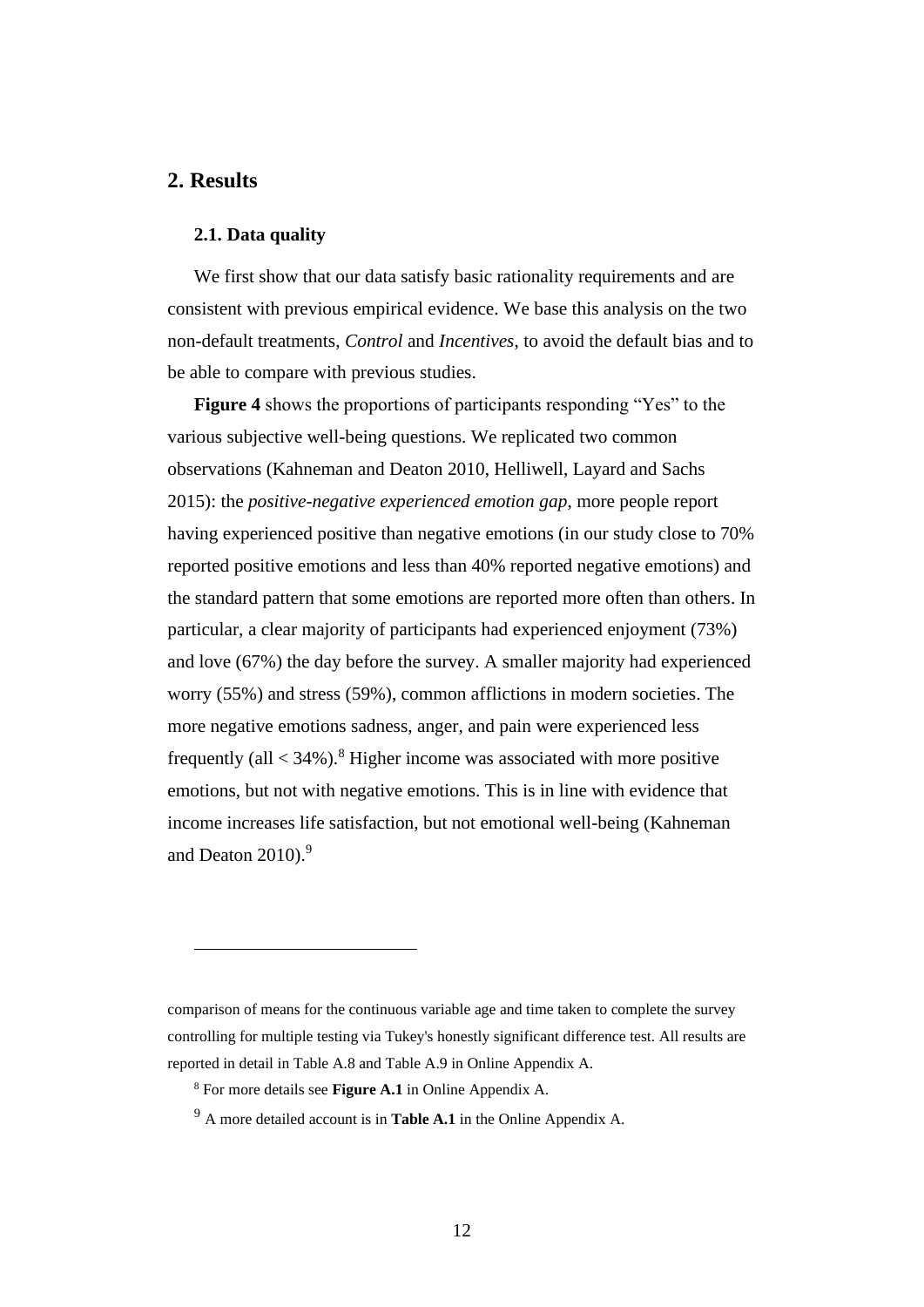

<span id="page-12-0"></span>*Figure 4: Proportion of participants responding "Yes" to the subjective well-being questions in Control and Incentives.*



<span id="page-12-1"></span>*Figure 5: Proportions of participants in Control and Incentives choosing health state A in the SG as a function of the full-health probability (left panel) and in the TTO as a function of the number of years in full health (right panel).*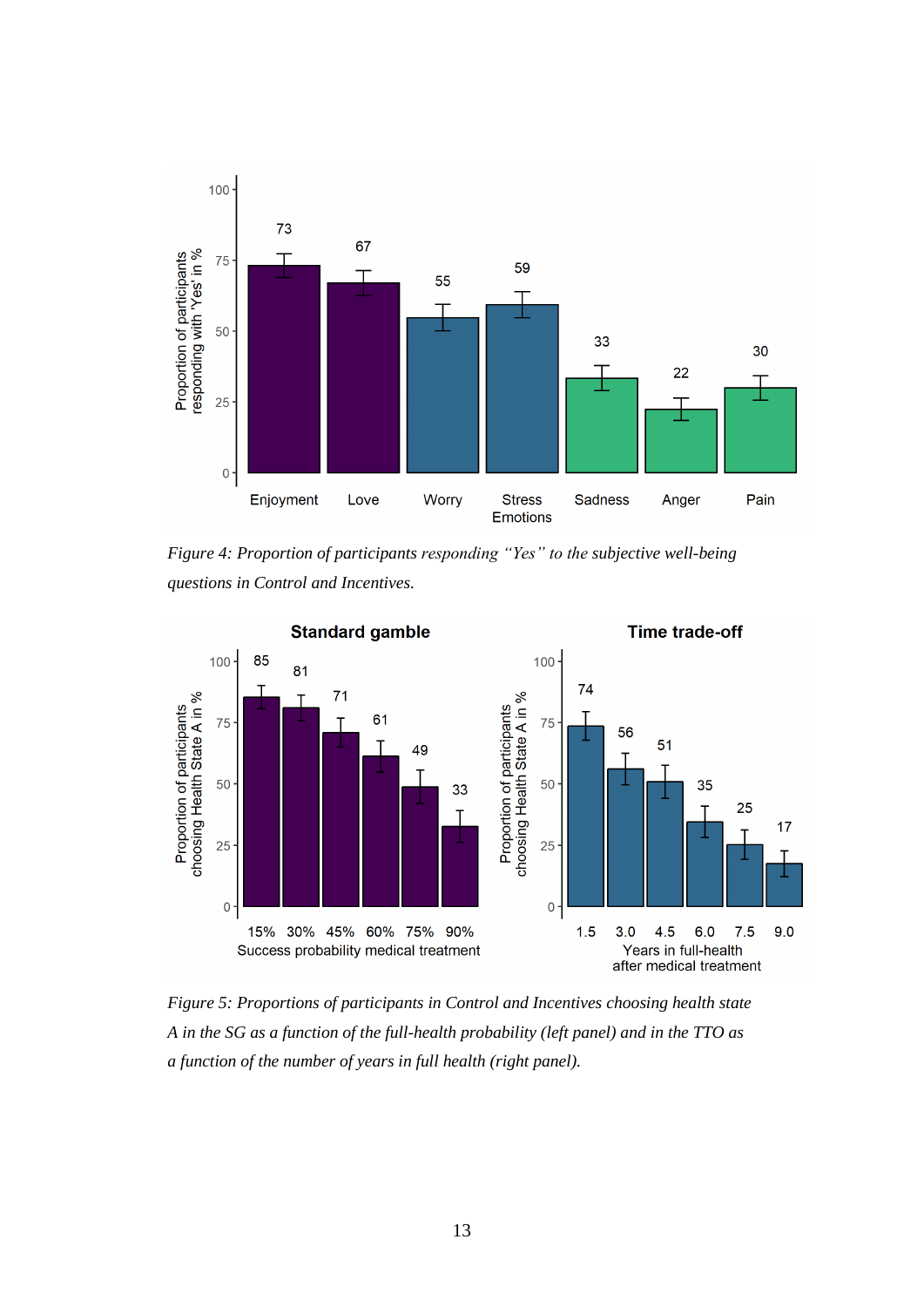**[Figure 5](#page-12-1)** shows that for health, the aggregate answers satisfied monotonicity: in the SG the risky treatment was chosen more frequently when the probability of full health increased and in the TTO participants chose the option full health more often when the number of years in full health increased. At the individual level, we observed that 402 out of 435 (93%) and 400 out of 435 (92%) participants satisfied monotonicity in the SG and in the TTO, respectively.<sup>10</sup>



Concepts from recognition questionnaire

<span id="page-13-0"></span>*Figure 6: Proportion of participants claiming to recognize a concept in Control and Incentives. The last four concepts are foils.*

[Figure 6](#page-13-0) shows that our participants recognized more extant concepts than foils (62% versus 32%) and that recognition rates for foils were well over 0%. These observations are compatible with previous studies (Paulhus, et al. 2003, Weaver and Prelec 2013). Well-known concepts like Alliteration, Euphemism, or Hyperbole were recognized frequently (> 80%). Less-known concepts like

<sup>10</sup> For more details, see Online Appendix A, model (3) in **[Table A.2](#page-35-0)** and **[Table A.3](#page-36-0)**.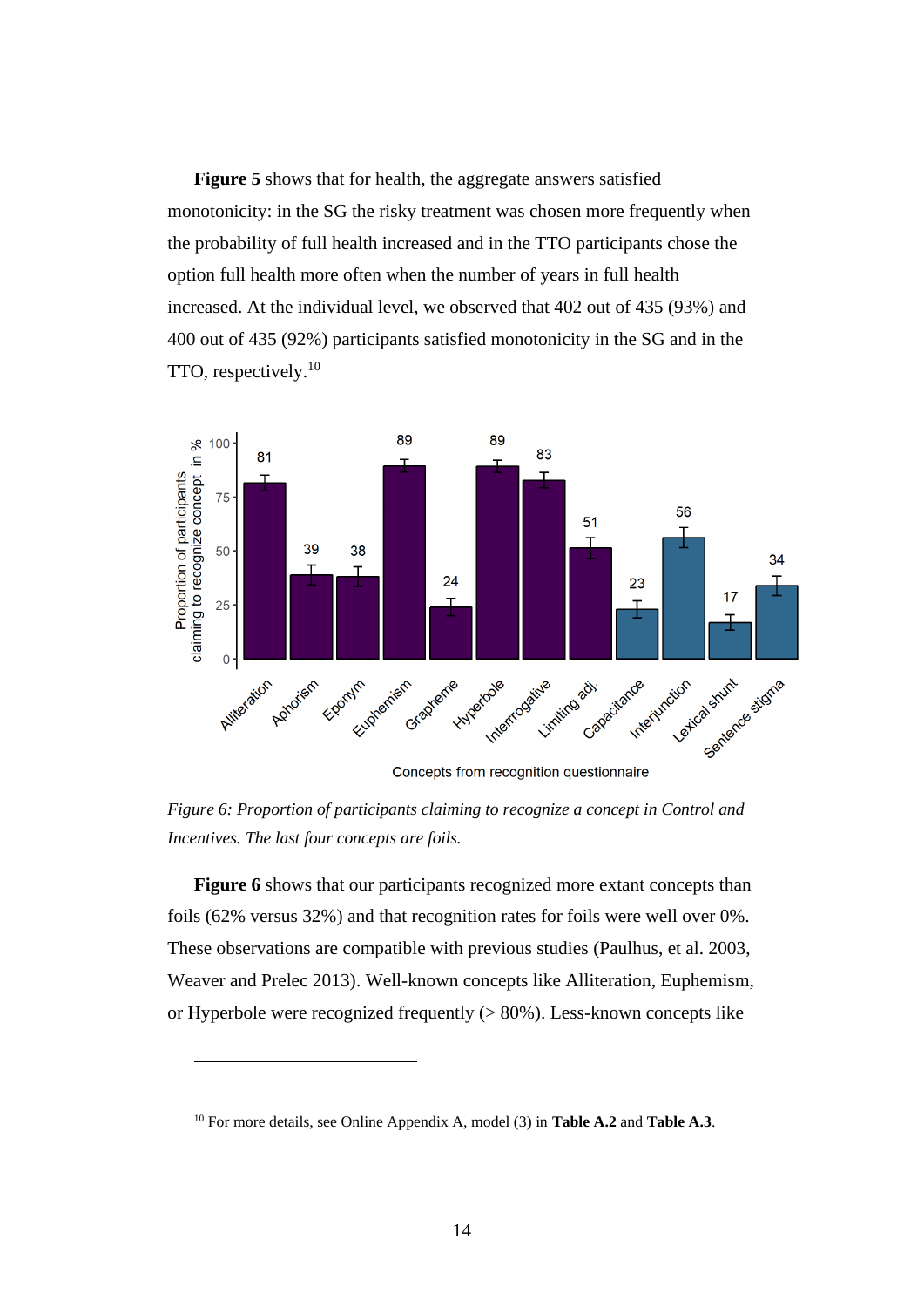Eponym and Grapheme were less often recognized  $(< 39\%)$ .<sup>11</sup> There is no clear correlation between socio-demographic variables and overclaiming for language concepts. Details are provided in the Online Appendix, **[Table A.4](#page-37-0)**.

#### **2.2. Effects of incentives**

We study the general effect of incentives by comparing the *Incentives* and *Control* treatments. Overall, incentives had no effect. We found no effect of incentives across tasks either. We conjectured, for instance, that participants may be inclined to overreport socially desirable answers, "yes" for positive emotions and "no" for negative emotions, but probit regressions did not support this (Online Appendix A, **[Table A.1](#page-34-0)**, models 3 and 4).

For SG and TTO, we conjectured that incentives might reduce the tendency to stick with the status quo (no medical treatment). However, we observed no such effects (Online Appendix A, **[Table A.2](#page-35-0)** - model 2, and **[Table A.3](#page-36-0)** - model 2). We also tested whether incentives made participants more sensitive to the attractiveness of the medical treatment (success probability of treatment in the SG or to the number of years in full health in the TTO), which would signal that they paid more attention to the questions. To do so, we included an interaction term between *Incentives* and the measures of attractiveness of treatment in the probit regressions. **[Figure 7](#page-15-0)** displays the average marginal effects of *Incentives* on choosing no medical treatment as a function of the attractiveness of the medical treatment. If *Incentives* made respondents more sensitive to the attractiveness of the medical treatment, we would expect a downward trend. However, we did not observe this (see **[Table A.5](#page-38-0)** in Online Appendix A for more details).

<sup>11</sup> More details are in **[Figure A.4](#page-43-0)** in Online Appendix A.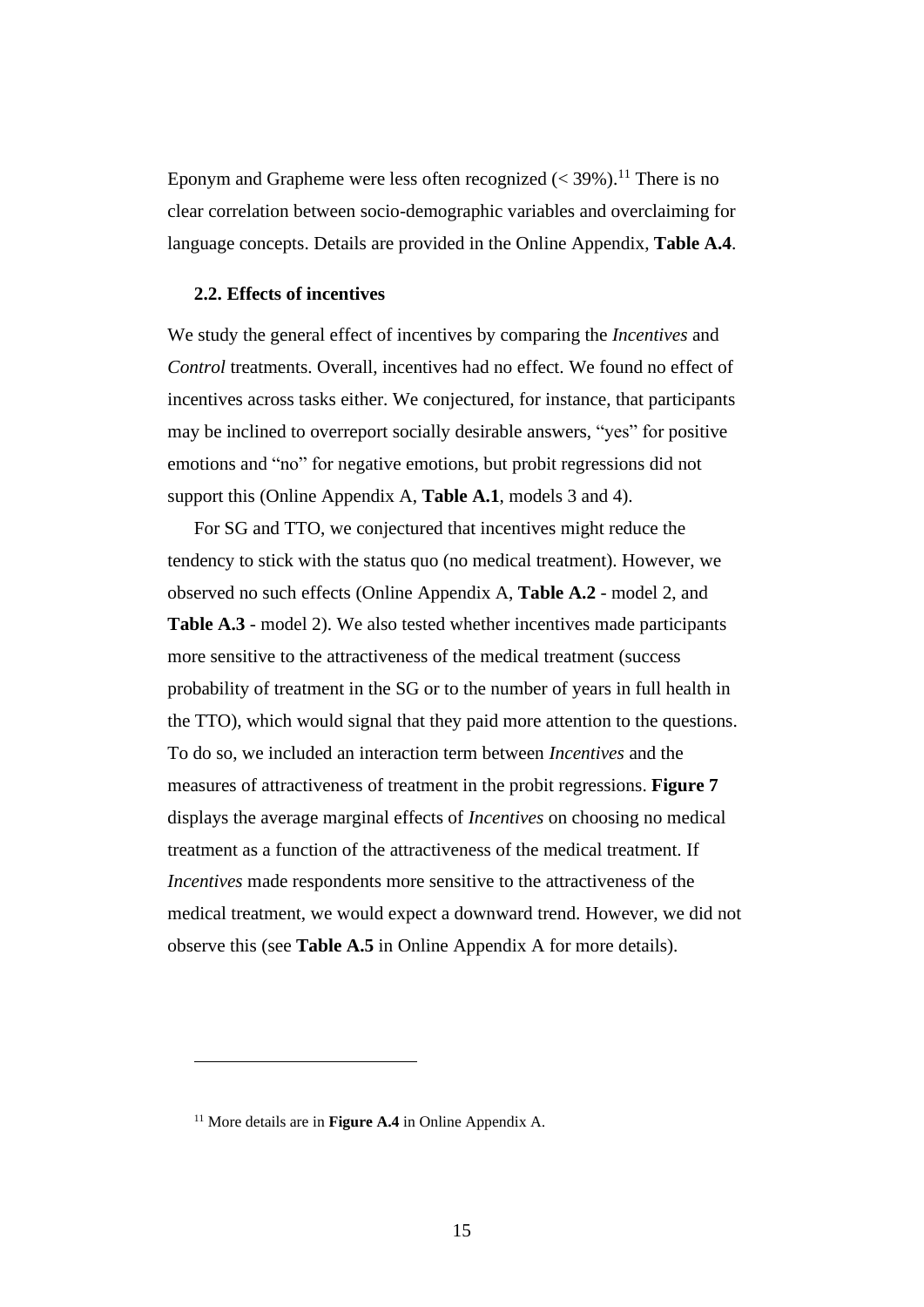

<span id="page-15-1"></span><span id="page-15-0"></span>*Figure 7: Average marginal effect of Incentives with respect to Control on the probability to the choose status quo (health state A) in the SG (left panel) and the TTO (right panel).*

In the recognition questions, we hypothesized that incentives might reduce the recognition of foils. Again, we found no evidence for such an effect (Online Appendix A, **[Table A.4](#page-37-0)** - model 4). This may be surprising, but it is consistent with the results of Weaver and Prelec (2013), who found that incentives only mattered when respondents were also paid per recognized item (prompting strong overclaiming), which we did not.

#### **2.3. Effects of defaults**

We refer to an option as the *default-favored option* if it was set as the default in the *Defaults* and *Defaults & Incentives* treatments. This terminology is slightly inaccurate as there were no defaults in the *Control* and *Incentives* treatments, but we believe it facilitates the presentation of the results. So, the default-favored options were admitting negative emotions and denying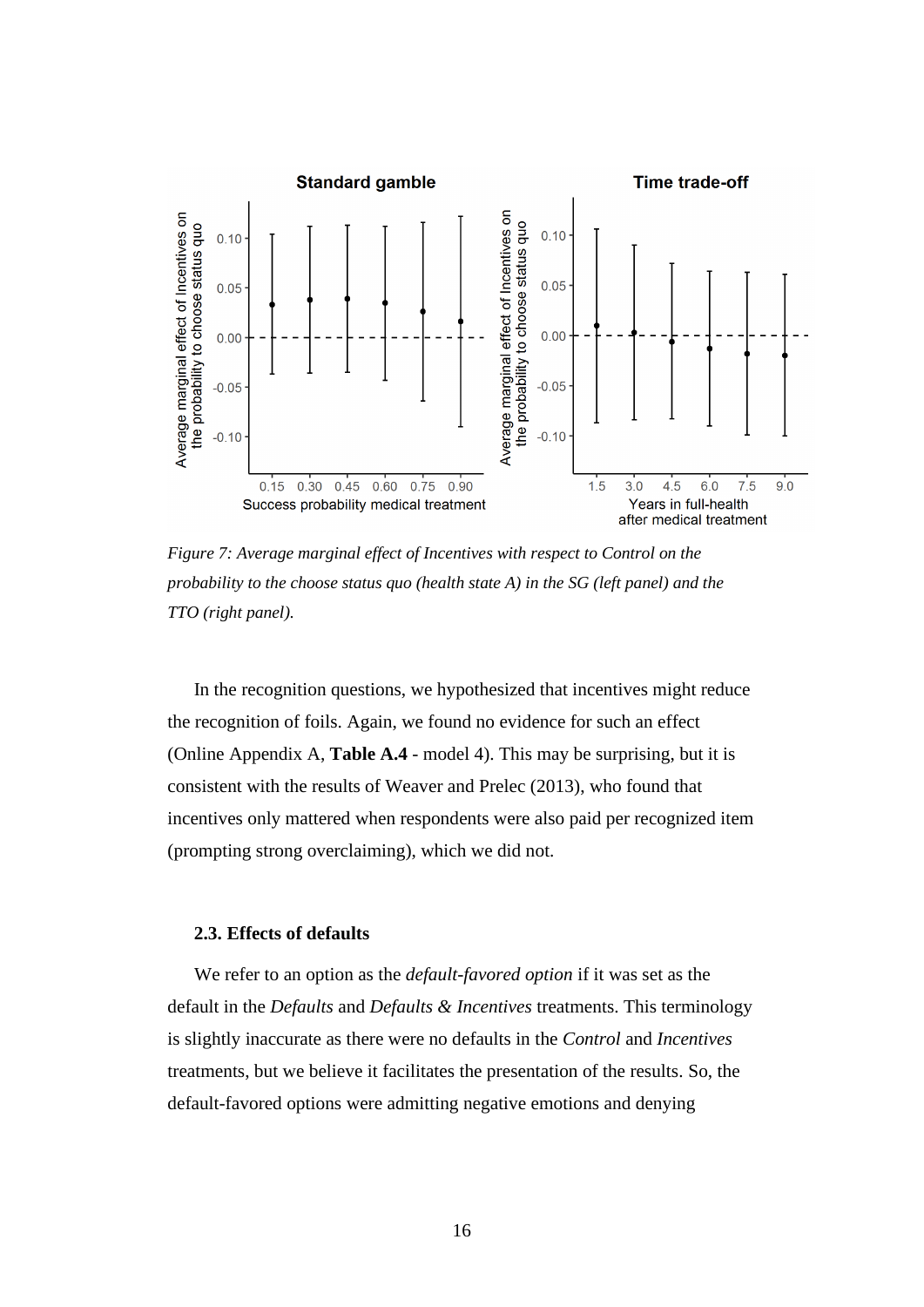positive emotions in the subjective well-being questions, the status quo (health state A) in the health questions, and recognition in the recognition task.

**[Figure 8](#page-16-0)** plots the proportion of choices for the default-favored option. The Figure shows that defaults worked: the default-favored options were chosen more often when defaults were included. Overall, the default bias was roughly 8 percentage points (ppt) without incentives (*Control* versus Defaults) and 5 ppt with incentives (*Incentives* versus *Defaults & Incentives*).



<span id="page-16-0"></span>*Figure 8: Frequency with which the default-favored option was chosen with 95% confidence intervals.*

**[Figure 9](#page-17-0)** gives a more detailed account of the default bias by splitting up the choice proportions for the different tasks. The figure shows that the default bias was particularly strong for the subjective well-being questions (13 ppt without incentives and between 4 ppt and 8 ppt with incentives). In the recognition questions the default bias was weaker, ranging between 4 ppt and 8 ppt. In the SG, we observed no default bias at all. On the other hand, in the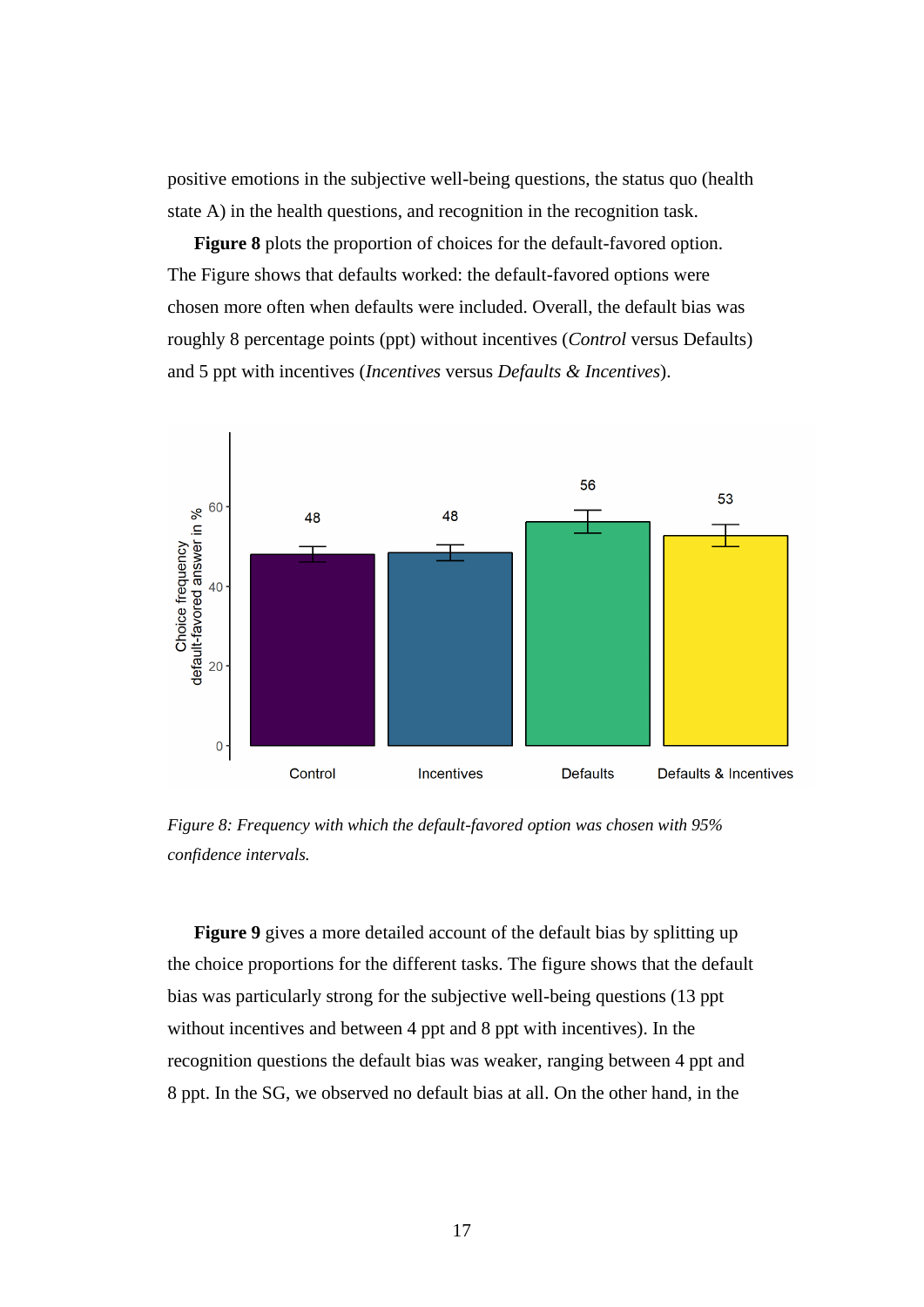TTO there was a clear default bias of 9 ppt with incentives and of 7 ppt without incentives.



<span id="page-17-0"></span>*Figure 9: Frequencies with which the default-favored option was chosen in the various tasks with 95% confidence intervals.*

All the above observations are confirmed by probit regressions with participant-clustered standard errors, and period (question order) and question fixed-effects. The results are in **[Table 3](#page-18-0)**, and in **[Table A.1](#page-34-0)** to **[Table A.4](#page-37-0)** in Online Appendix A.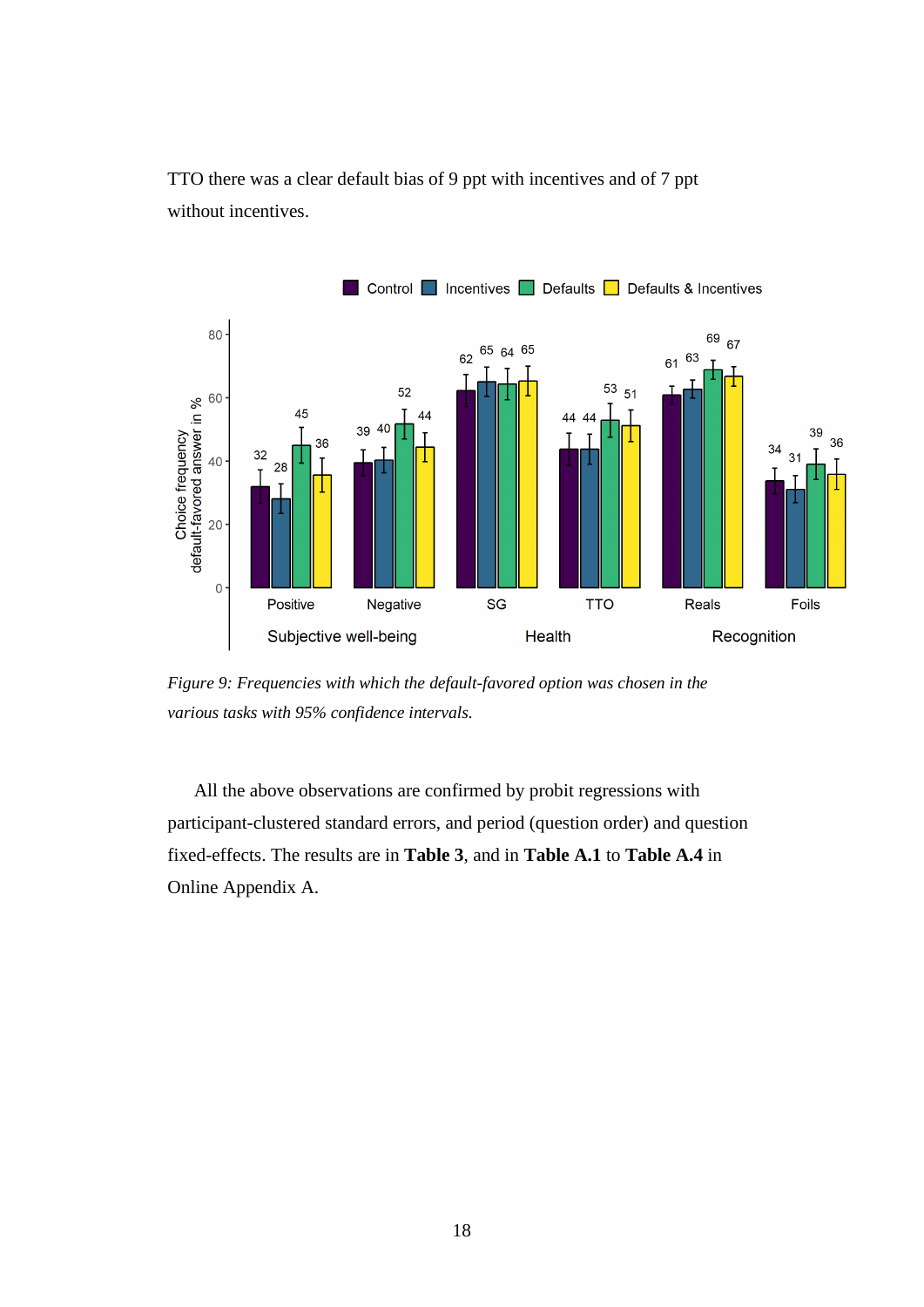| Model                                | (1)                                          | (2)        | (3)   | (4)        | (5)        |  |  |  |
|--------------------------------------|----------------------------------------------|------------|-------|------------|------------|--|--|--|
| Dep. Variable                        | Follow default-favored answer, in all models |            |       |            |            |  |  |  |
| <b>Question Domain</b>               | Pooled                                       | SBJ. W-B   | SG    | <b>TTO</b> | <b>REC</b> |  |  |  |
| Incentives                           | 0.016                                        | 0.005      | 0.038 | 0.001      | 0.021      |  |  |  |
|                                      | 0.013                                        | 0.025      | 0.033 | 0.033      | 0.017      |  |  |  |
| Defaults                             | $0.091***$                                   | $0.135***$ | 0.025 | $0.103$ ** | $0.080***$ |  |  |  |
|                                      | 0.016                                        | 0.028      | 0.034 | 0.035      | 0.018      |  |  |  |
| Defaults & Incentives                | $0.058$ ***                                  | $0.058*$   | 0.037 | $0.093**$  | $0.055**$  |  |  |  |
|                                      | 0.016                                        | 0.027      | 0.034 | 0.034      | 0.018      |  |  |  |
| Difference in estimated coefficients |                                              |            |       |            |            |  |  |  |
|                                      |                                              |            |       |            |            |  |  |  |
| Defaults & Incentives vs             | $-0.033$                                     | $-0.077*$  | 0.012 | $-0.010$   | $-0.026$   |  |  |  |
| Defaults                             | 0.018                                        | 0.030      | 0.033 | 0.035      | 0.020      |  |  |  |
| Number of participants               | 864                                          | 864        | 864   | 864        | 864        |  |  |  |
| Number of observations               | 21,600                                       | 6,048      | 2,592 | 2,592      | 10,368     |  |  |  |
| <b>Question FE</b>                   | Yes                                          | Yes        | Yes   | Yes        | Yes        |  |  |  |
| Period FE                            | Yes                                          | Yes        | Yes   | Yes        | Yes        |  |  |  |
| Demographic controls                 | Yes                                          | Yes        | Yes   | Yes        | Yes        |  |  |  |
| Participant clustered std. errors    | Yes                                          | Yes        | Yes   | Yes        | Yes        |  |  |  |

<span id="page-18-1"></span><span id="page-18-0"></span>*Table 3: Probit estimations with clustered standard errors at the participant level (reported below coefficient estimates in footnote size). Coefficient estimates represent average marginal effects. The dependent variable in all models takes the value 1 if a participant chooses the default-favored answer. All reported independent variables represent treatment dummies, Control being the baseline. The sample in model (1) includes all questions (Pooled). Models (2), (3), (4), and (5) restrict the sample to questions from the subjective well-being (SBJ W-B), the standard gamble (SG), the time trade-off (TTO), and the recognition questionnaire (REC), respectively. All models include fixed effects (FE) at the question and period level as well as demographic controls (age, and dummies for income and gender). We also report the estimated differences between the Defaults & Incentives and Defaults dummies. Significance coding: \*\*\* 0.1%, \*\* 1%, \* 5%.*

#### **2.4. Effect of incentives on default bias**

**[Figure 8](#page-16-0)** shows that incentives reduced the default bias by 3 ppt: the default-favored option was less frequently chosen in the *Defaults & Incentives* treatment than in the *Defaults* treatment. The reduction of the default bias was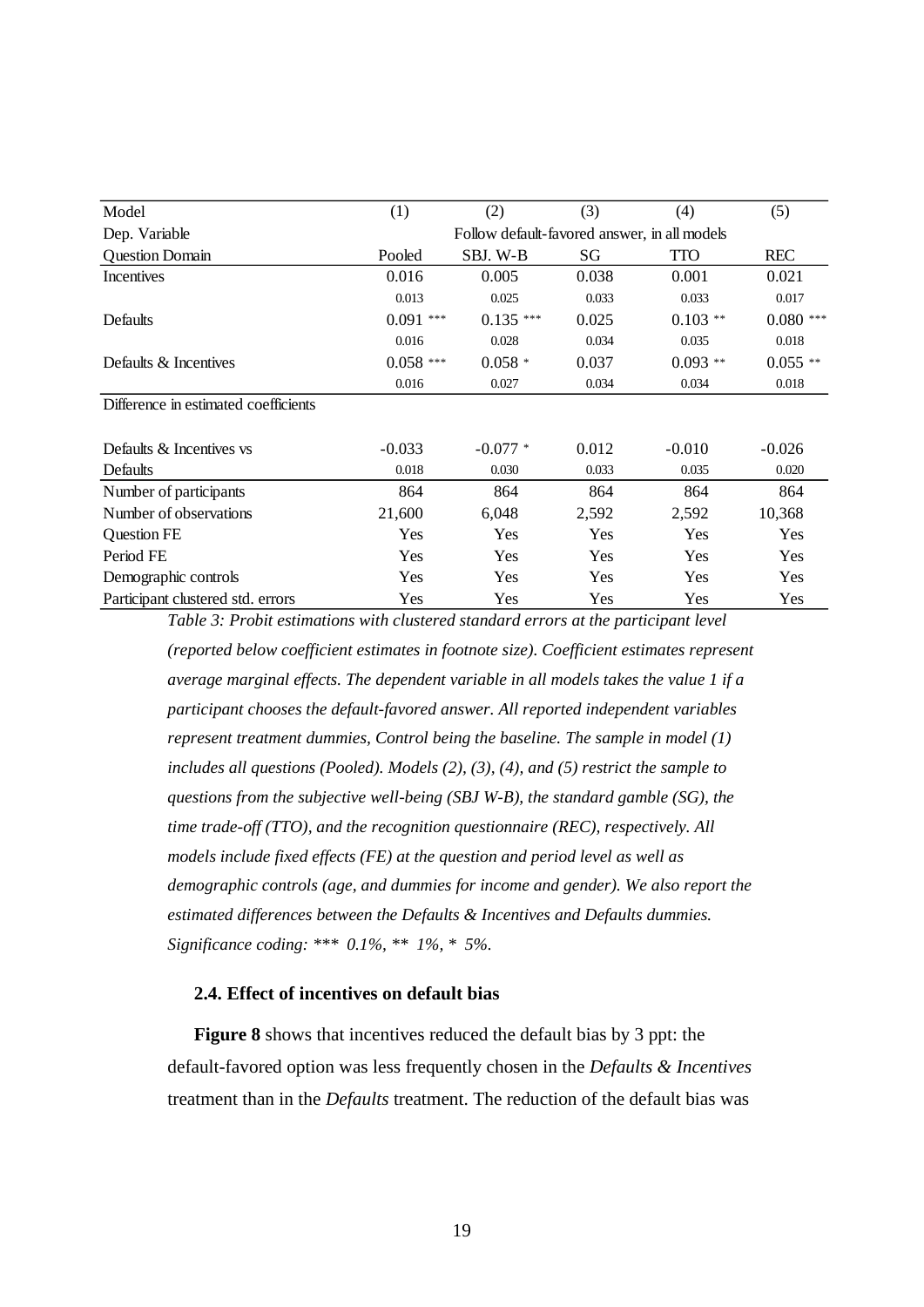particularly strong in the subjective well-being questions, see **[Figure 9](#page-17-0)**. In these questions, incentives reduced the default bias by 8 to 9 ppt. In the health and recognition questions, incentives had no effect on the default bias. Fixedeffect probit regressions confirm the above observations (see **[Table 3](#page-18-0)**, and **[Table A.1](#page-34-0)** to **[Table A.4](#page-37-0)** in the Online Appendix A. The analysis of response times, which comes next, will shed light on the mechanism underlying the reduction of the default bias in the subjective well-being questions.

#### **2.5. Response time**

We recorded each participant's response time net of the time spent on the prediction task. Response time is often used as a proxy for effort, deliberation, and decision cost, which are typically unobservable (Moffat 2005, Bardsley, et al. 2010, Achtziger and Alós-Ferrer 2014, Rubinstein 2016). We conjectured that incentives would increase response time. Defaults could affect response time in opposite ways. They plausibly reduced the response time of those participants who wanted to choose the default option anyhow and of those participants who wished to go through the survey as fast as possible. Consequently, we expected a lower response time in treatments with defaults for those participants who preferred the default option. By contrast, defaults made reporting the non-default answer more time-consuming both physically (dragging out the default and dragging in the alternative) and cognitively (the dissonance between the participant's preference and the preselected option). To study these predictions, we regressed (the logarithm of) response time on the four treatments controlling for demographic variables.<sup>12</sup> **[Figure 10](#page-20-0)** shows

<sup>&</sup>lt;sup>12</sup> We used a panel generalized-least-squares approach with random effects at the individual level and cluster robust standard errors. This approach is standard in the literature on response time (Alós-Ferrer, et al. 2016, Moffatt 2016) . To account for outliers (a few raw response times were larger than 3000s), we winsorized response time at the 1% and 5% level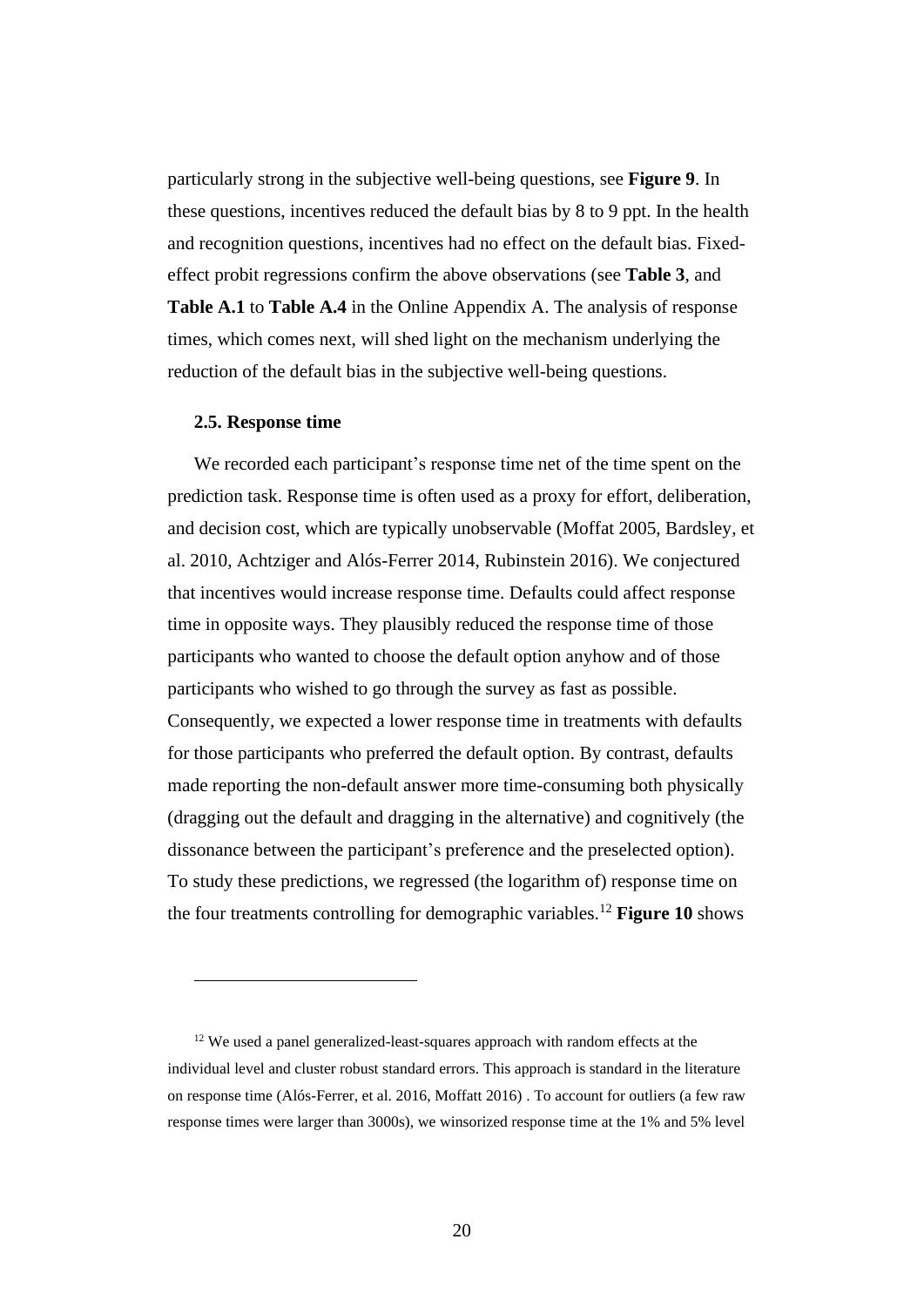the results. It displays the deviation in response time from the Control treatment for the other three treatments. **[Table A](#page-40-0)**.**7** in Online Appendix A gives additional results.



<span id="page-20-0"></span>*Figure 10: Percentage-deviation in response time with respect to the Control treatment for the different treatments.*

**[Figure 10](#page-20-0)** shows that without defaults incentives did not affect response time. Defaults, on the other hand, had a clear impact on response time. In line with our predictions, participants spent on average 15% more time in *Defaults* than in *Control* when rejecting the default answer, but 14% less time when selecting the default answer (mean winsorized decision time was 10.87 seconds). When defaults were included, incentives increased the response time, but the effect was only significant when the default option was rejected. Our analysis suggests that participants were motivated, but that they could be

reducing maximum recorded response time to 74s and 33s, respectively. The results were very similar so we only report here the results with a 1% winsorization.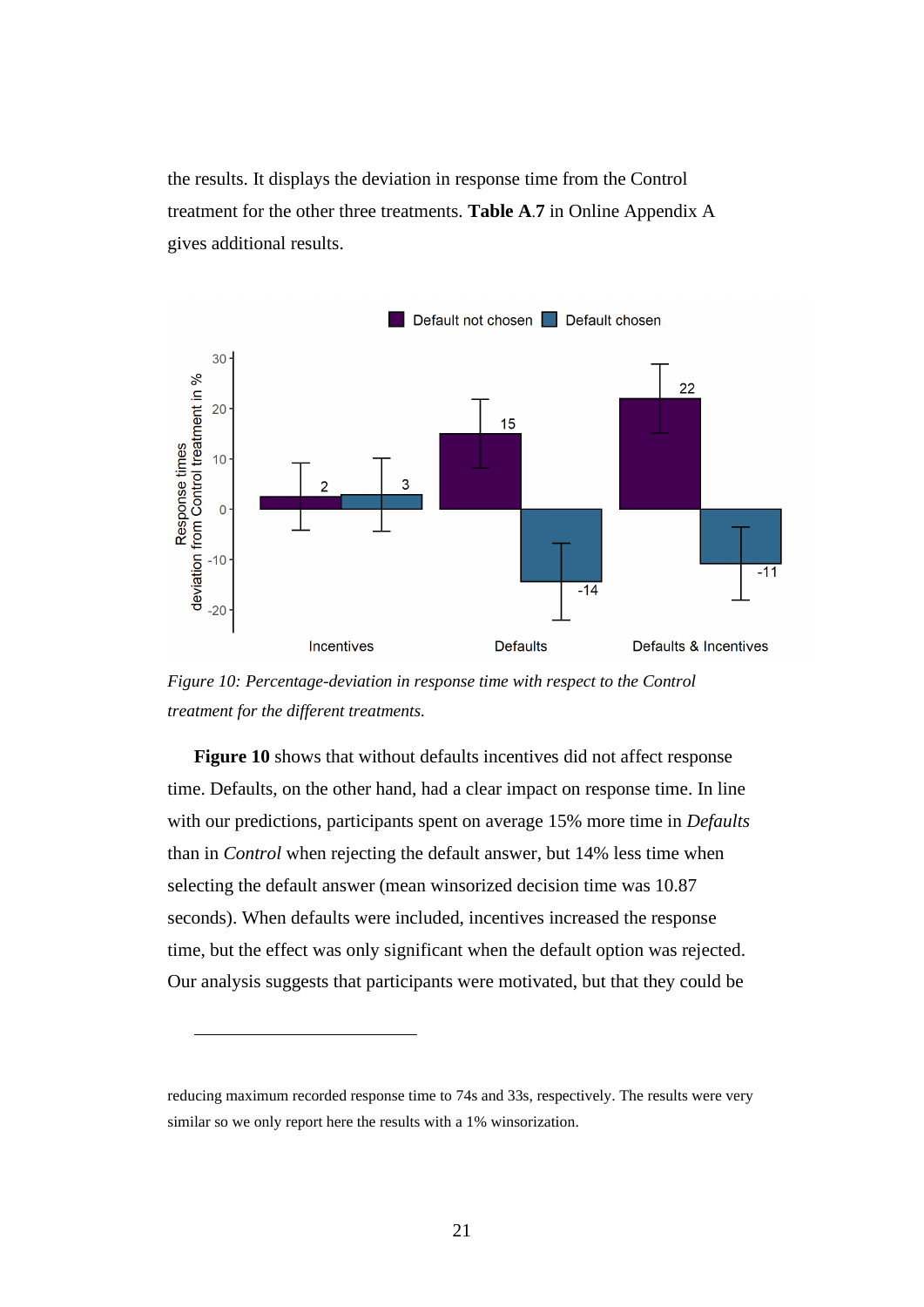pushed to free ride on defaults. Incentives reduced this tendency to free ride. Participants spent on average between 3.6% and 7.0% more seconds answering the questions in *Defaults & Incentives* than in *Defaults*. These differences are net of any physical effort of using the drag-and-drop interface because defaults were set in both treatments. Hence, incentives may have convinced respondents to think more carefully and not to free ride on defaults.



<span id="page-21-0"></span>*Figure 11: Percentage-deviation in response time with respect to the subjective wellbeing task for different tasks.*

Response times did not differ between the *Incentives* and *Control*  treatments Two opposing explanations might underlie this: participants are intrinsically motivated to answer surveys and do not need incentives or the incentives were too low. To further investigate these explanations, **[Figure 11](#page-21-0)** compares the time spent on the different tasks. It shows the response time for the health and recognition tasks compared with the time spent on the subjective well-being questions. We expected that motivated participants would spend more time on the complex health questions, which involve trading off quality of life versus mortality risk and life duration, than on the other questions, which merely asked about having experienced an emotion or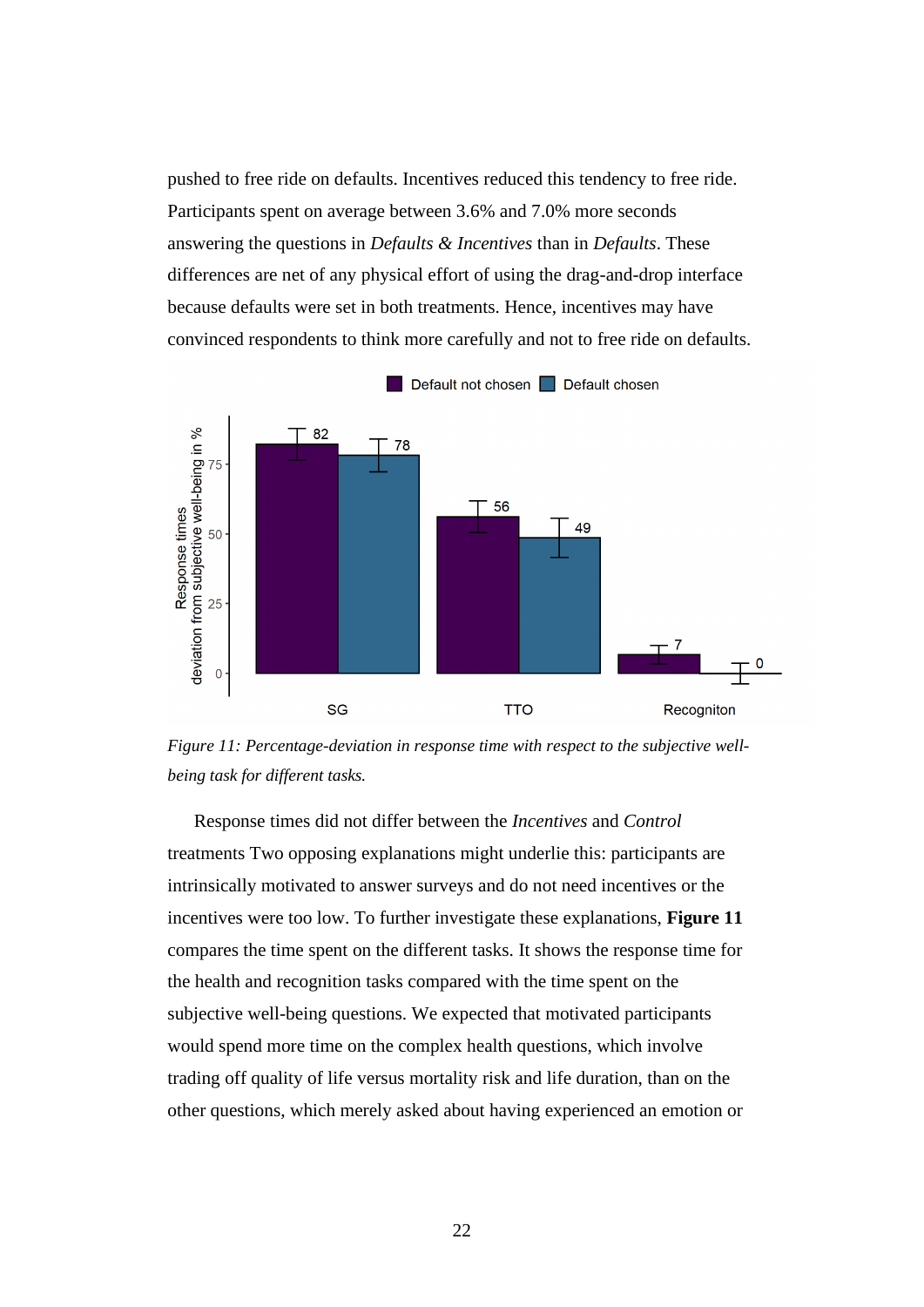recognizing a concept. This is indeed what we observed. We interpret this difference as evidence that participants took the questions seriously and that they were intrinsically motivated to answer the questions. We believe that this is the reason why we observed no effect of incentives without defaults, and not that incentives were too low. This observation is in line with our previous finding that answers were sensible (e.g., satisfying monotonicity in the health domain).

## **3. Discussion**

Do incentives matter in survey data? Our results suggest that they do not if researchers are careful about data quality and avoid biases. If data quality was reduced, by defaults in our study, then incentives mattered: they reduced the default bias and increased the effort respondents spent on the tasks. This held in particular for relatively automatic tasks like reporting experienced emotions. For more complex tasks, like the health questions, we observed no effect of incentives regardless of whether defaults were used.

The absence of a significant effect of incentives when no defaults were used is consistent with previous evidence that even a flat compensation for 'work' can motivate participants to answer truthfully (see e.g., Gneezy and Rustichini 2000, Bardsley, et al. 2010, p. 250ff). An additional explanation might be that Prolific has a participant reputation system which is used for screening purposes. A lower reputation might mean fewer future invitations and this deterrence effect could have motivated the participants.

We could offer only small incentives (a few dollars) due to Prolific's regulations. The incentives were sufficiently large to affect behavior in the presence of defaults and our results suggest that they were adequate, but it would be interesting to explore the effect of larger incentives and whether they are worth the improvement in data quality. At least incentives never led to a decrease in data quality, not even for emotionally charged topics like health.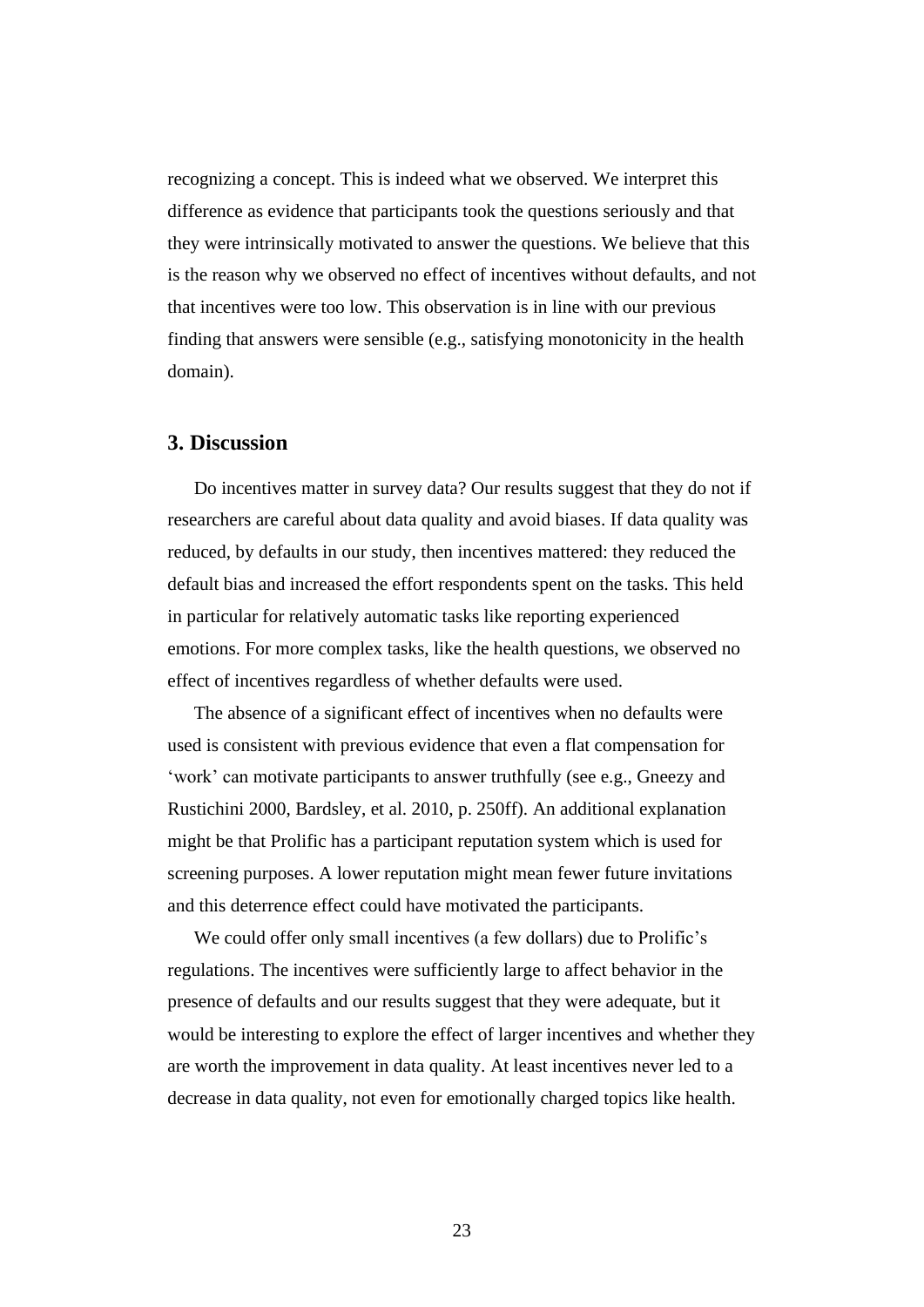Previous research suggests that incentives can sometimes backfire if people feel they contribute to society (Titmuss 1970, Bleichrodt and Pinto Prades 2009). We found no evidence of such negative effects of incentives.

The absence of incentive effects in the more complex health questions was not caused by participants finding these questions so hard that they their preferences were incomplete. If so, we would expect a strong effect of defaults in these questions, as incomplete preferences are associated with status quo bias. The SG is commonly seen as the most difficult task in health state valuation and the response times in our study confirmed this. In the SG, we found no evidence of default bias.

In Prelec's (2004) BTS, participants have to perform an extra task, to predict the answers of other participants. Consequently, the BTS requires more cognitive effort. To test whether this extra cognitive effort affected data quality, we collected additional data for the *Control* and *Defaults* treatments without the prediction task. <sup>13</sup> Detailed results are in **[Table A](#page-39-0)**.**6** in Online Appendix A. Excluding predictions had no effect in the *Control* treatment, but the effect of defaults was slightly weaker when participants were not asked to make predictions. This suggests that the extra prediction in the Control treatment was close to the maximum effort our participants were willing to make for the flat fee. Defaults were probably seen as an additional cognitive burden and then also adding the prediction task led to a minor tendency to go for the cognitively easier default-favored option. Recently, several papers have proposed Bayesian truth-telling mechanisms in which the prediction task is easier. For example, Baillon's (2017) Bayesian markets replace predictions by binary bets and in Cvitanic et al.'s (2019) choice-matching either only some

<sup>&</sup>lt;sup>13</sup>The treatments with incentives needed predictions to compute the BTS scores. Alternatives are discussed later.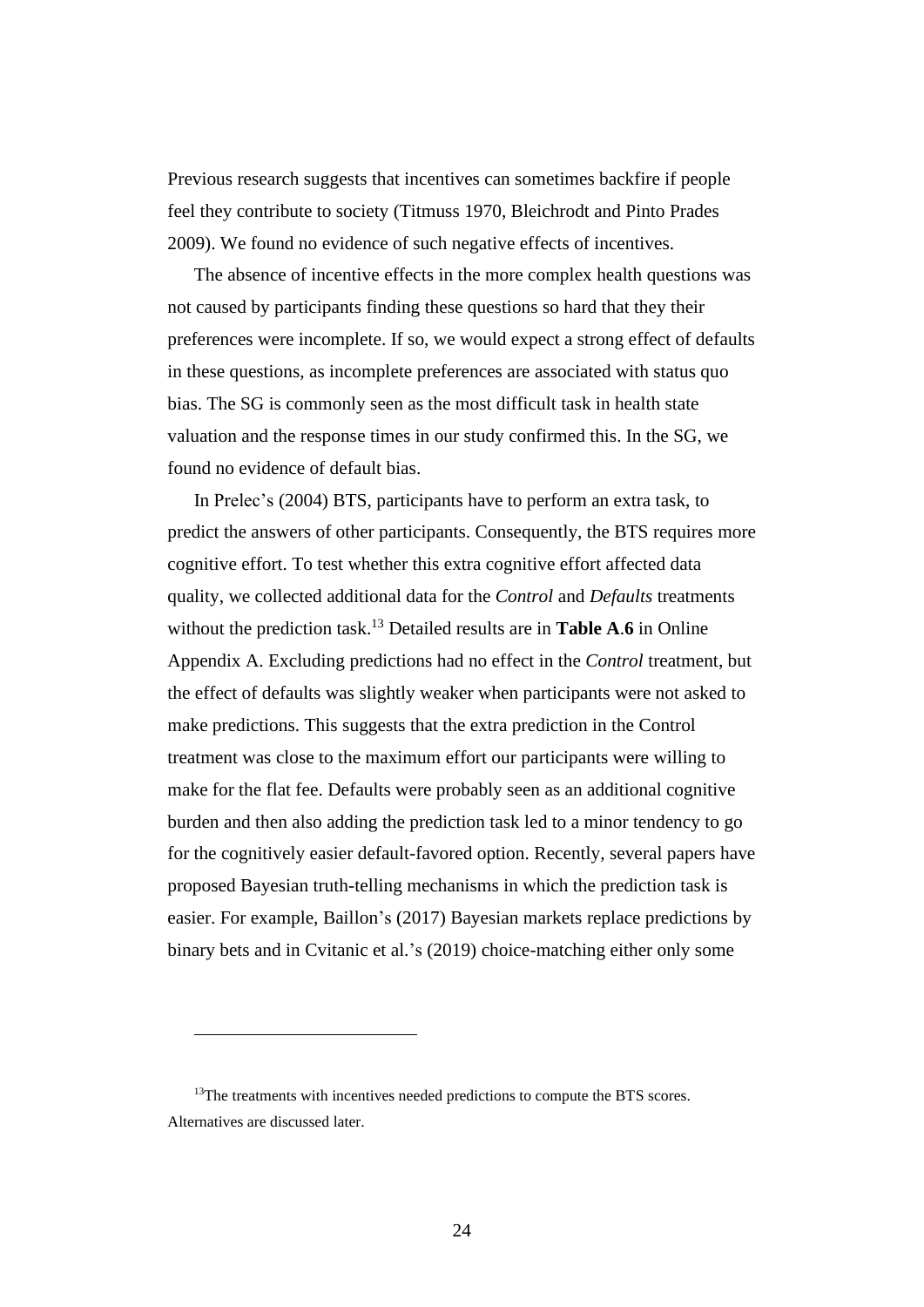participants make predictions or predictions are simpler. It would be interesting to repeat our study with these mechanisms.

We did not explain to our participants why truth-telling is in their best interest in the BTS, as it requires knowledge of advanced mathematical concepts. Our implementation is sometimes called "intimidation" (Cvitanić, et al. 2019). We agree that this is a limitation of the BTS, particularly if the participants somehow mistrusted our claim that truth-telling was optimal. Weaver and Prelec (2013) implemented a version of the BTS in which they let participants experience the payment system and learn the strategy on their own. This approach is difficult to implement in surveys because 'live' computing of the BTS scores requires participants to answer simultaneously. Baillon's (2017) and Cvitanic et al.'s (2019) payment mechanisms involve simpler payment rules and computations, again making the case to repeat our study using these mechanisms.

## **4. Conclusion**

Survey data are often used in research on subjective well-being and health. In these domains it is hard to use incentives, because responses are subjective and unverifiable. We used Prelec's (2004) BTS to explore whether this lack of incentives is problematic and hypothetical bias occurs. We found no evidence for hypothetical bias when good quality data are collected and biases are avoided. Avoiding biases seems more important than introducing incentives in surveys. Our participants were motivated, their responses satisfied all basic rationality requirements, and (without defaults) they were not affected by incentives. However, their answers were affected by defaults. Incentives reduced the default bias and increased effort in the subjective well-being questions. In the more complex health questions incentives had no effect regardless of whether defaults were used or not.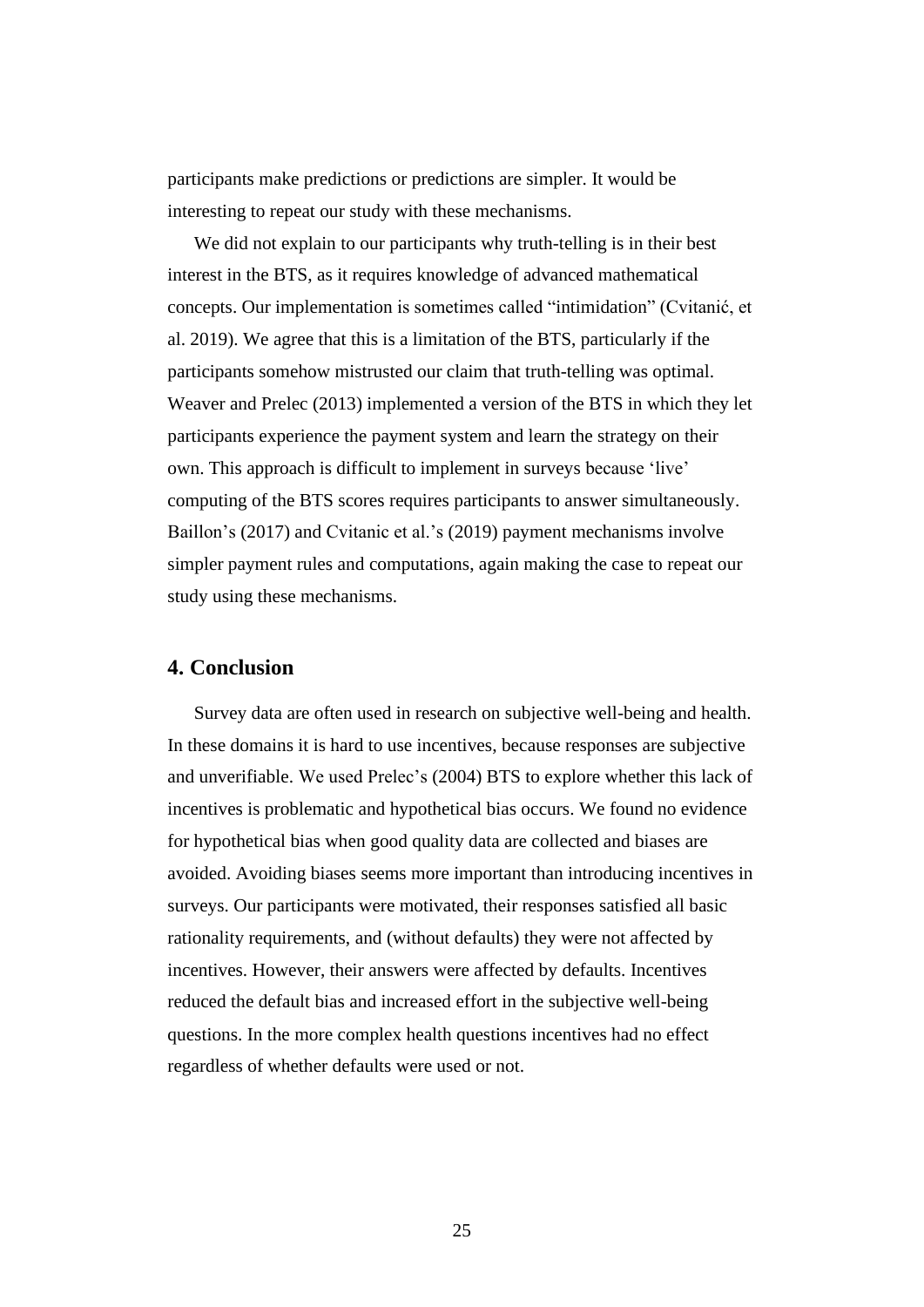# **5. References**

- Abeler, Johannes, Daniele Nosenzo, and Collin Raymond. 2019. "Preferences for Truth-Telling." *Econometrica* 1115-1153.
- Achtziger, Anja, and Carlos Alós-Ferrer. 2014. "Fast or Rational? A Response-Times Study of Bayesian Updating." *Management Science* 60 (4): 923-938.
- Alós-Ferrer, Carlos, Ðura-Georg Granić, Johannes Kern, and Alexander K. Wagner. 2016. "Preference Reversals: Time and Again." *Journal of Risk and Uncertainty* 52 (1): 65–97.
- Baillon, Aurelien. 2017. "Bayesian Markets to Elicit Private Information." *Proceedings of the National Academy of Sciences* 114.30: 7958-7962.
- Bardsley, Nicholas, Robin Cubitt, Graham Loomes, Peter Moffatt, Chris Starmer, and Robert Sugden. 2010. *Experimental Economics: Rethinking the Rules.* Princeton and Oxford: Princeton University Press.
- Beattie, Jane, and Graham Loomes. 1997. "The Impact of Incentives Upon Risky Choice." *Journal of Risk and Uncertainty* 14: 155-168.
- Bertrand, Marianne, and Sendhil Mullainathan. 2001. "Do People Mean What They Say? Implications for Subjective Survey Data." *The American Economic Review* 91 (2): 67-72.
- Bleichrodt, Han, and Jose L. Pinto Prades. 2009. "New Evidence of Preference Reversals in Health Utility Measurement." *Health Economics* 18 (6): 713-726.
- Bleichrodt, Han, Jose Luis Pinto Prades, and Jose Maria Abellan-Perpiñan. 2003. "A Consistency Test of the Time Trade-off." *Journal of Health Economics* 1037-1052.
- Camerer, Colin F., and Robin M. Hogarth. 1999. "The Effects of Financial Incentives in Experiments: A Review and a Capital-Labor-Production Framework." *Journal of Risk and Uncertainty* 19: 7-42.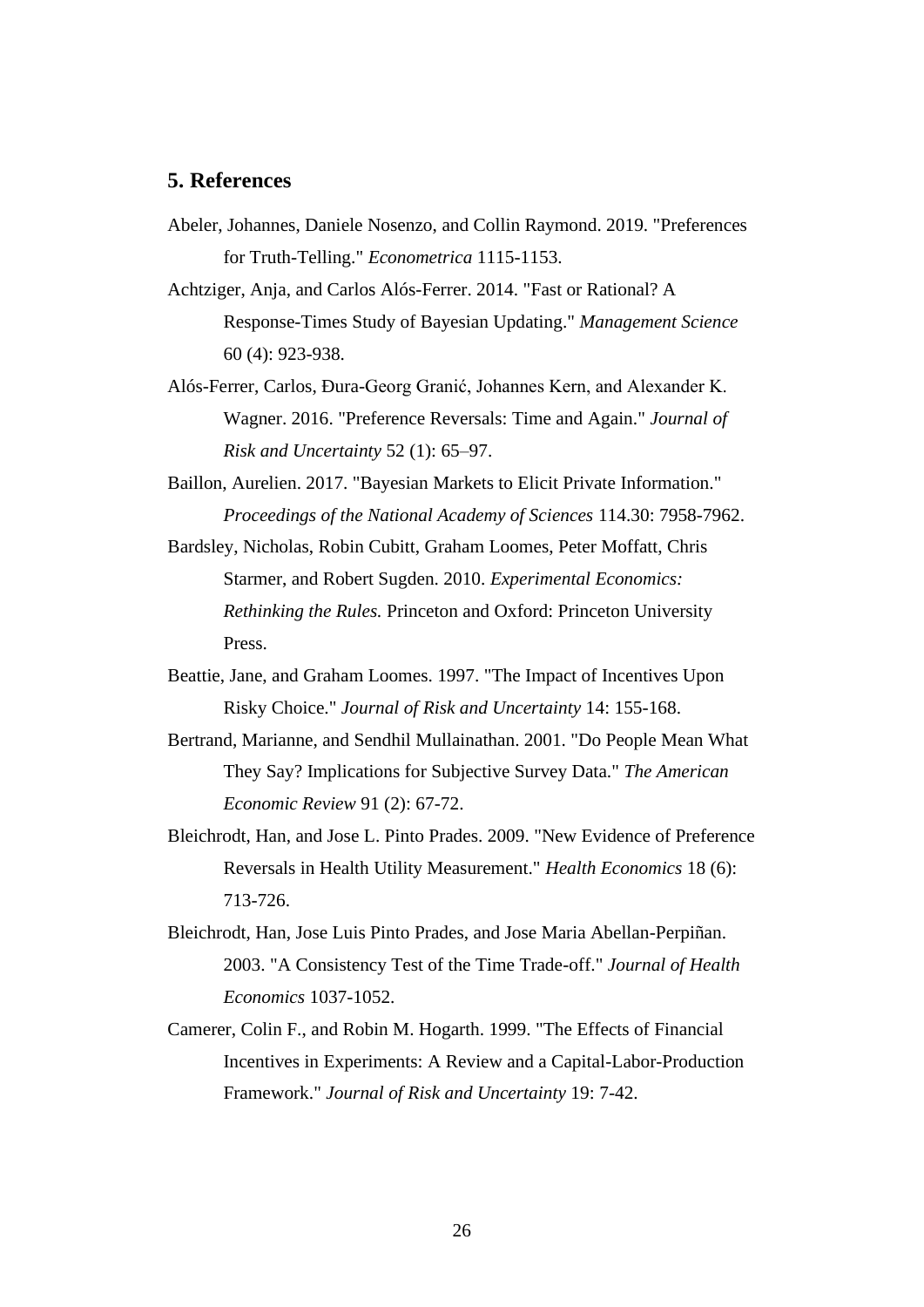- Cvitanić, Jakša, Drazen Prelec, Blake Riley, and Benjamin Tereick. 2019. "Honesty via Choice Matching." *American Economic Review: Insights* 179-192.
- Dawes, Robyn M. 1989. "Statistical Criteria for Establishing a Truly False Consensus Effect." *Journal of Experimental Social Psychology* 25 (1): 1-17.
- Deaton, Angus, and Arthur A. Stone. 2013. "Two Happiness Puzzles." *American Economic Review* 3: 591-597.
- Dinner, Isaac, Eric J. Johnson, Daniel G. Goldstein, and Kaiya Liu. 2011. "Partitioning Default Effects: Why People Choose Not to Choose." *Journal of Experimental Psychology: Applied* 17 (4): 332-341.
- Dohmen, Thomas, Armin Falk, David Huffman, Uwe Sunde, Jürgen Schupp, and Gert G. Wagner. 2011. "Individual Risk Attitudes: Measurement, Determinants, and Behavioral Consequences." *Journal of the European Economic Association* 9 (3): 522-550.
- Dolan, P., C. Gudex, P. Kind, and A. Williams. 1996. "Valuing Health States: A Comparison of Methods." *Journal of Health Economics* 15 (2): 209- 231.
- Drummond, Michael F., Mark J. Sculpher, Karl Claxton, Greg L. Stoddart, and George W. Torrance. 2015. *Methods for the Economic Evaluation of Health Care Programmes.* Oxford, New York, Toronto: Oxford University Press.
- Edwards, Ward. 1953. "Probability Preferences in Gambling." *The American Journal of Psychology* 66: 349-364.
- Falk, Armin, Becker, Aanke, Thomas Dohmen, Benjamin Enke, Huffman, David, and Uwe Sunde. 2019. "Global Evidence on Economic Preferences." *The Quarterly Journal of Economics* 133 (4): 1645-1692.
- Gneezy, Uri, and Aldo Rustichini. 2000. "Pay Enough or Don't Pay at All." *The Quartely Jounal of Economics* 115: 791-810.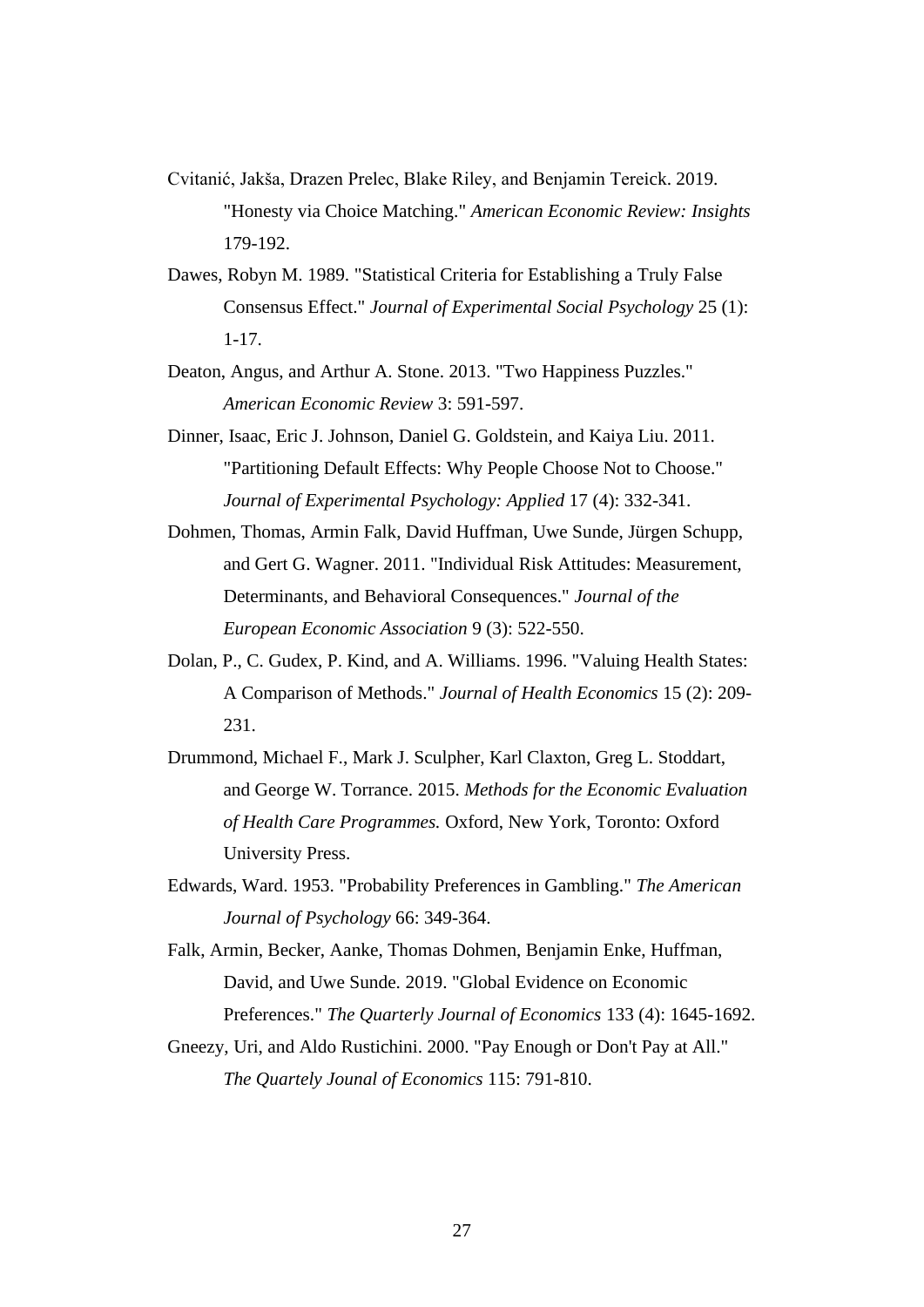- Grether, David M., and Charles R. Plott. 1979. "Economic Theory of Choice and the Preference Reversal Phenomenon." *American Economic Review* 69: 195-207.
- Guala, Francesco. 2005. *The Methodology of Experimental Economics.* New York: Cambridge University Press.
- Helliwell, John F., and Haifang Huang. 2014. "New Measures of the Costs of Unemployment: Evidence From the Subjective Well-Being of 3.3 Million Americans." *Economic Inquiry* 52 (4): 1485-1502.
- Helliwell, John, Richard Layard, and Jeffrey Sachs. 2015. *World Happiness Report 2015.* New York:: Sustainable Development Solutions Network.
- Hertwig, Ralph, and Andreas Ortmann. 2001. "Experimental Practices in Economics: A Methodological Challenge for Psychologist?" *Behavioral and Brain Sciences* 24: 433-451.
- Holt, Charles A., and Susan Laury. 2002. "Risk Aversion and Incentive Effects." *The Amreican Economic Review* 92 (5): 1644-1655.
- John, Leslie K., George Loewenstein, and Drazen Prelec. 2012. "Measuring the Prevalence of Questionable Research Practices with Incentives for Truth-telling." *Psychological Science* 23 (5): 524-532.
- Johnson, Eric J, John Hershey, Jacqueline Meszaros, and Howard Kunreuther. 1993. "Framing, Probability Distortions, and Insurance Decisions." *Journal of Risk and Uncertainty* 7: 35-51.
- Johnson, Eric J., and Daniel Goldstein. 2003. "Do Defaults Save Lives?" *Science* 302: 1338-1339.
- Kahneman, Daniel, Alan B. Krueger, David Schkade, Norbert Schwarz, and Arthur A. Stone. 2006. "Would You Be Happier If You Were Richer? A Focusing Illusion." *Science* 312: 1908-1910.
- Kahneman, Daniel, and Angus Deaton. 2010. "High Income Improves Evaluation of Life But Not Emotional Well-Being." *Proceedings of the National Academy of Sciences* 107 (38): 16489-16493.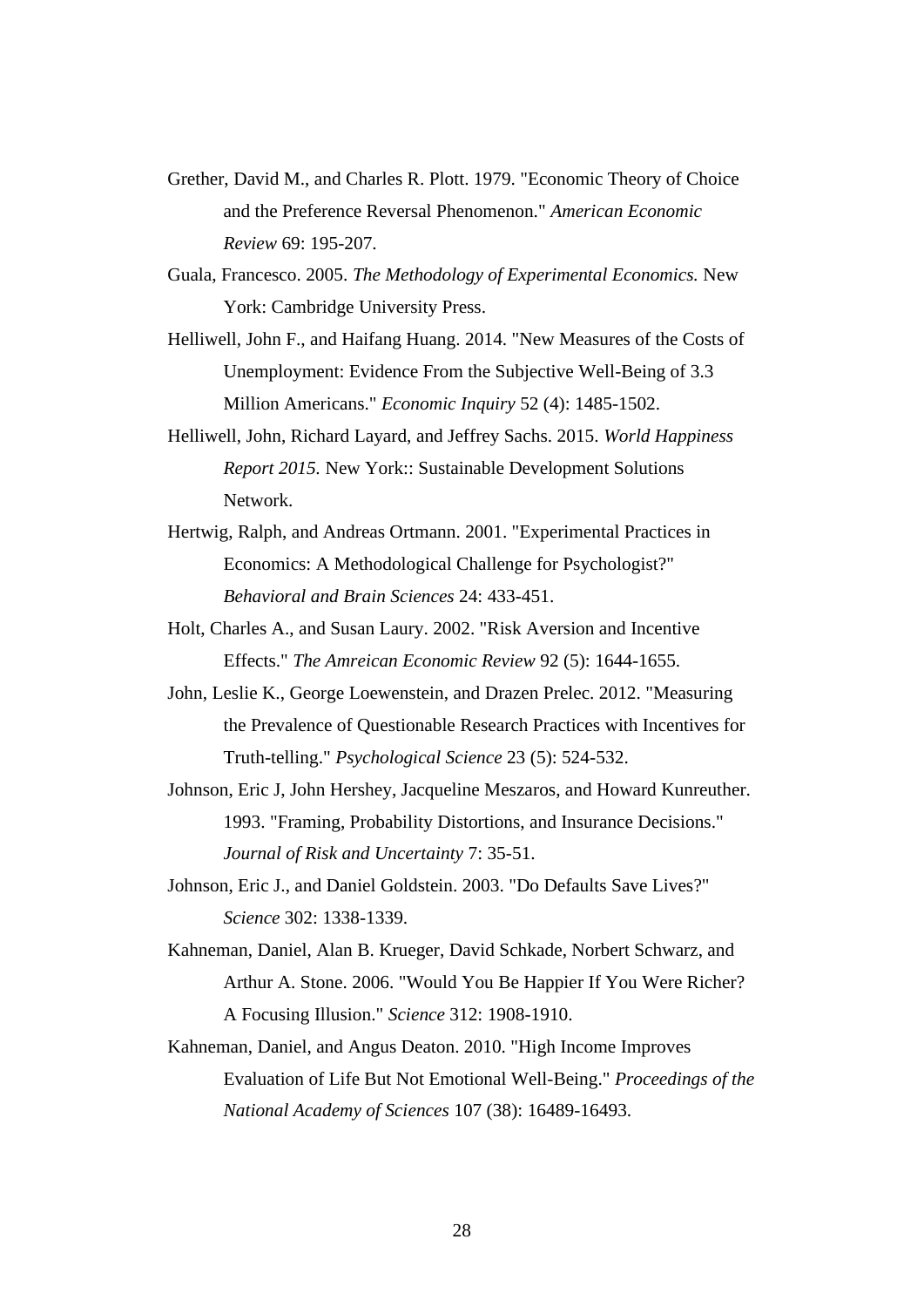- Madrian, Brigitte C., and Dennis F. Shea. 2001. "The Power of Suggestion: Inertia in 401(k) Participation and Savings Behavior." *The Quarterly Journal of Economics* 116 (4): 1149–1187.
- Marks, Gary, and Norman Miller. 1987. "Ten Years of Research on the False-Consensus Effect." *Psychological Bulletin* 102 (1): 72.
- McKenzie, Craig R. M., Michael J. Liersch, and Stacey R. Finkelstein. 2006. "Recommendations Implicit in Policy Defaults." *Psychological Science* 17 (5): 414-420.
- Miller, Nolan, Paul Resnick, and Richard Zeckhauser. 2005. "Eliciting Informative Feedback: The Peer Prediction Method." *Management Science* 51 (9): 1359-1373.
- Moffat, Peter G. 2005. "Stochastic Choice and the Allocation of Effort." *Experimental Economics* 8 (4): 369-388.
- Moffatt, Peter G. 2016. *Experimetrics: Econometrics for Experimental Economics.* Macmillan International Higher Education.
- Palan, Stefan, and Christian Schitter. 2018. "Prolific.ac A Subject Pool for Online Experiments." *Journal of Behavioral and Experimental Finance* forthcoming.
- Paulhus, Delroy L., P. D. Harms, M. Nadine Bruce, and Daria C. Lysy. 2003. "The Over-Claiming Technique: Measuring Self-Enhancement Independent of Ability." *Journal of Personality and Social Psychology* 84 (4): 890-904.
- Peer, Eyal, Laura Brandimarte, Sonam Samat, and Alessandro Acquisti. 2017. "Beyond the Turk: Alternative Platforms for Crowdsourcing Behavioral Research." *Journal of Experimental Social Psychology* 70: 153-163.
- Prelec, Drazen. 2004. "A Bayesian truth serum for subjective data." *Science* 306: 462-466.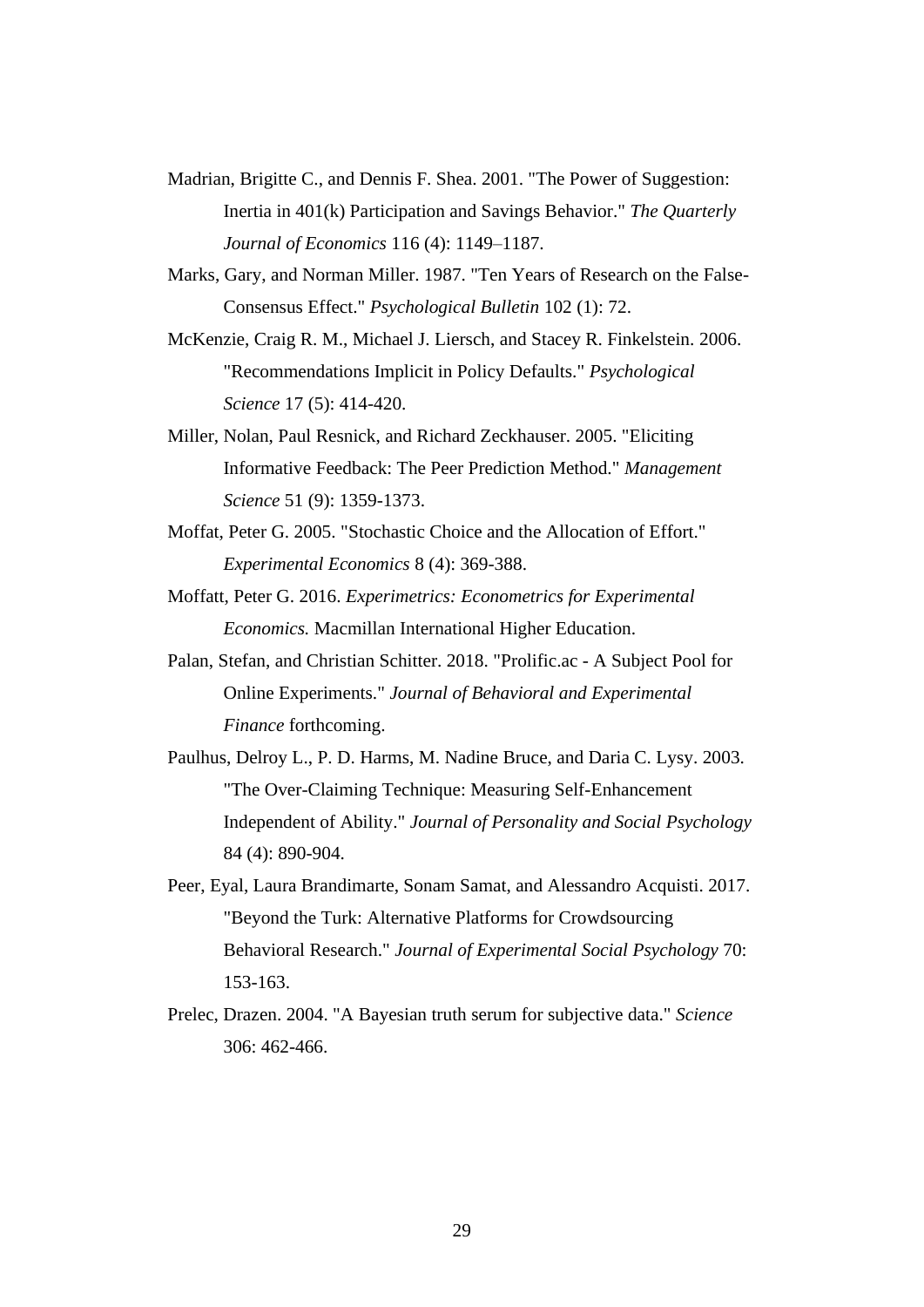- Radanovic, Goran, and Boi Faltings. 2013. "A Robust Bayesian Truth Serum for Non-Binary Signals." *Proceedings of the 27th AAAI Conference on Artificial Intelligence (AAAI' 13).* 833-839.
- Read, Daniel. 2005. "Monetary Incentives, What Are They Good For?" *Journal of Economic Methodology* 12 (2): 265-276.
- Ross, Lee, David Greene, and Pamela House. 1977. "The "False Consensus Effect". An Egocentric Bias in Social Perception and Attribution Processes." *Journal of Experimental Social Psychology* 13 (3): 279- 301.
- Rubinstein, Ariel. 2016. "A Typology of Players: Between Instinctive and Contemplative." *Quarterly Journal of Economics* 131: 859-890.
- Samuelson, William, and Richard Zeckhauser. 1988. "Status Quo Bias in Decision Making." *Journal of Risk and Uncertainty* 1: 7-59.
- Slovic, Paul. 1969. "Differential Effects on Real versus Hypothetical Payoff on Choices Among Gambles." *Journal of Experimental Psychology* 80: 434-437.
- Thaler, Richard H., and Cas R. Sunstein. 2008. *Nudge: Improving Decisions About Health, Wealth, and Happiness.* New Haven: Yale University Press.
- Titmuss, Richard. 1970. *The Gift Relationship.* London: Allen and Unwin.
- Tversky, Amos, and Daniel Kahneman. 1991. "Loss Aversion in Riskless Choice: A Reference-Dependent Model." *The Quarterly Journal of Economics* 106 (4): 1039-1061.
- Wallis, W. Allen, and Milton Friedman. 1942. "The Empirical Derivation of Indifference Functions." In *Studies in Mathematical Economics and Econometrics in Memory of Henry Schultz*, edited by Lange O., McIntyre F. and Yntema T. O., 175-189. Chicago: University of Chicago Press.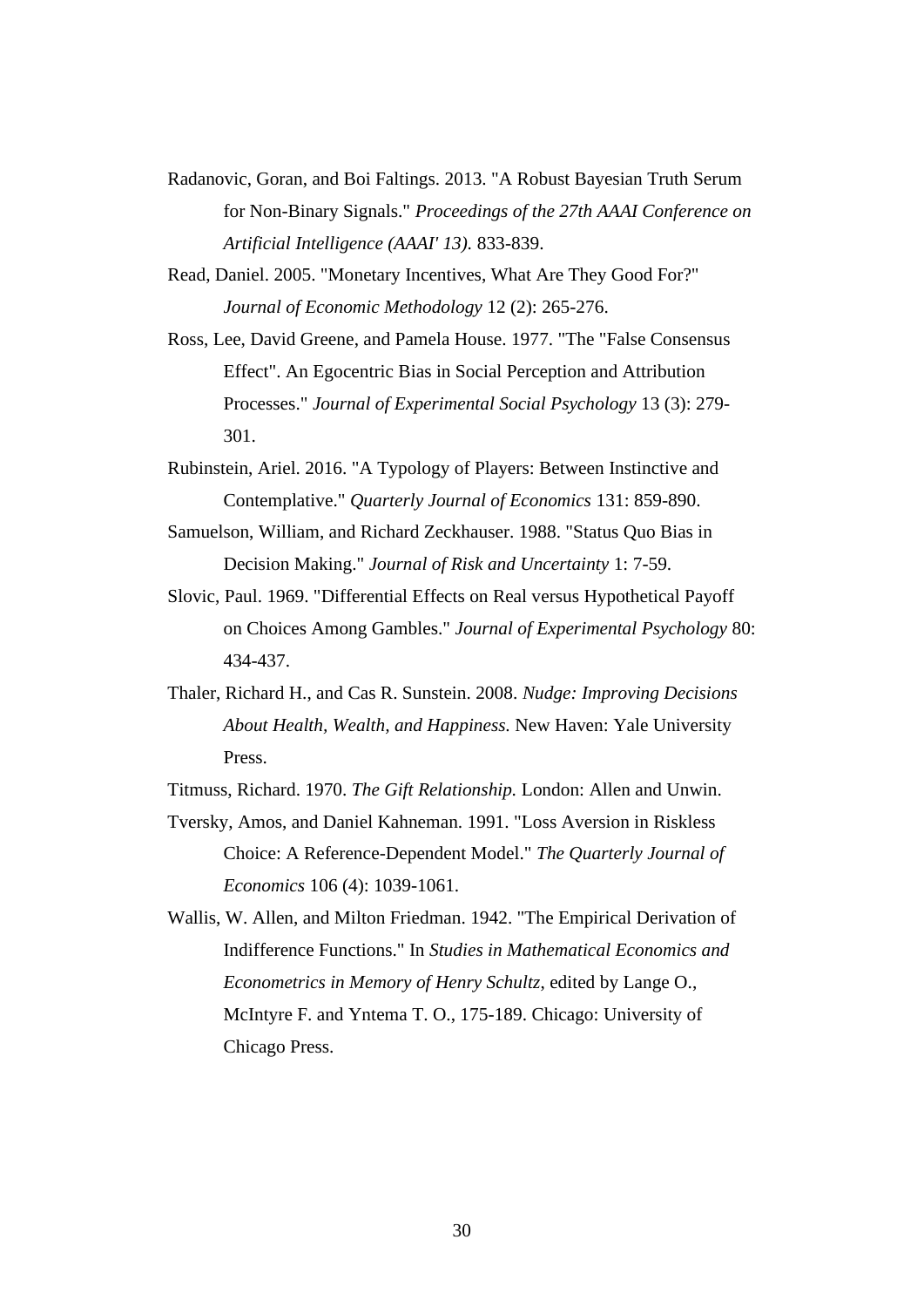- Weaver, Ray, and Drazen Prelec. 2013. "Creating Truth-Telling Incentives with the Bayesian Truth Serum." *Journal of Marketing Research* 50 (3): 289-302.
- Witkowski, Jens, and David C. Parkes. 2012. "A Robust Bayesian Truth Serum for Small Populations." *Proceedings of the Twenty-Sixth AAAI Conference on Artificial Intelligence (AAAI' 12).* 1492-1498.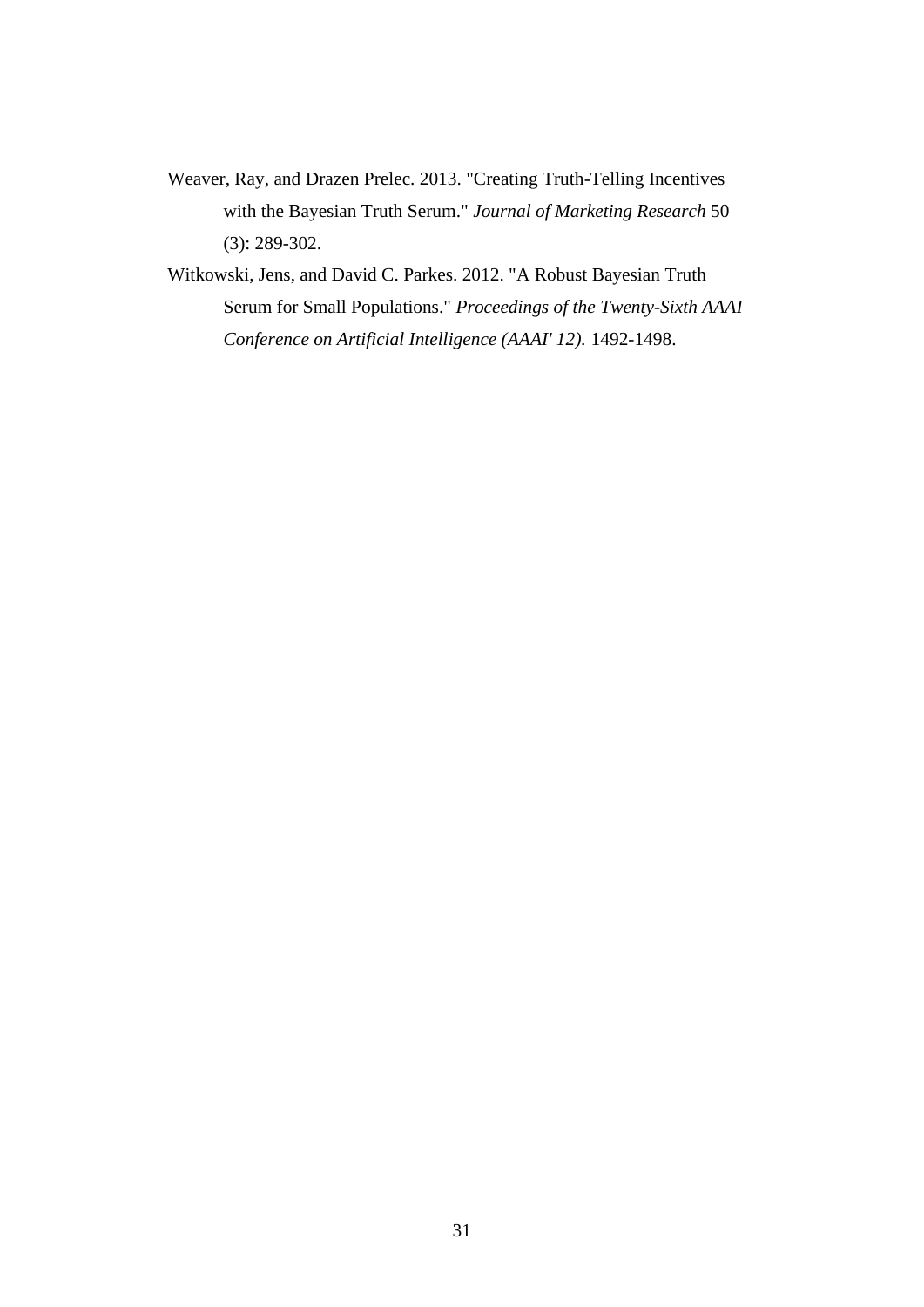# Online Appendix

# **6. Appendix A: Additional Analyses**

This appendix extends the data analysis as reported in the main text. Whereas we decided to sacrifice comprehensiveness for clarity and conciseness in reporting our main results, we aim to demonstrate here that our main results are robust and obtain under a broader set of analyses. We will follow the same empirical strategy that we have adopted in **Section [2](#page-11-0)**. Specifically, we use probit models to estimate the average marginal effect of various variables of interest on the probability to choose default-favored answers. Independent observations are taken at the participant-question level. Therefore, all estimation results are based on participant clustered standard errors. We also include various fixed effects to account for variation at the question-level and the question roundlevel. As demographic controls, we include the age measured in years, and dummies representing each possible answer category for the income question and gender question (including nondisclosure).

[Table A.1](#page-34-1) reports the corresponding regression results for the subjective well-being part. In model (1), the dummy *Defaults set* takes the value 1 if a default was set for the question. Pooled over treatments, defaults increased the probability to choose default-favored answers by 8.6 percentage points (ppt). Defaults were thus highly effective in this question domain. Treatment differences in the power of defaults are analyzed in models (2) to (4). Model (2) is the same as Model (3) in **[Table 3](#page-18-1)** and already discussed in the main text. Models (3) and (4) break down the data into negative and positive emotions, respectively. As evidenced by the difference in estimated coefficients between *Defaults & Incentives* and *Defaults*, BTS-incentives reduced the default bias by 7.1ppt for negative emotions and by 9.4ppt for positive emotions. Finally, Models (5) and (6) report the results of our association-analysis between participants' characteristics and the probability to admit negative and positive feelings. Note the change in the dependent variable, which takes the value 1 if a participant admits an emotion (answers with YES). We restricted the sample to nondefaults treatments, we excluded participants with undisclosed personal characteristics, and we introduced slight changes in the way we treated the demographic variables. These changes were necessary to be able to compare our results with the existing literature. In particular, we transformed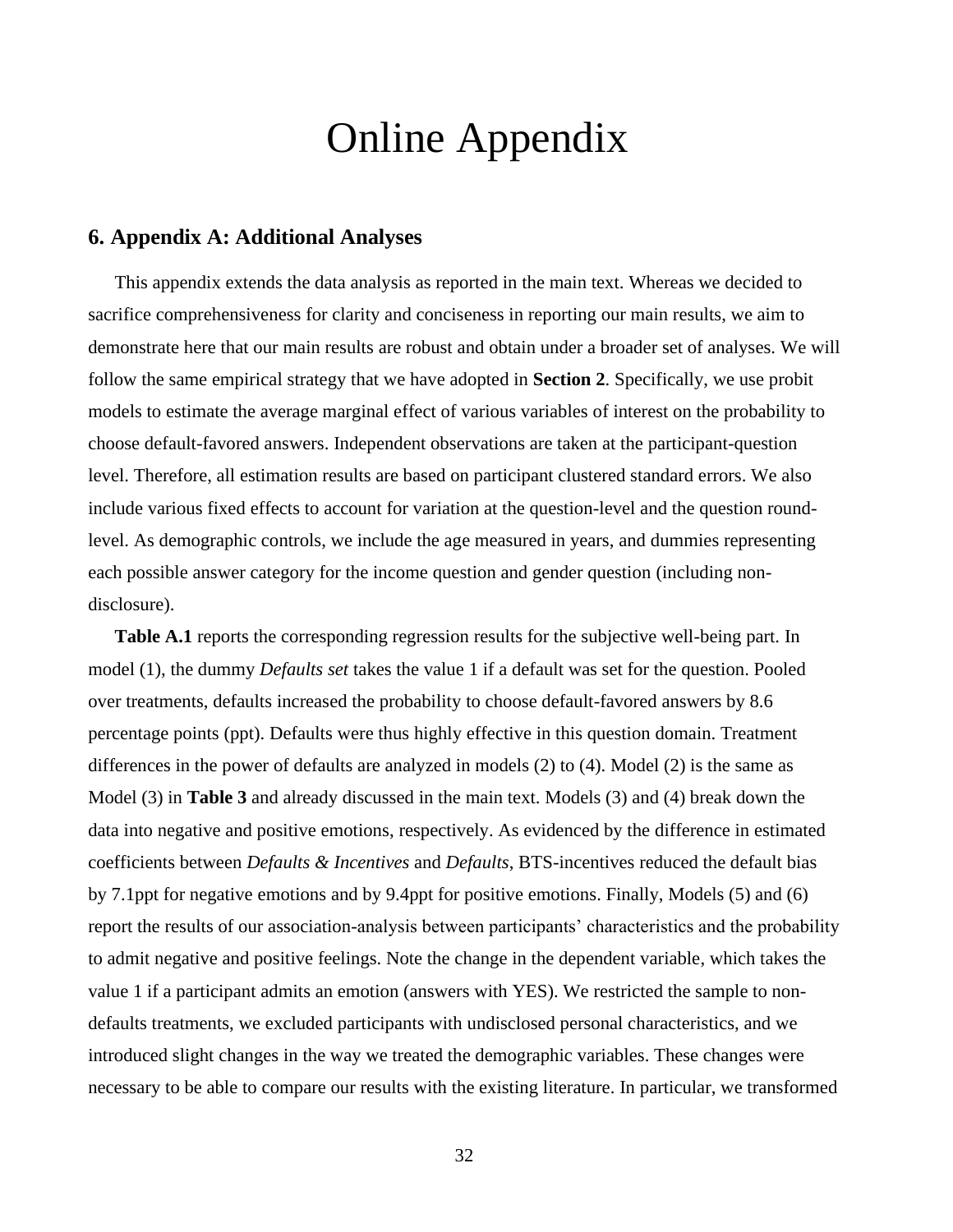gender into the *Male* dummy with value 1 if a participant is male and treated the 9 different income categories as a continuous variable in ascending order (*Income*). A one-unit change in the *Income*  variable thus represents the impact of going up one income category on the probability to admit having experienced an emotion. *Age* still measures participants' age in years. As reported in the main text, we find a positive association between *Income* and having experienced positive emotions, but not for negative emotions. Moving up one income category on average increased the probability of reporting positive emotions by 3.4ppt. In comparison, incentives reduced the default bias on positive emotions by 9.4ppt, three times as much. This illustrates the economic significance of the reduction of default bias by using incentives. A more detailed account of the underlying data is in **[Figure A.1,](#page-41-1)** which plots the emotion-admittance rates for each of the seven emotions split out by treatment.

**[Table A.2](#page-35-1)** and **[Table](#page-36-1) A**.3 present the regression results for the health domain. We find large differences in the effectiveness of defaults between SG and TTO. Model (1) in both tables includes the dummy *Default set* which takes the value 1 if a default was set in a question. In the SG, defaults had no significant effect. In the TTO, we found a significant and positive effect of defaults: the probability to choose the default option health state A increased by 9.8ppt. Model (2) in **[Table A.2](#page-35-1)** and **[Table](#page-36-1) A**.3 corresponds to model (4) and model (5) in **[Table 3](#page-18-1)** and we refer the reader to the main text for their discussion. Model (3) in the tables presents the association analysis as reported in the main text in **Section [2.1.](#page-11-1)** The exogenous question parameters significantly impacted behavior in the expected direction. In the SG, increasing the success probability of the medical treatment by one ppt decreased the choice probability for health state A by 0.659 ppt. In the TTO, increasing the number of years spent in full health after the medical treatment by one year decreased the probability of choosing health state A by 7.1 ppt.

In the TTO, older participants and males were more likely to choose health state A. An increase in age by one year increased the probability to choose health state A by 0.4 ppts. Similarly, male participants had a 9.7ppt higher probability to choose health state A than female participants. The demographic variables did not significantly affect the SG. **[Figure A](#page-41-2)**.**2** and **[Figure](#page-42-0)** A.3 provide a more detailed account of the underlying data and break down the relative choice frequency for health state A to the question and treatment level. As can be seen, with a minor exception, the choice frequencies in favor of health state A are monotonically decreasing in the attractiveness of the medical treatment across all experimental treatments.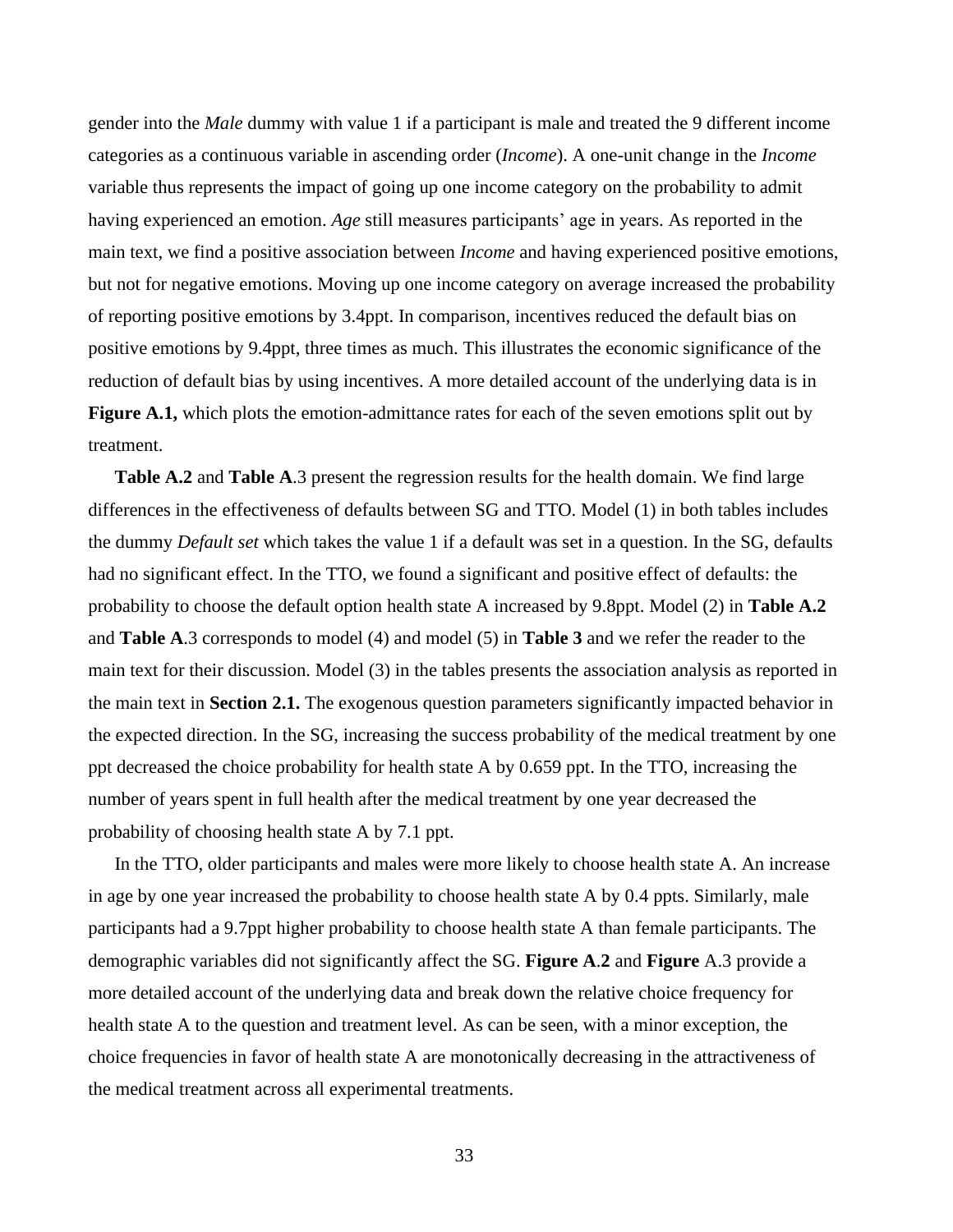**[Table A](#page-37-1)**.**4** presents the results for the recognition questionnaire. Again, defaults were highly effective: they increased the probability to recognize concepts by 5.6 ppt (*Defaults set* in Model (1)). Models (3) and (4) restrict the sample to existing concepts (Reals) and non-existing concepts (Foils), respectively. There were no substantial differences between reals and foils. See also **[Figure](#page-43-1)  [A](#page-43-1)**.**4**. As we have explained in the main text, the literature has found no consistent sociodemographic correlates of overclaiming propensities. Models (5) and (6), nevertheless, show that in our study males were 7.2ppt and 12ppt more likely to recognize Reals and Foils, respectively. Income was also positively associated with recognition rates. As income tends to be positiviely correlated with eduction, this finding may reflect that higher educated individuals find it harder to admit not recognizing a concept.

The main text reported that we found no differences in choice probabilities between *Control* and I*ncentives* across all success probabilities in the SG and all years in full health in the TTO. **[Table](#page-38-1)  [A](#page-38-1)**.**5** presents the underlying probit estimates that we used for **[Figure 7](#page-15-1)** in the main text. Models (1) and (2) are analogous to model (3) in **[Table A](#page-35-1)**.**2** and **[Table](#page-36-1)** A.3, except that we included interaction terms between the *Incentives* dummy and variables that measure the success probabilities and years in full health.

Finally, we ran two additional treatments, replicating *Control* and *Defaults* without the prediction task, to investigate whether the prediction task influenced our results (as it is integral to the BTS, we could not run the *Incentives* and *Incentives&Defaults* treatments without the prediction task). **[Table A](#page-39-1)**.**6** presents the corresponding relative choice frequencies for default-favored answers. We found systematic differences between the *Control* and *Control without prediction* treatments. With defaults, the prediction task increased the default bias in three out of the four question domains. Two-sided Mann-Whitney-U tests and two-sided t-tests, both with Holm-Bonferroni correction, corroborate these observations statistically. As discussed in the main text, our findings suggest that participants in *Control* were close to the maximum effort they were willing to exert for the flat fee and that the prediction task itself imposed a small cost, which affected the more effortful *Default* treatment.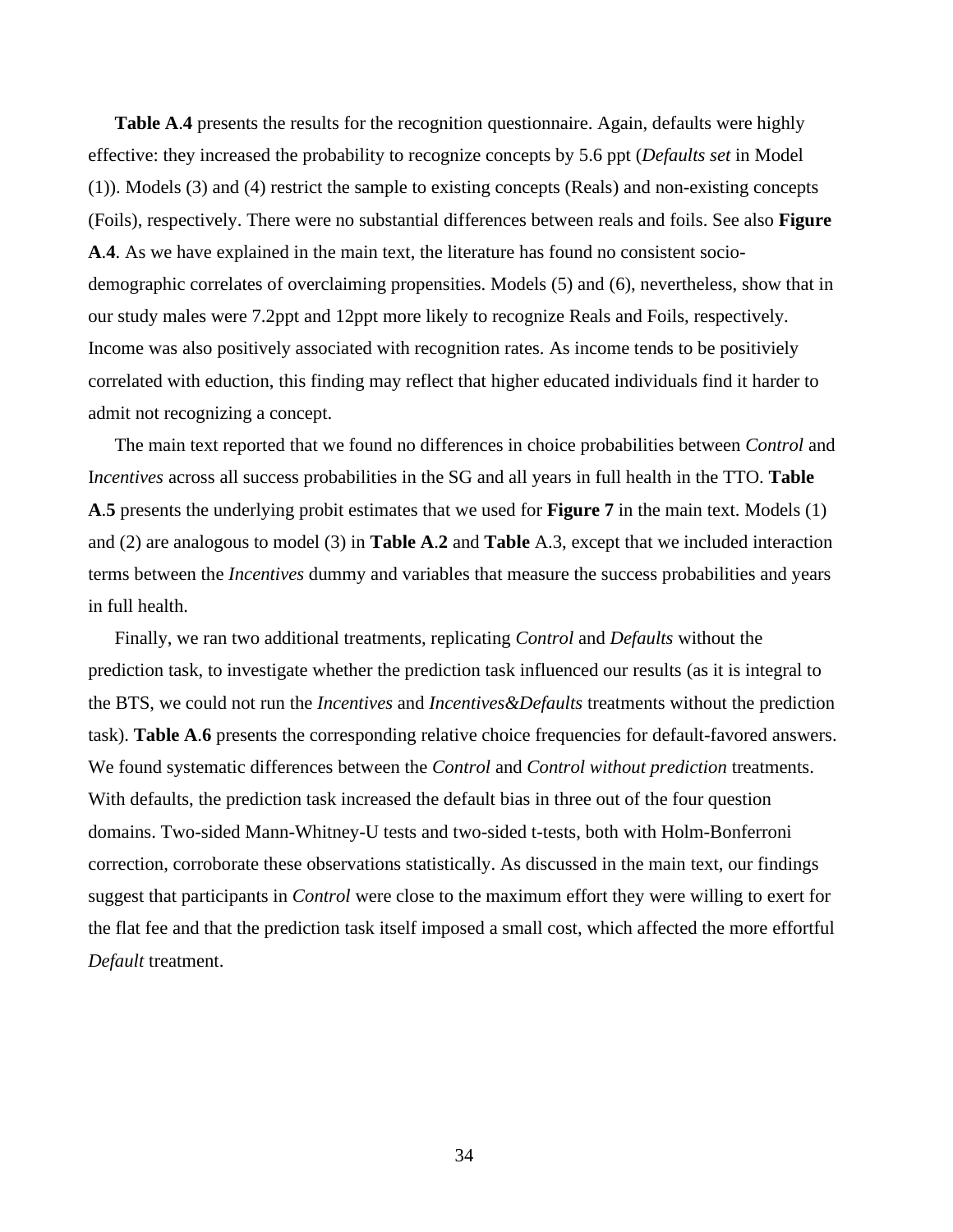| Model                                | (1)             | (2)        | (3)                                       | (4)        | (5)      | (6)                        |
|--------------------------------------|-----------------|------------|-------------------------------------------|------------|----------|----------------------------|
| Dep. Variable                        |                 |            | Follow default favored answer $(1) - (4)$ |            |          | Admitt emotion $(5) - (6)$ |
| Emotions                             | $\mathbf{A}$ ll | All        | Negative                                  | Positive   | Negative | Positive                   |
| Defaults set                         | $0.093***$      |            |                                           |            |          |                            |
|                                      | 0.019           |            |                                           |            |          |                            |
| Incentives                           |                 | 0.005      | 0.021                                     | $-0.033$   |          |                            |
|                                      |                 | 0.025      | 0.029                                     | 0.034      |          |                            |
| Defaults                             |                 | $0.135***$ | $0.133***$                                | $0.145***$ |          |                            |
|                                      |                 | 0.028      | 0.031                                     | 0.034      |          |                            |
| Defaults & Incentives                |                 | $0.058*$   | $0.062*$                                  | 0.052      |          |                            |
|                                      |                 | 0.027      | 0.031                                     | 0.037      |          |                            |
| Age                                  |                 |            |                                           |            | 0.000    | 0.000                      |
|                                      |                 |            |                                           |            | 0.001    | 0.001                      |
| Male                                 |                 |            |                                           |            | 0.025    | 0.016                      |
|                                      |                 |            |                                           |            | 0.030    | 0.036                      |
| Income                               |                 |            |                                           |            | 0.004    | $0.034$ ***                |
|                                      |                 |            |                                           |            | 0.006    | 0.007                      |
| Difference in estimated coefficients |                 |            |                                           |            |          |                            |
| Defaults & Incentives vs             |                 | $-0.077$ * | $-0.071$ *                                | $-0.094*$  |          |                            |
| Defaults                             |                 | 0.030      | 0.032                                     | 0.039      |          |                            |
| Number of participants               | 864             | 864        | 864                                       | 864        | 420      | 420                        |
| Number of observations               | 6,048           | 6,048      | 4,320                                     | 1,728      | 2,100    | 840                        |
| <b>Question FE</b>                   | Yes             | Yes        | Yes                                       | Yes        | Yes      | Yes                        |
| Period FE                            | Yes             | Yes        | Yes                                       | Yes        | Yes      | Yes                        |
| Demographic controls                 | Yes             | Yes        | Yes                                       | Yes        | Reported | Reported                   |
| Participant clustered std. errors    | Yes             | Yes        | Yes                                       | Yes        | Yes      | Yes                        |

<span id="page-34-1"></span><span id="page-34-0"></span>*Table A.1: Probit estimations for the subjective well-being part with clustered standard errors at the participant level (reported below coefficient estimates in footnote size). Coefficient estimates represent average marginal effects. The dependent variable in models (1) to (4) takes the value 1 if a participant chooses the default-favored answer. The dependent variable in models (5) and (6) takes the value 1 if a participant admits an emotion. For positive emotions the default was 'NO', for negative emotions the default was 'YES'. The independent variable 'Defaults set' is a dummy and takes the value 1 if defaults are set. We include further dummies that represent our treatments, taking 'Control' as the baseline. 'Age' measures participants' age in years, 'Male' is a dummy with value 1 if participant is male, and 'Income' represents the 9 different income categories for household income (ascending order, treated as continuous variable). The samples in model (1) and (2) include all questions. Models (3) and (5) restrict the sample to negative emotions. Models (4) and (6) restrict the sample to positive emotions. Models (5) and (6) restrict the sample to non-default treatments excluding participants with undisclosed personal characteristics. All models include fixed effects (FE) at the question and period level. We also report the estimated differences in the effect of defaults due to incentives / cognitive load. Significance coding: \*\*\* 0.1%, \*\* 1%, \* 5%.*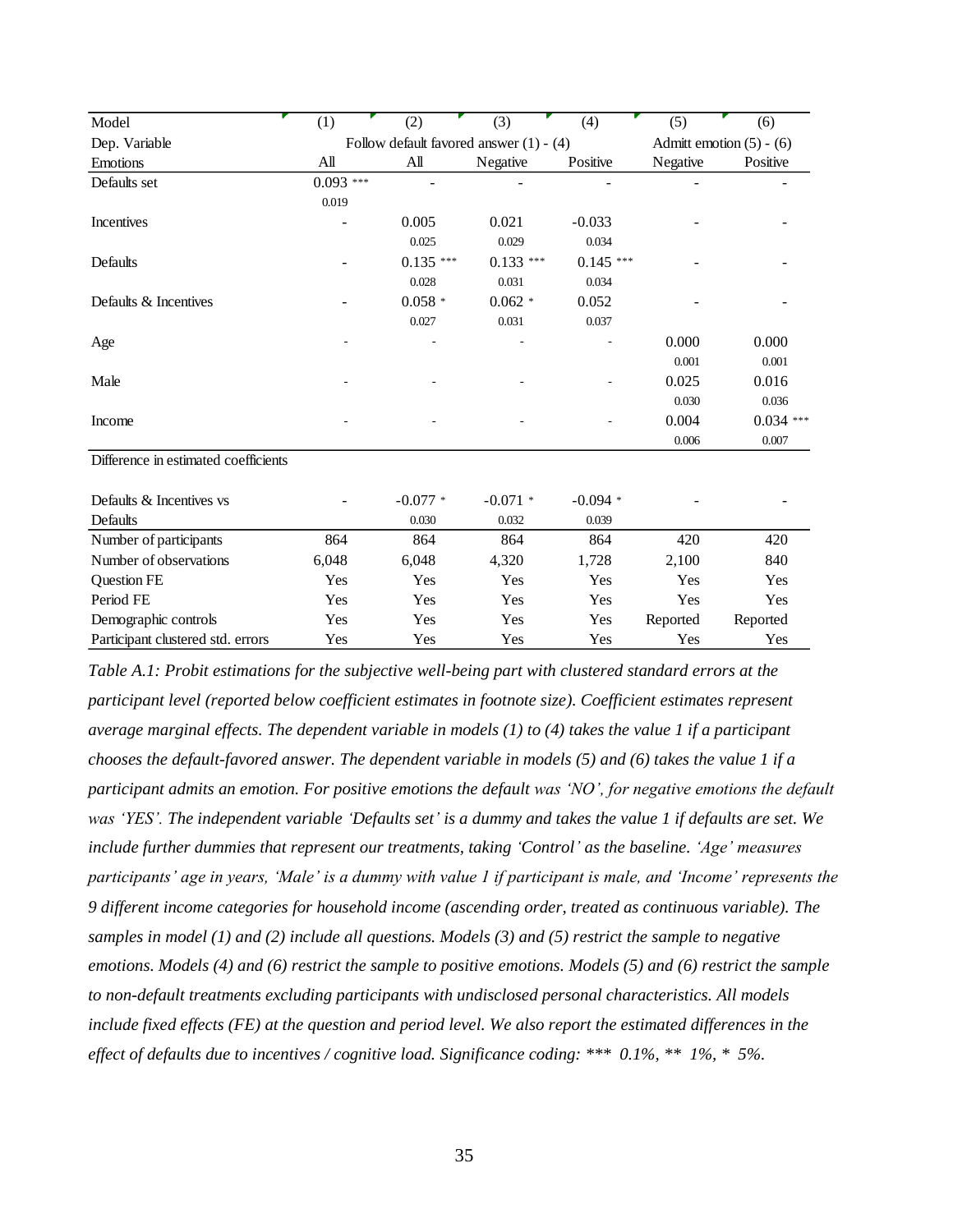| Model                                 | (1)   | (2)   | (3)                                       |
|---------------------------------------|-------|-------|-------------------------------------------|
| Dep. Variable                         |       |       | Follow default-favored answer, all models |
| Defaults set                          | 0.012 |       |                                           |
|                                       | 0.024 |       |                                           |
| Incentives                            |       | 0.038 |                                           |
|                                       |       | 0.033 |                                           |
| Defaults                              |       | 0.025 |                                           |
|                                       |       | 0.034 |                                           |
| Defaults & Incentives                 |       | 0.037 |                                           |
|                                       |       | 0.034 |                                           |
| Success probability medical treatment |       |       | $-0.659$ ***                              |
|                                       |       |       | 0.042                                     |
| Age                                   |       |       | 0.002                                     |
|                                       |       |       | 0.002                                     |
| Male                                  |       |       | 0.009                                     |
|                                       |       |       | 0.025                                     |
| Income                                |       |       | 0.010                                     |
|                                       |       |       | 0.007                                     |
| Difference in estimated coefficients  |       |       |                                           |
|                                       |       |       |                                           |
| Defaults & Incentives vs              |       | 0.012 |                                           |
| Defaults                              |       | 0.033 |                                           |
| Number of participants                | 864   | 864   | 420                                       |
| Number of observations                | 2,592 | 2,592 | 1,260                                     |
| Question FE                           | Yes   | Yes   | N <sub>0</sub>                            |
| Period FE                             | Yes   | Yes   | Yes                                       |
| Demographic controls                  | Yes   | Yes   | Reported                                  |
| Participant clustered std. errors     | Yes   | Yes   | Yes                                       |

<span id="page-35-1"></span><span id="page-35-0"></span>*Table A.2: Probit estimations for the standard gamble with clustered standard errors at participant level (reported below coefficient estimates in footnote size). Coefficient estimates represent average marginal effects. The dependent variable in all models takes the value 1 if a participant chooses the default-favored answer. The default was always set to favor health state A. The independent variable 'Defaults set' is a dummy and takes the value 1 if defaults are set. We also include further dummies representing treatments, with 'Control' as the baseline. 'Success probability medical treatment' represents the success probability of the medical treatment from 0.00 to 1.00, 'Age' measures participants' age in years, 'Male' is a dummy with value 1 if participant is male, and 'Income' represents the 9 different income categories for household income (ascending order, treated as continuous variable). The samples in model (1) and (2) include all questions. Models (3) restricts the sample to non-default treatments excluding participants with undisclosed personal characteristics. All models include fixed effects (FE) at period level. We also report the estimated differences in the effect of defaults due to incentives / cognitive load. Significance coding: \*\*\* 0.1%, \*\* 1%, \* 5%.*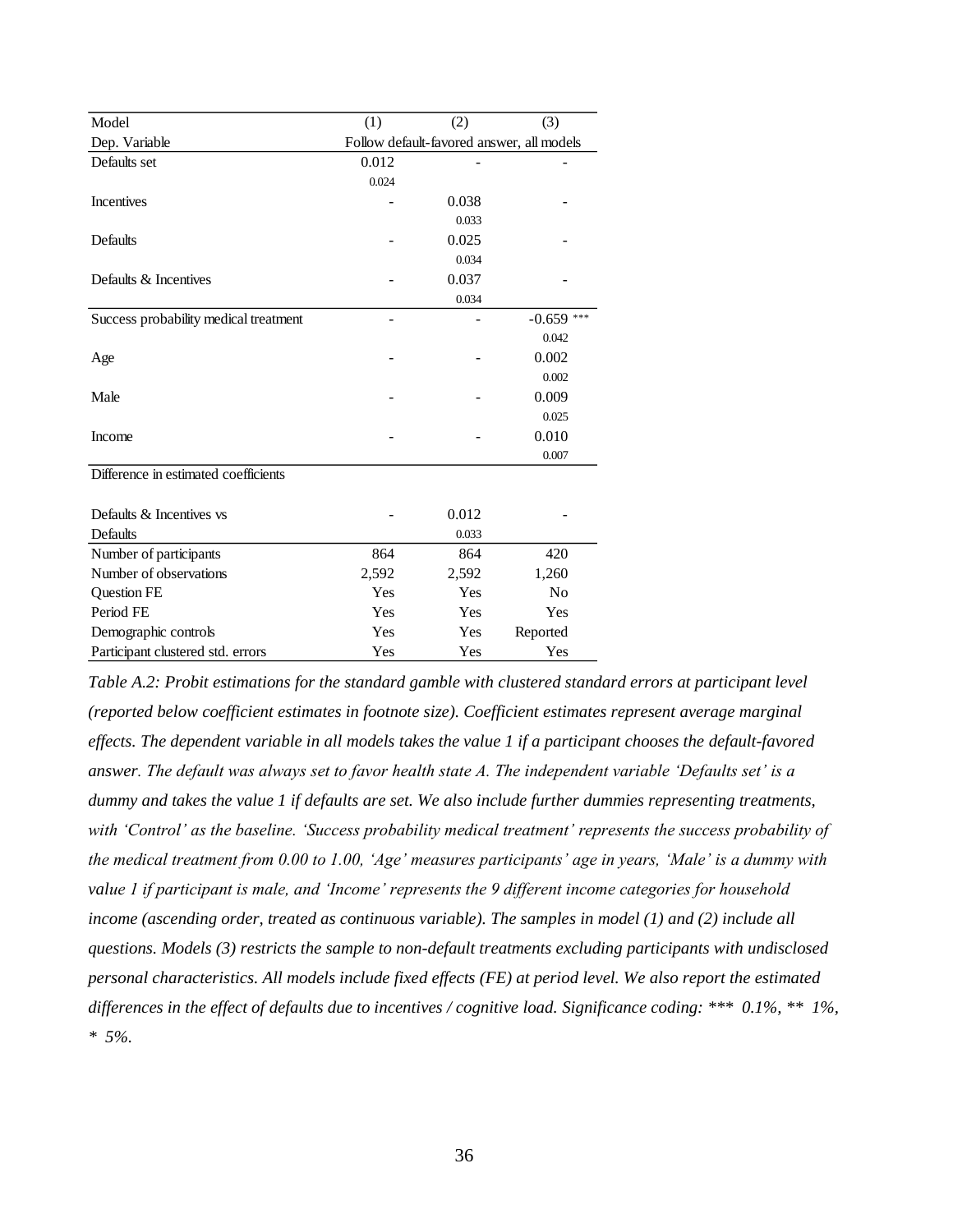| Model                                  | (1)                                       | (2)       | (3)          |  |  |  |
|----------------------------------------|-------------------------------------------|-----------|--------------|--|--|--|
| Dep. Variable                          | Follow default-favored answer, all models |           |              |  |  |  |
| Defaults set                           | $0.098***$                                |           |              |  |  |  |
|                                        | 0.024                                     |           |              |  |  |  |
| <b>Incentives</b>                      |                                           | 0.001     |              |  |  |  |
|                                        |                                           | 0.033     |              |  |  |  |
| Defaults                               |                                           | $0.103**$ |              |  |  |  |
|                                        |                                           | 0.035     |              |  |  |  |
| Defaults & Incentives                  |                                           | $0.093**$ |              |  |  |  |
|                                        |                                           | 0.034     |              |  |  |  |
| Years in full health medical treatment |                                           |           | $-0.071$ *** |  |  |  |
|                                        |                                           |           | 0.004        |  |  |  |
| Age                                    |                                           |           | $0.004*$     |  |  |  |
|                                        |                                           |           | 0.002        |  |  |  |
| Male                                   |                                           |           | $0.097**$    |  |  |  |
|                                        |                                           |           | 0.034        |  |  |  |
| Income                                 |                                           |           | 0.002        |  |  |  |
|                                        |                                           |           | 0.007        |  |  |  |
| Difference in estimated coefficients   |                                           |           |              |  |  |  |
|                                        |                                           |           |              |  |  |  |
| Defaults & Incentives vs               |                                           | $-0.010$  |              |  |  |  |
| Defaults                               |                                           | 0.035     |              |  |  |  |
| Number of participants                 | 864                                       | 864       | 420          |  |  |  |
| Number of observations                 | 2,592                                     | 2,592     | 1,260        |  |  |  |
| <b>Question FE</b>                     | Yes                                       | Yes       | No           |  |  |  |
| Period FE                              | Yes                                       | Yes       | Yes          |  |  |  |
| Demographic controls                   | Yes                                       | Yes       | Reported     |  |  |  |
| Participant clustered std. errors      | Yes                                       | Yes       | Yes          |  |  |  |

<span id="page-36-1"></span><span id="page-36-0"></span>*Table A.3: Probit estimations for the time trade-off part clustered standard errors at participant level (reported below coefficient estimates in footnote size). Coefficient estimates represent average marginal effects. The dependent variable in all models takes the value 1 if a participant chooses the default-favored answer. The default was always set to favor health state A, i.e. no medical treatment. The independent variable 'Defaults set' is a dummy and takes the value 1 if defaults are set. We also include further dummies representing treatments, with 'Control' as the baseline. 'Years in full health medical treatment' represents the life-time in full health after the medical treatment, from 1.5 to 9.0 years. Age' measures participants' age in years, 'Male' is a dummy with value 1 if participant is male, and 'Income' represents the 9 different income categories for household income (ascending order, treated as continuous variable). The samples in model (1) and (2) include all questions. Models (3) restricts the sample to non-default treatments excluding participants with undisclosed personal characteristics. All models include fixed effects (FE) at period level. We also report the estimated differences in the effect of defaults due to incentives / cognitive load. Significance coding: \*\*\* 0.1%, \*\* 1%, \* 5%.*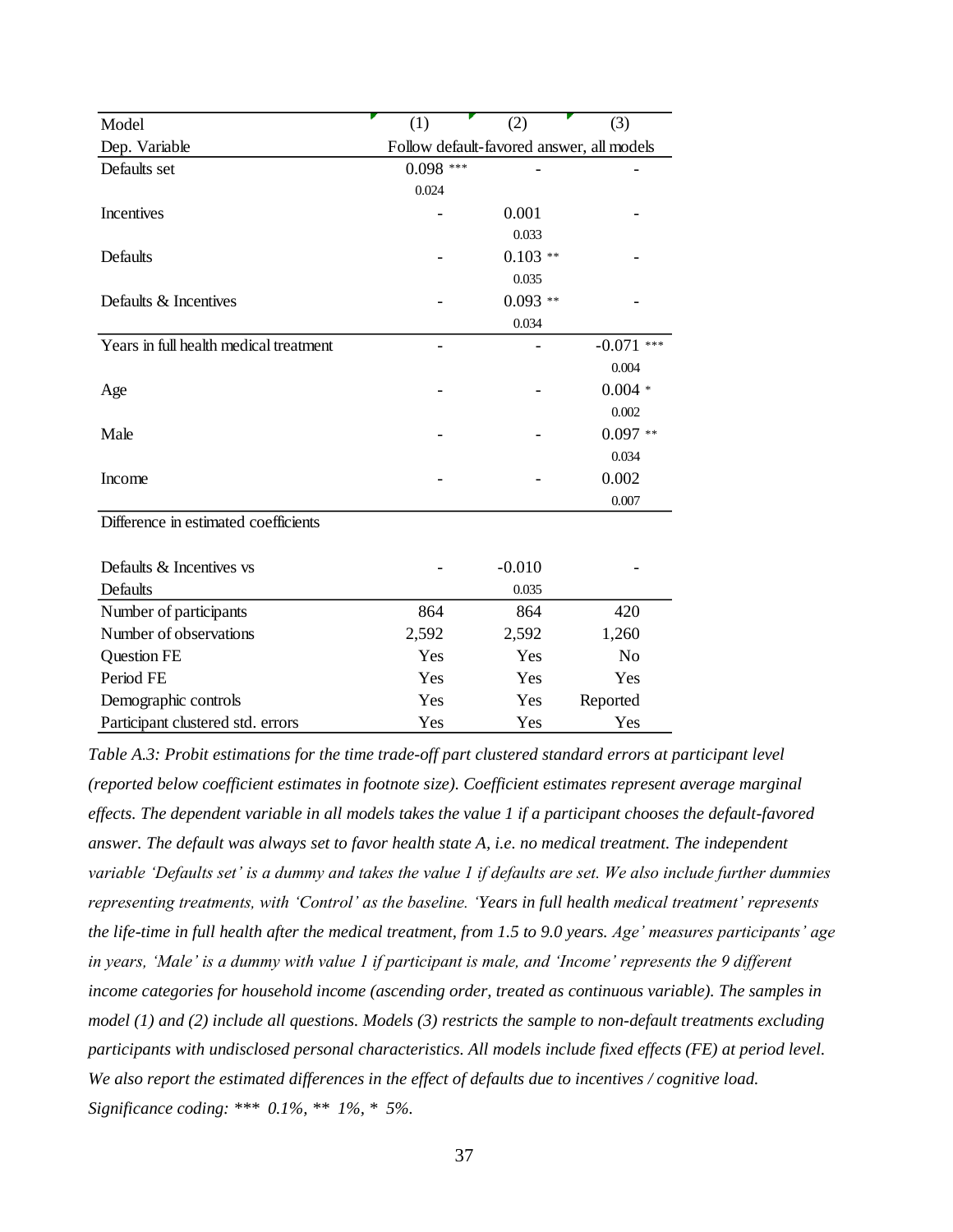| Model                                | (1)        | (2)                                       | (3)         | (4)      | (5)         | (6)         |
|--------------------------------------|------------|-------------------------------------------|-------------|----------|-------------|-------------|
| Dep. Variable                        |            | Follow default-favored answer, all models |             |          |             |             |
| Concepts                             | Pooled     | Pooled                                    | Reals       | Foils    | Reals       | Foils       |
| Defaults set                         | $0.056***$ |                                           |             |          |             |             |
|                                      | 0.013      |                                           |             |          |             |             |
| Incentives                           |            | 0.021                                     | 0.032       | $-0.006$ |             |             |
|                                      |            | 0.017                                     | 0.020       | 0.026    |             |             |
| Defaults                             |            | $0.080***$                                | $0.090$ *** | $0.059*$ |             |             |
|                                      |            | 0.018                                     | 0.020       | 0.027    |             |             |
| Defaults & Incentives                |            | $0.055$ **                                | $0.064$ **  | 0.031    |             |             |
|                                      |            | 0.018                                     | 0.020       | 0.026    |             |             |
| $\rm Age$                            |            |                                           |             |          | 0.000       | 0.001       |
|                                      |            |                                           |             |          | 0.001       | 0.001       |
| Male                                 |            |                                           |             |          | $0.072$ *** | $0.157$ *** |
|                                      |            |                                           |             |          | 0.020       | 0.021       |
| Income                               |            |                                           |             |          | $0.014$ *** | $0.036***$  |
|                                      |            |                                           |             |          | 0.004       | 0.005       |
| Difference in estimated coefficients |            |                                           |             |          |             |             |
| Defaults & Incentives vs             |            | $-0.026$                                  | $-0.025$    | $-0.029$ |             |             |
| Defaults                             |            | 0.020                                     | 0.020       | 0.030    |             |             |
| Number of participants               | 864        | 864                                       | 864         | 864      | 420         | 420         |
| Number of observations               | 10,368     | 10,368                                    | 6,912       | 3,456    | 3,360       | 1,680       |
| <b>Question FE</b>                   | Yes        | Yes                                       | Yes         | Yes      | Yes         | Yes         |
| Period FE                            | Yes        | Yes                                       | Yes         | Yes      | Yes         | Yes         |
| Demographic controls                 | Yes        | Yes                                       | Yes         | Yes      | Reported    | Reported    |
| Participant clustered std. errors    | Yes        | Yes                                       | Yes         | Yes      | Yes         | Yes         |

<span id="page-37-1"></span><span id="page-37-0"></span>*Table A.4: Probit estimations for the recognition questionnaire with clustered standard errors at participant level (reported below coefficient estimates in footnote size). Coefficient estimates represent average marginal effects. The dependent variable in all models takes the value 1 if a participant chooses the default-favored answer. The default was always set to YES recognizing each concept. The independent variable 'Defaults set' is a dummy and takes the value 1 if defaults are set. We also include further dummies representing treatments, with 'Control' as the baseline. 'Age' measures participants' age in years, 'Male' is a dummy with value 1 if participant is male, and 'Income' represents the 9 different income categories for household income (ascending order, treated as continuous variable). The samples in model (1) and (2) include all concepts (Pooled). Models (3) and (5) restrict the sample to existing concepts (Reals). Model (4) and (6) restrict the sample to non-existing concepts (Foils). Model (5) and (6) restrict the sample to non-default treatments excluding participants with undisclosed personal characteristics. All models include fixed effects (FE) at the question and period level. We also report the estimated differences in the effect of defaults due to incentives / cognitive load. Significance coding: \*\*\* 0.1%, \*\* 1%, \* 5%.*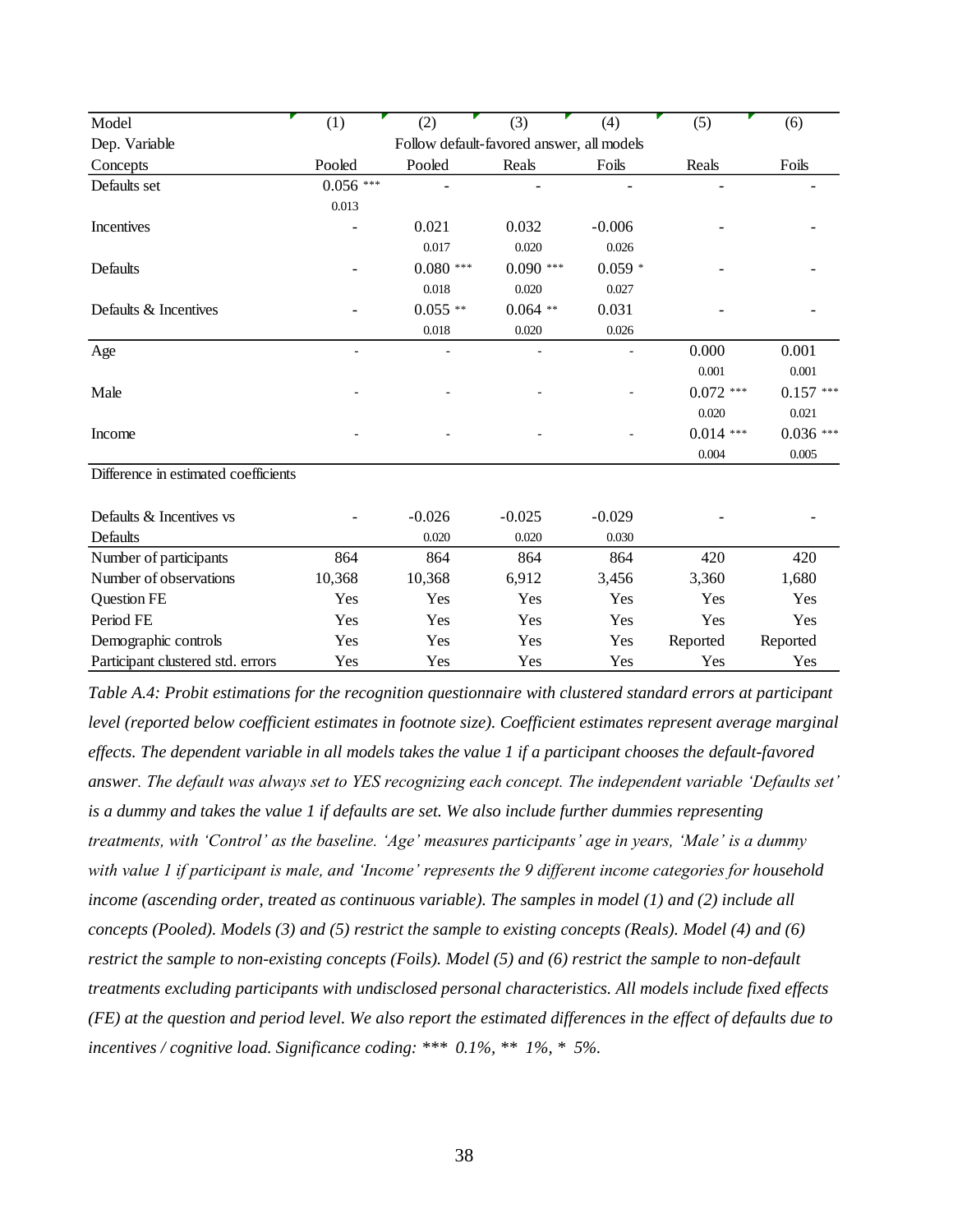| Model                                                      | (1)                           | (2)            |
|------------------------------------------------------------|-------------------------------|----------------|
| Dep. Variable                                              | Follow default-favored answer |                |
| <b>Question Domain</b>                                     | SG                            | <b>TTO</b>     |
| Incentives                                                 | 0.186                         | 0.051          |
|                                                            | 0.213                         | 0.187          |
| Success probability medical treatment                      | $-1.930$ ***                  |                |
|                                                            | 0.234                         |                |
| Incentives × Success probability medical treatment         | $-0.159$                      |                |
|                                                            | 0.323                         |                |
| Years in full health medical treatment                     |                               | $-0.201$       |
|                                                            |                               | 0.023          |
| Incentives $\times$ Years in full health medical treatment |                               | $-0.014$       |
|                                                            |                               | 0.032          |
| Age                                                        | 0.005                         | $0.011*$       |
|                                                            | 0.005                         | 0.005          |
| Male                                                       | $-0.165$                      | $0.286**$      |
|                                                            | 0.105                         | 0.101          |
| Income                                                     | 0.033                         | 0.006          |
|                                                            | 0.020                         | 0.101          |
| Constant                                                   | $0.992$ ***                   | 0.278          |
|                                                            | 0.266                         | 0.257          |
| Number of participants                                     | 420                           | 420            |
| Number of observations                                     | 1,260                         | 1,260          |
| <b>Question FE</b>                                         | N <sub>o</sub>                | N <sub>o</sub> |
| Period FE                                                  | Yes                           | Yes            |
| Demographic controls                                       | Reported                      | Reproted       |
| Participant clustered std. errors                          | Yes                           | Yes            |

<span id="page-38-1"></span><span id="page-38-0"></span>*Table A.5: Probit regression results for sensitivity analysis SG and TTO. Reported are raw probit coefficients with clustered standard errors at participant level (reported below coefficient estimates in footnote size). The sample is restricted to non-default treatments excluding participants with undisclosed personal characteristics. The dependent variable in all models takes the value 1 if a participant chooses the status quo (i.e. default-favored answer). We include a dummy for the 'Incentives' treatment, variables that capture the success probabilities and years in full health of the medical treatment, and interaction terms between 'Incentives' and the latter. 'Age' measures participants' age in years, 'Male' is a dummy with value 1 if participant is male, and 'Income' represents the 9 different income categories for household income (ascending order, treated as continuous variable). Model (1) and (2) were used to calculate the average marginal effects plotted in [Figure 7](#page-15-1) of the main text. All models include fixed effects (FE) at at period level. Significance coding: \*\*\* 0.1%, \*\* 1%, \* 5%.*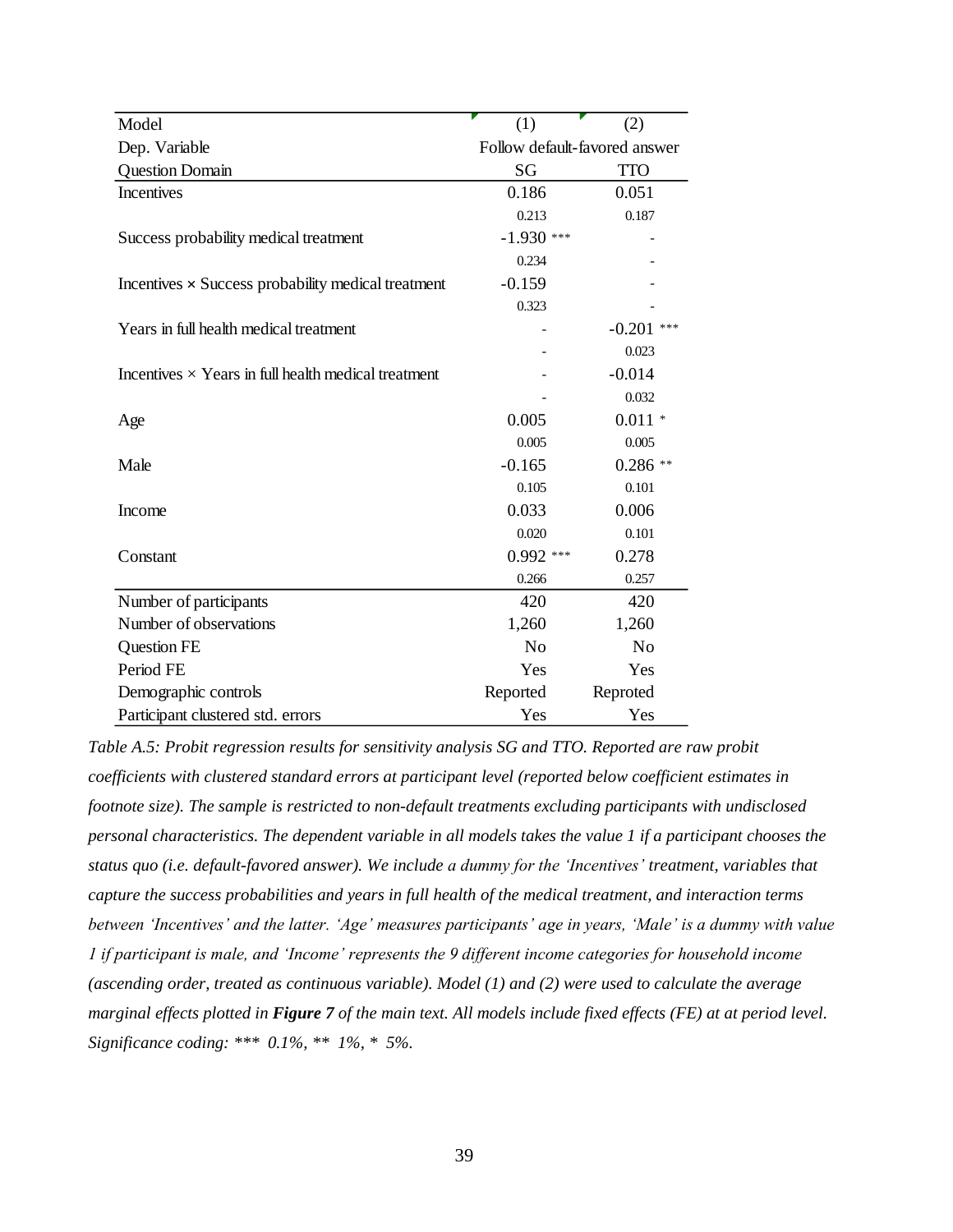|                                | Relative frequency of choosing default-favored answer |                       |             |                |             |                                                                                                                   |
|--------------------------------|-------------------------------------------------------|-----------------------|-------------|----------------|-------------|-------------------------------------------------------------------------------------------------------------------|
|                                |                                                       | Subjective well-being | Health      |                |             | Over-claiming                                                                                                     |
| Treatment                      | Positive                                              | Negative              | SG          | TTO            | Existing    | Non-Existing                                                                                                      |
| Control                        | 32.0%                                                 | 39.4%                 | 62.2%       | 43.8%          | 60.9%       | 33.8%                                                                                                             |
| [95% confidence interval]      |                                                       |                       |             |                |             | [26.7%, 37.3.%] [35.3%, 43.6%] [57.2%, 67.3%] [38.6%, 48.9%] [58.1%, 63.7%] [29.7%, 37.8%]                        |
| Control without prediction     | 36.0%                                                 | 36.5%                 | 59.6%       | 43.1%          | 64.0%       | 31.0%                                                                                                             |
| [95% confidence interval]      |                                                       |                       |             |                |             | [30.7%, 41.3%] [32.3%, 40.7%] [54.8%, 64.3%] [38.1%, 48.1%] [61.1%, 67.0%] [27.3%, 34.7%]                         |
| df, cohen-d                    | 434, 0.10                                             | 434, 0.09             | 434, 0.07   | 434, 0.02      | 434, 0.14   | 434, 0.10                                                                                                         |
| t-stat, p-value                | 1.057, 0.29                                           | 0.965, 0.34           | 0.761, 0.45 | 0.179, 0.86    | 1.48, 0.13  | 0.998, 0.32                                                                                                       |
| Difference singinifcant at 5%  | No.                                                   | No.                   | No.         | N <sub>o</sub> | No.         | N <sub>0</sub>                                                                                                    |
| Defaults                       | 45.0%                                                 | 51.7%                 | 64.3%       | 52.9%          | 68.8%       | 39.0%                                                                                                             |
| [95% confidence interval]      |                                                       |                       |             |                |             | [39.4%, 50.6%] [47.0%, 56.4%] [59.3%, 69.2%] [47.5%, 58.2%] [65.8%, 71.8%] [34.2%, 43.9%]                         |
| Defaults without prediction    | 41.9%                                                 | 43.1%                 | 64.8%       | 51.2%          | 66.4%       | 35.9%                                                                                                             |
| [95% confidence interval]      |                                                       |                       |             |                |             | $[36.1\%, 47.6\%]$ $[38.5\%, 47.6\%]$ $[60.1\%, 69.4\%]$ $[46.1\%, 56.3\%]$ $[63.2\%, 69.5\%]$ $[31.2\%, 40.6\%]$ |
| df, cohen-d                    | 417, 0.07                                             | 417, 0.25             | 417, 0.01   | 417, 0.04      | 417, 0.11   | 417, 0.09                                                                                                         |
| t-stat, p-value                | 0.770, 0.44                                           | 2.610, 0.01           | 0.135, 0.89 | 0.443, 0.66    | 1.099, 0.27 | 0.921, 0.36                                                                                                       |
| Difference singinificant at 5% | No.                                                   | <b>Yes</b>            | No.         | N <sub>o</sub> | No.         | No.                                                                                                               |
| If defaults, then on           | NO.                                                   | <b>YES</b>            | H. State A  | H. State A     | <b>YES</b>  | YES                                                                                                               |

<span id="page-39-1"></span><span id="page-39-0"></span>*Table A.6: Relative choice frequencies for default-favored answers across treatments and question domains with 95% confidence intervals. Treatments with and without prediction tasks are contrasted. Differences were assessed via two-sided, independent samples t-tests. Reported are the degrees of freedom (df), cohen-d effect size measures, the t-statistics of the tests (t-stat), and p-values.*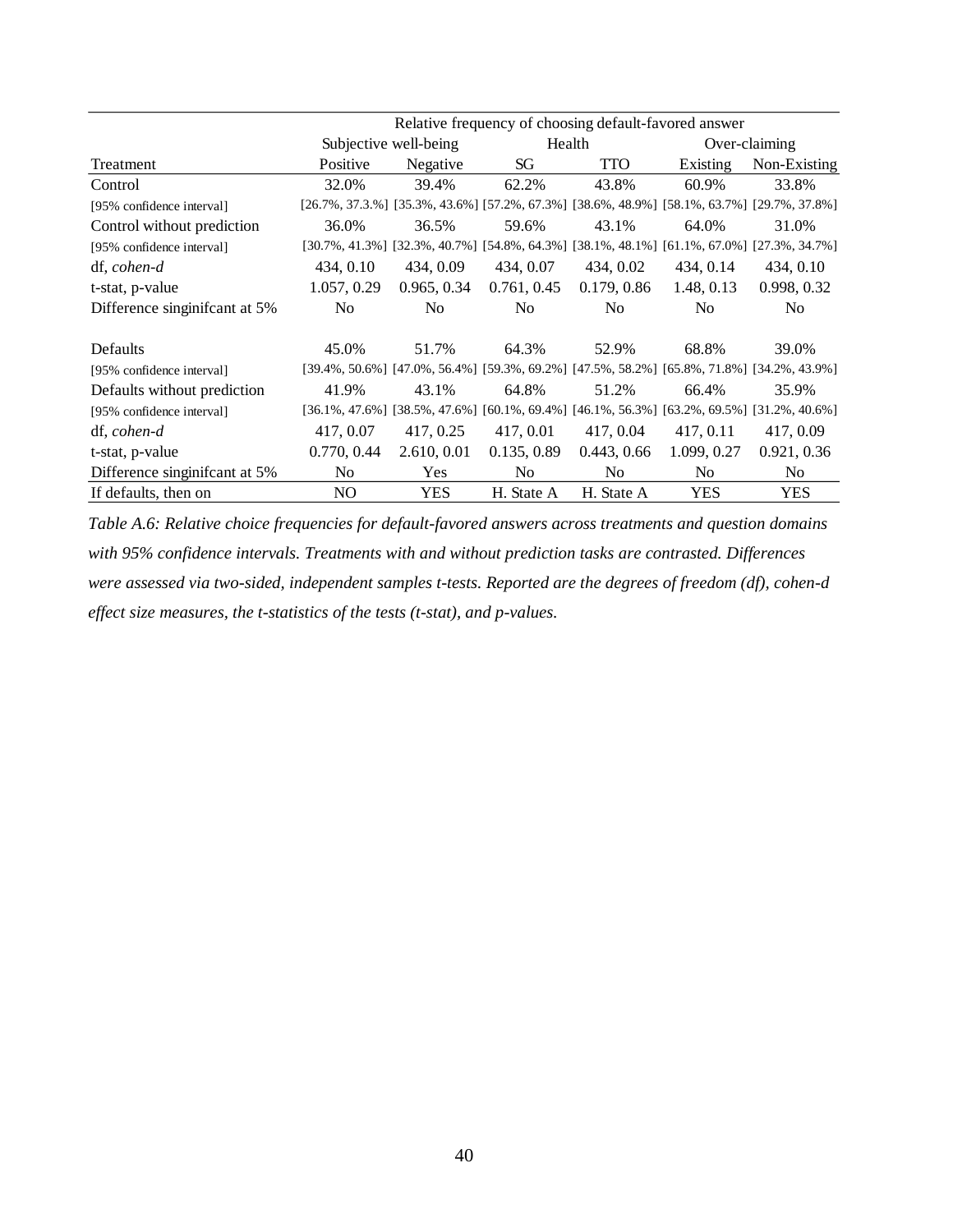| Model                                | (1)                     | (2)               |
|--------------------------------------|-------------------------|-------------------|
| Dep. Variable                        | ln(resposes time)       |                   |
| Data                                 | Default favored answers |                   |
|                                      | rejected                | chosen            |
| Winsorization                        | 1%                      | 1%                |
| <b>Incentives</b>                    | 0.025                   | 0.029             |
|                                      | 0.034                   | 0.037             |
| Defaults                             | $0.150***$              | $-0.144$<br>$***$ |
|                                      | 0.035                   | 0.039             |
| Defaults & Incentives                | $0.220$ ***             | $-0.108**$        |
|                                      | 0.035                   | 0.037             |
| SG                                   | $0.822$ ***             | $0.782$ ***       |
|                                      | 0.029                   | 0.030             |
| <b>TTO</b>                           | $0.562$ ***             | $0.486***$        |
|                                      | 0.029                   | 0.036             |
| Recognition                          | $0.066***$              | $-0.001$          |
|                                      | 0.017                   | 0.019             |
| Constant                             | 2.318 ***               | $2.532$ ***       |
|                                      | 0.064                   | 0.069             |
| Difference in estimated coefficients |                         |                   |
| Defaults & Incentives vs             | $0.070*$                | 0.036             |
| Defaults                             | 0.035                   | 0.039             |
| Number of participants               | 864                     | 864               |
| Number of observations               | 10,509                  | 11,091            |
| Period FE                            | Yes                     | Yes               |
| Demographic controls                 | Yes                     | Yes               |
| Participant clustered std. errors    | Yes                     | Yes               |
|                                      |                         |                   |

<span id="page-40-0"></span>*Table A.7: Panel generalized-least-squares regression results with robust standard errors reported below the coefficient estimates in footnote size. Model (1) uses questions for which participants rejected the default answer. Model (2) uses those for which participants choose the default answer. Both models include demographic controls (age, income, gender) and period (question order) fixed-effects. Significance coding: \*\*\* 0.1%, \*\* 1%, \* 5%.*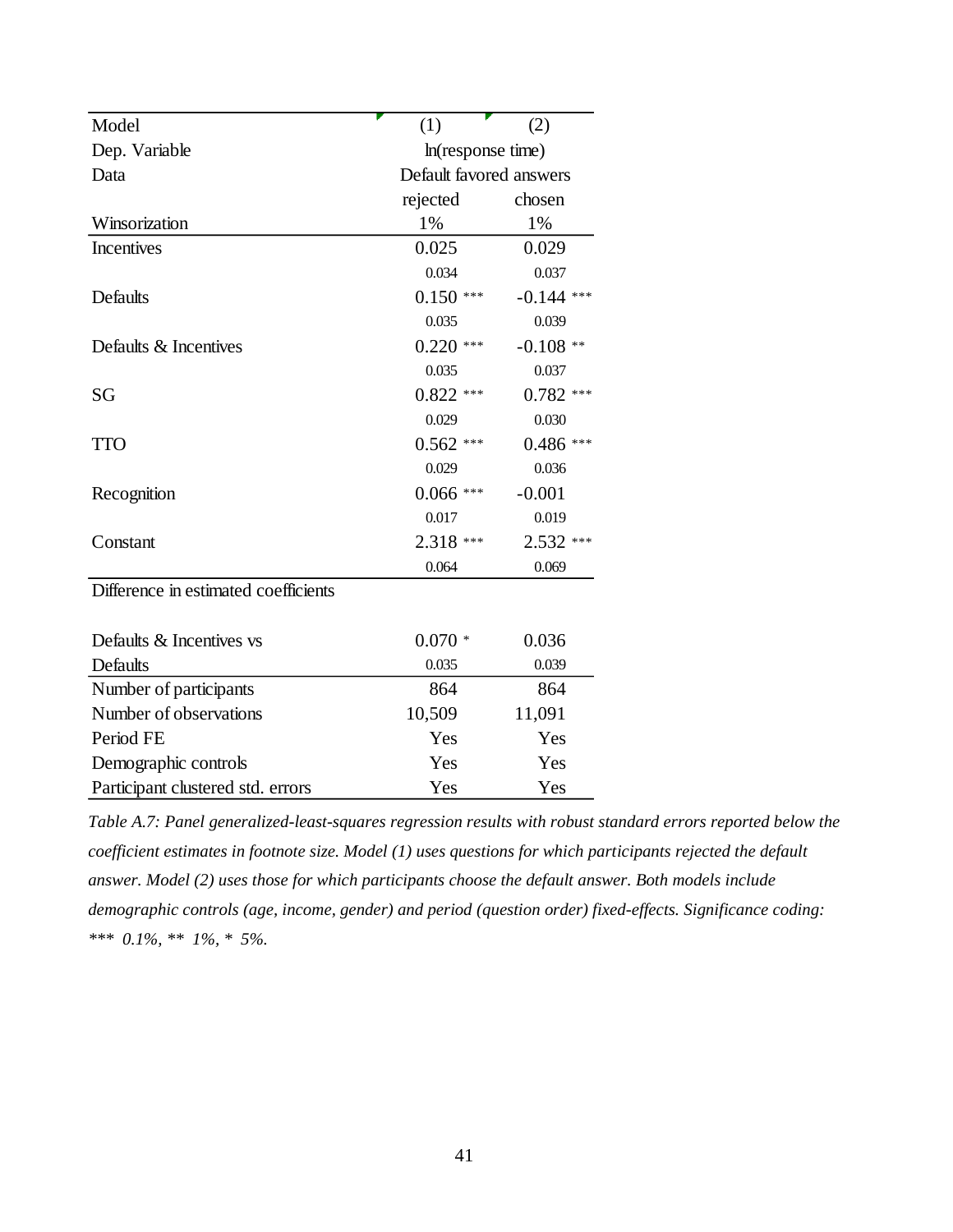

<span id="page-41-1"></span>*Figure A.1: The proportion of 'yes' responses across treatments and emotions for subjective well-being. For positive emotions the default-favored option was 'NO', for negative emotions it was 'YES'.*

<span id="page-41-0"></span>

<span id="page-41-2"></span>*Figure A.2: The proportion of choices for health state A (the default-favored option) across treatments and success probabilities in the standard gamble.*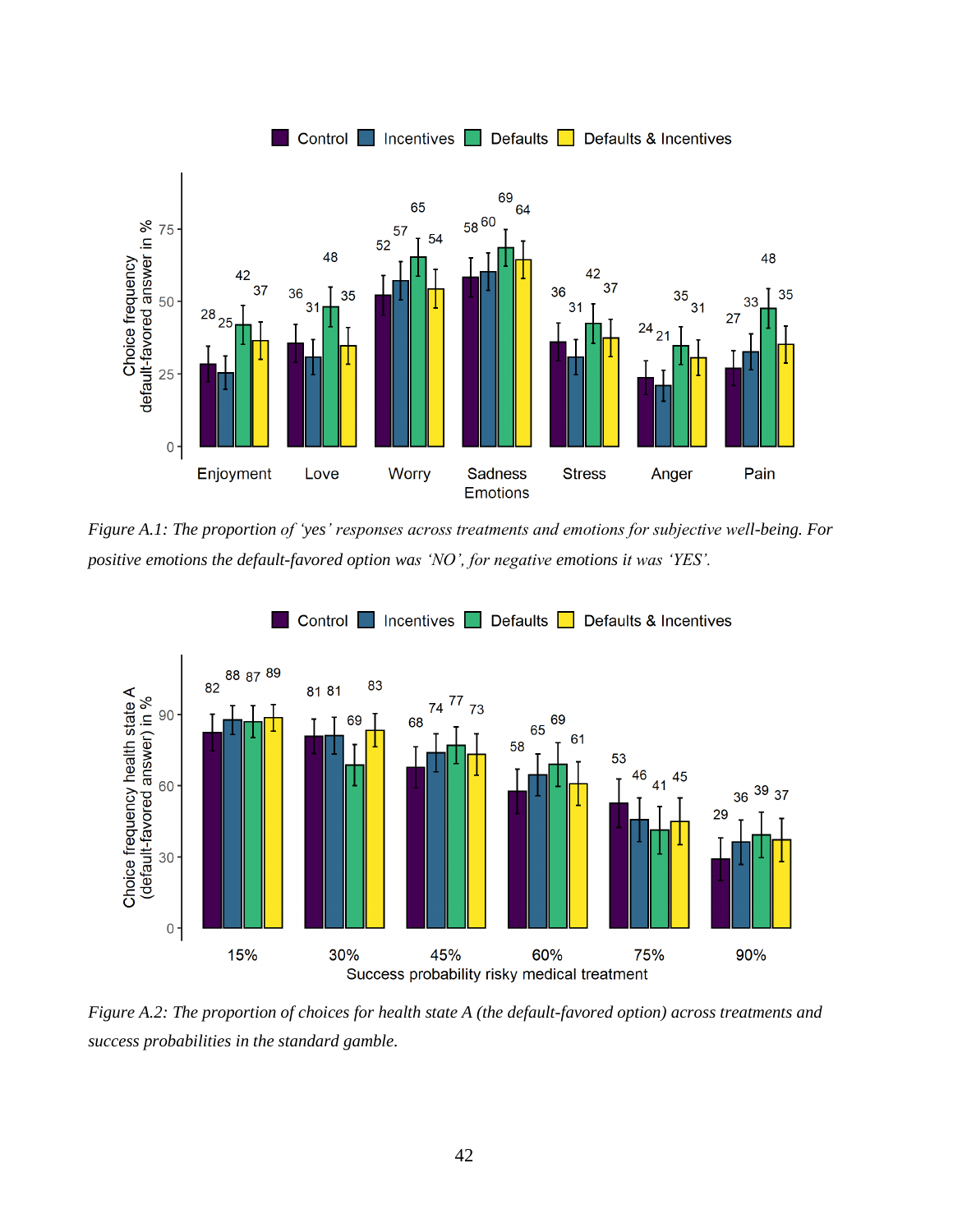

<span id="page-42-0"></span>*Figure A.3: The proportion of choices for health state A (the default-favored option) across treatments and years spent in full health in the time trade-off.*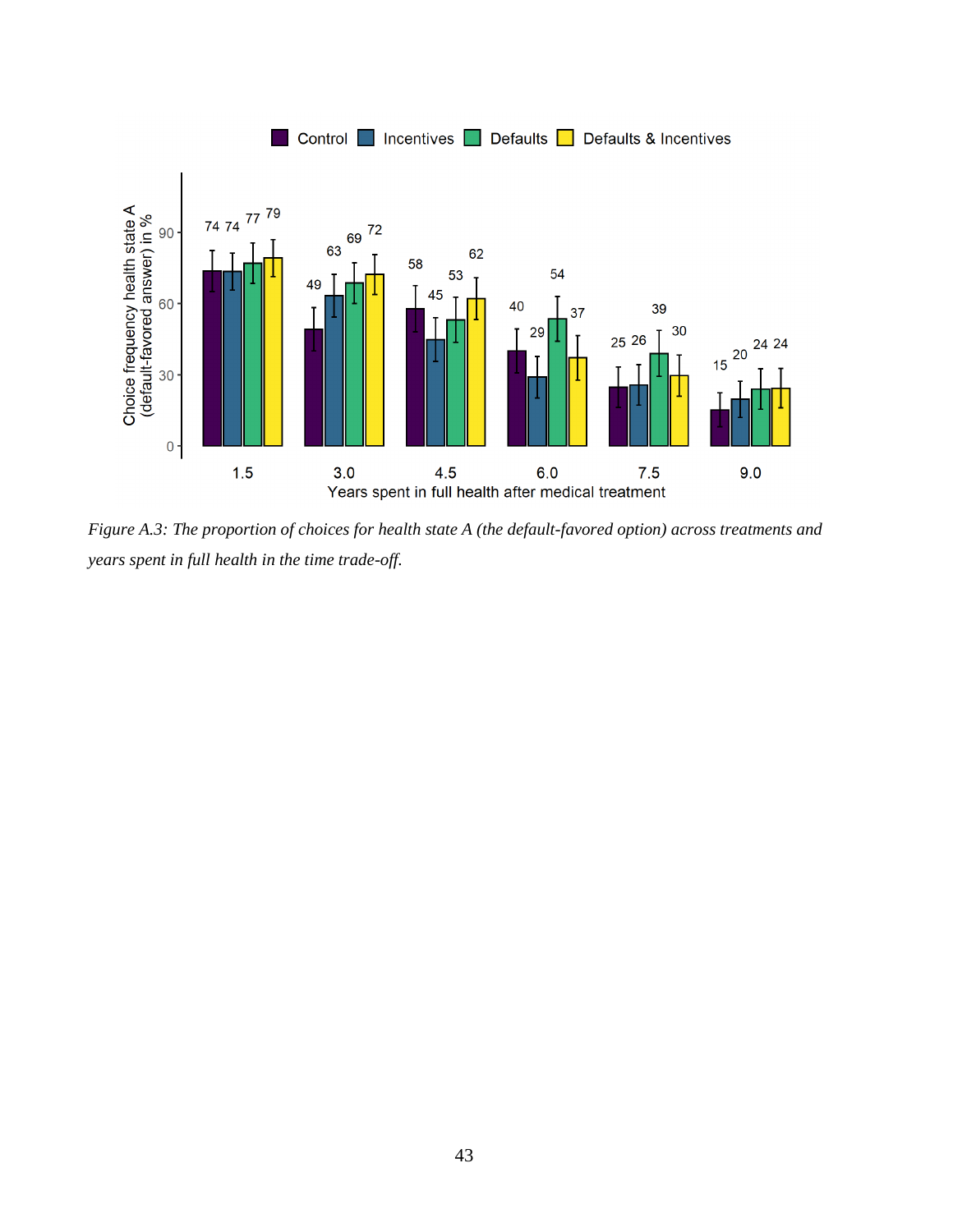

<span id="page-43-1"></span><span id="page-43-0"></span>*Figure A.4: Recognition rates across treatments and concepts from the recognition questionnaire. The default answer was 'yes'. Top figure: existing concepts, bottom figure: non-existing concepts.*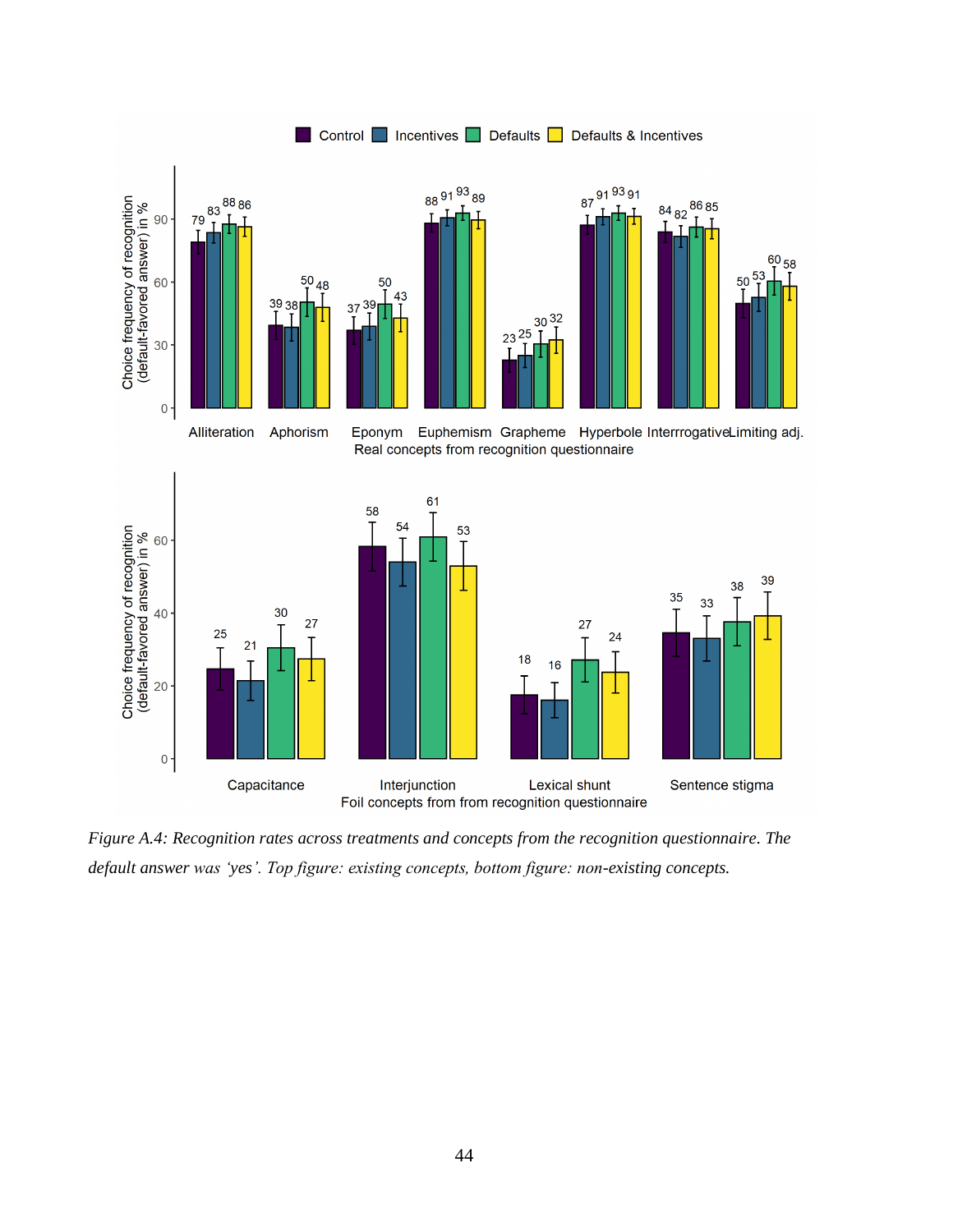| Age                                 | Contrast | Std. Err. | t-stat  | p-value |
|-------------------------------------|----------|-----------|---------|---------|
| Comparison                          |          |           |         |         |
| Control vs Incentives               | $-0.44$  | 1.05      | $-0.42$ | 0.98    |
| Control vs Defaults                 | $-0.82$  | 1.07      | $-0.76$ | 0.87    |
| Control vs Defaults & Incentives    | $-0.44$  | 1.06      | $-0.42$ | 0.98    |
| Incentives vs Defaults              | $-1.25$  | 1.05      | $-1.19$ | 0.63    |
| Incentives vs Defaults & Incentives | $-0.88$  | 1.04      | $-0.85$ | 0.83    |
| Defaults vs Defaults & Incentives   | $-0.37$  | 1.06      | $-0.35$ | 0.99    |

*Table A.8: Pairwise mean comparisons for the variable age using Tukey's honestly significant difference test to correct for multiple comparisons.*

| Time taken in secs                  | Contrast | Std. Err. | t-stat  | p-value |
|-------------------------------------|----------|-----------|---------|---------|
| Comparison                          |          |           |         |         |
| Control vs Incentives               | $-22.06$ | 31.51     | $-0.70$ | 0.90    |
| <b>Control</b> vs Defaults          | $-3.83$  | 32.01     | $-0.12$ | 1.00    |
| Control vs Defaults & Incentives    | 61.26    | 31.68     | 1.93    | 0.22    |
| Incentives vs Defaults              | $-25.89$ | 31.55     | $-0.82$ | 0.85    |
| Incentives vs Defaults & Incentives | 39.21    | 31.21     | 1.26    | 0.59    |
| Defaults vs Defaults & Incentives   | $-65.09$ | 31.72     | $-2.05$ | 0.17    |
|                                     |          |           |         |         |

*Table A.9: Pairwise mean comparisons for seconds spend on taking the survey using Tukey's honestly significant difference test to correct for multiple comparisons.*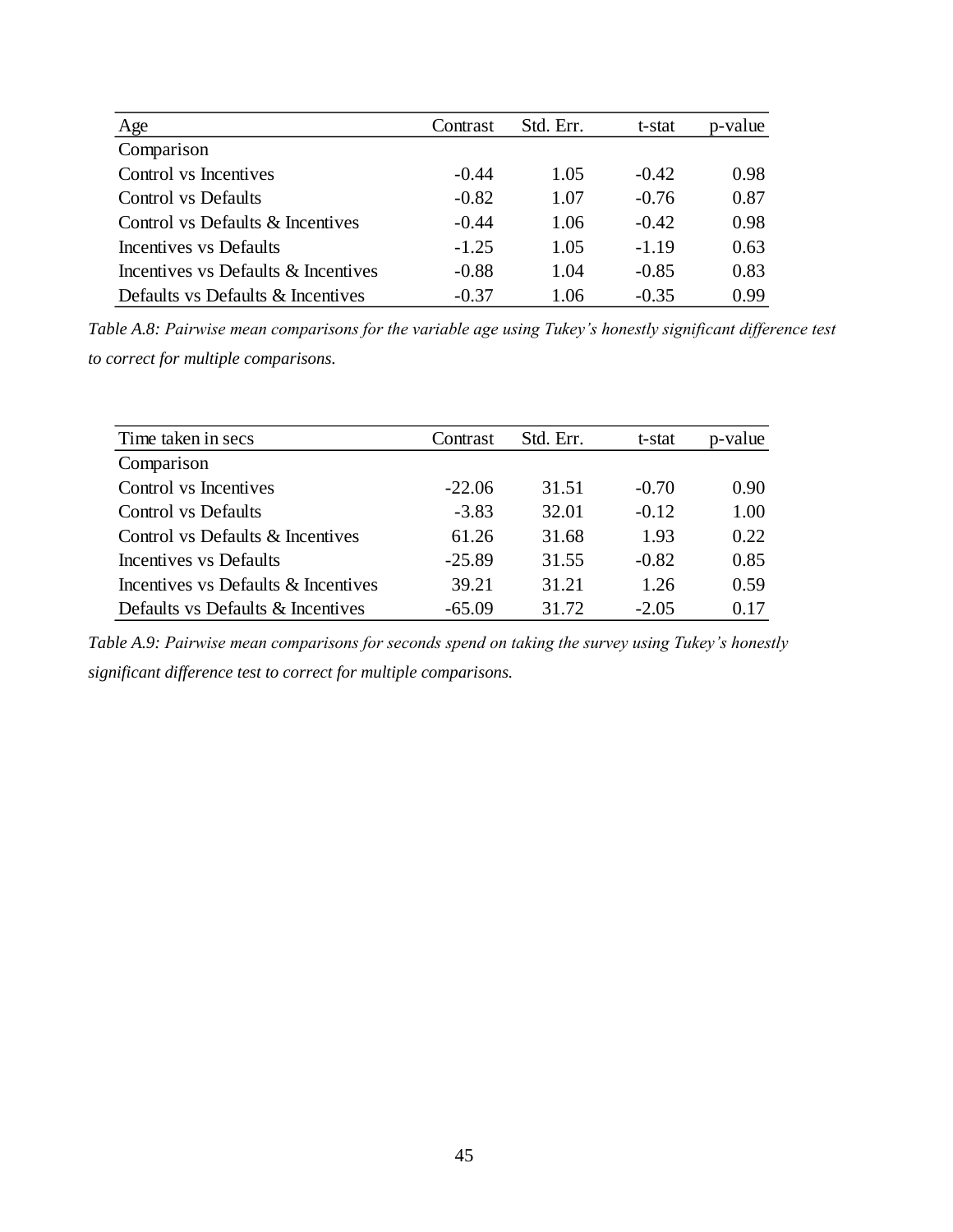# **7. Appendix B: Survey questions and survey design**

This sub-section contains a detailed transcript of the survey instructions. For repeating elements, e.g. emotions, we report the instructions for one representative element. Treatment specific text passages are marked correspondingly. Prolific is a UK-based company and all payments are processed and communicated in British Pounds. We used the historical ex-change rate to convert pound payments to US Dollars as reported in the main text. Sample screenshots from the decision screens are provided in **[Figure 2](#page-8-2)** and **[Figure 3](#page-8-3)**.

#### **Introduction.**

*(All)* Thank you for participating in this survey. The first part of this survey asks questions about your well-being and health. The second part asks whether or not you recognize various items. For each question we will also ask you to estimate the percentage of participants giving specific answers to the question.

*(Control and Defaults)* On top of your fixed earnings of £1, you will earn a bonus payment of £1 for completing this survey.

*(Incentives* and *Defaults & Incentives)* For each completed question, you will earn points based on that answer's "Truth Score". Truth Scoring was invented by an MIT professor and published in the journal SCIENCE, which is one of the most prestigious scientific journals. Truth Scoring rewards you for answering truthfully. Even though only you know if you have answered truthfully, the Truth Scoring algorithm ensures that people who tell the truth score higher overall. On top of your fixed earnings of £1, you will earn a bonus payment depending on your Truth Score. The higher your Truth Score is, the higher your bonus. You maximize your bonus if you answer every question truthfully. So it is in your best interest to consider each question thoroughly and to answer each question truthfully. Your bonus payment can be as high as £2 (on average it is £1).

*(All)* Please read all questions carefully and follow the on-screen instructions. Answer honestly and take care to avoid mistakes. Completing the survey will take about 12 minutes. Please click on Next to proceed.

#### **Subjective well-being.**

*(All)* You will now be presented with a series of questions about your well-being. Please click on Next to proceed.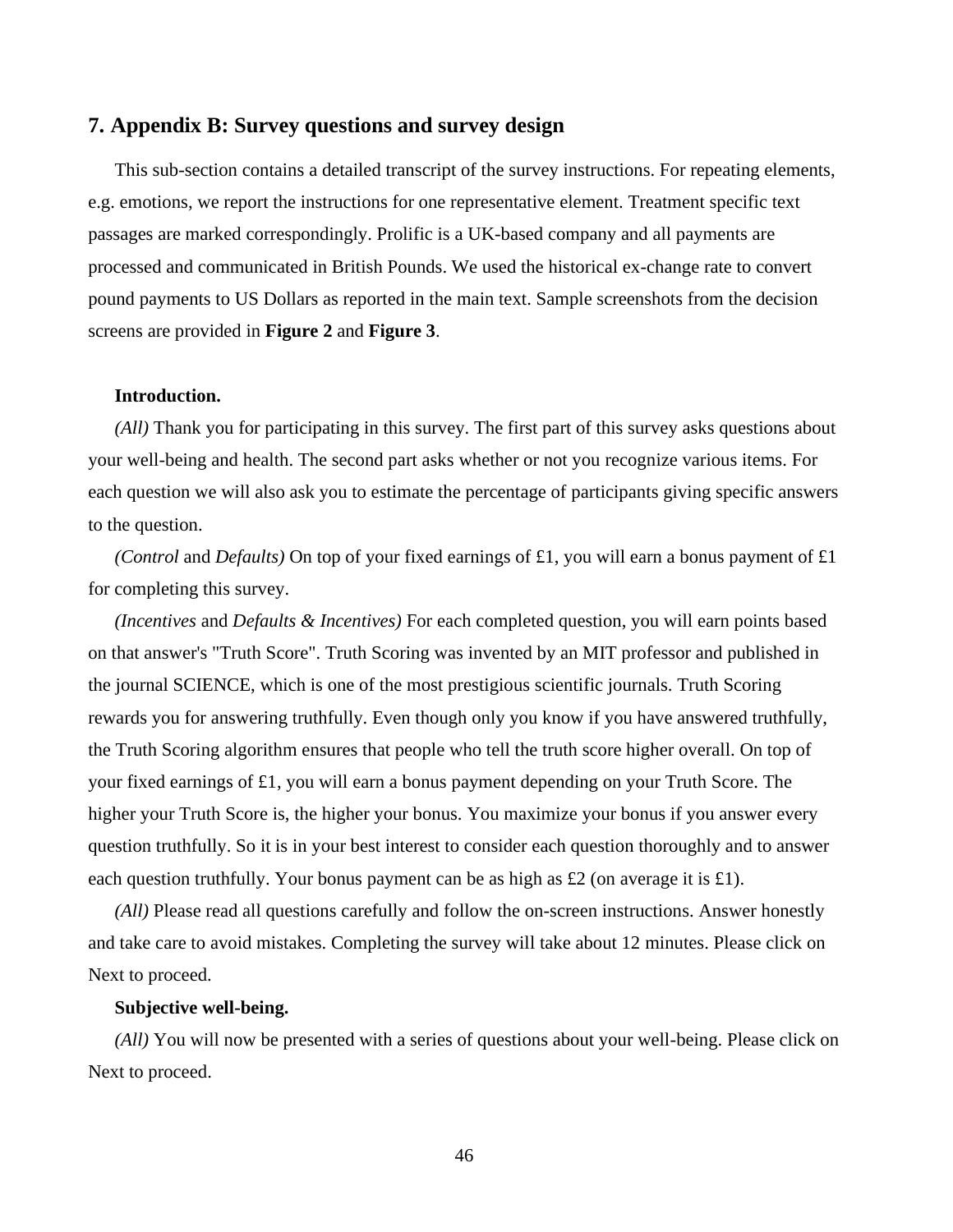*(Incentives* and *Defaults & Incentives)* Please keep in mind that you will earn a bonus depending on your Truth Score. It is in your best interest to consider each question thoroughly and to answer each question truthfully.

*(All, new screen)* Drag and drop YES and NO buttons to the *enjoyment* box to indicate your answer. Did you experience *enjoyment* during a lot of the day yesterday?

*(All, new screen)* The previous questions asked "Did you experience *enjoyment* during a lot of the day yesterday?" Please estimate how many out of 100 participants answered YES on this question.

#### **Standard gamble and Time Trade-Off.**

*(All)* You will now be presented with a series of questions about health scenarios. The health scenarios are described below. They differ on several dimensions relating to mobility, self-care, ability to perform your usual activities, pain, and anxiety/depression. Health state A: - Moderate problems in walking about, - Moderate problems with self-care activities (e.g. washing or dressing), - Unable to perform usual activities (e.g. work, study, family or leisure activities), - Severe pain or discomfort, - Moderately anxious or depressed. Full health: - No problems in walking about, - No problems with self-care activities (e.g. washing or dressing), - No problems with performing usual activities (e.g. work, study, family or leisure activities), - No pain or discomfort, - Not anxious or depressed. Please click Next to proceed.

*(Incentives* and *Defaults & Incentives)* Please keep in mind that you will earn a bonus depending on your Truth Score. It is in your best interest to consider each question thoroughly and to answer each question truthfully.

## **Standard Gamble.**

*(All, new screen)* Imagine yourself living the rest of your life in Health state A. You can choose to take a risky medical treatment. Drag and drop the scenario buttons to the 'I prefer' box to indicate your answer. Which scenario do you prefer? Scenario 1: Living the rest of your life in Health state A. Scenario 2: Taking a risky medical treatment with two possible outcomes. With probability 0.15 you live in full health for the rest of your life. With probability 0.85 you die within one week.

*(All, new screen)* The previous questions asked you to choose between living in health state A and the risky medical treatment in which you live in full health with a probability of 0.15. Please estimate how many out of 100 participants choose to live in health state A.

## **Time trade-off.**